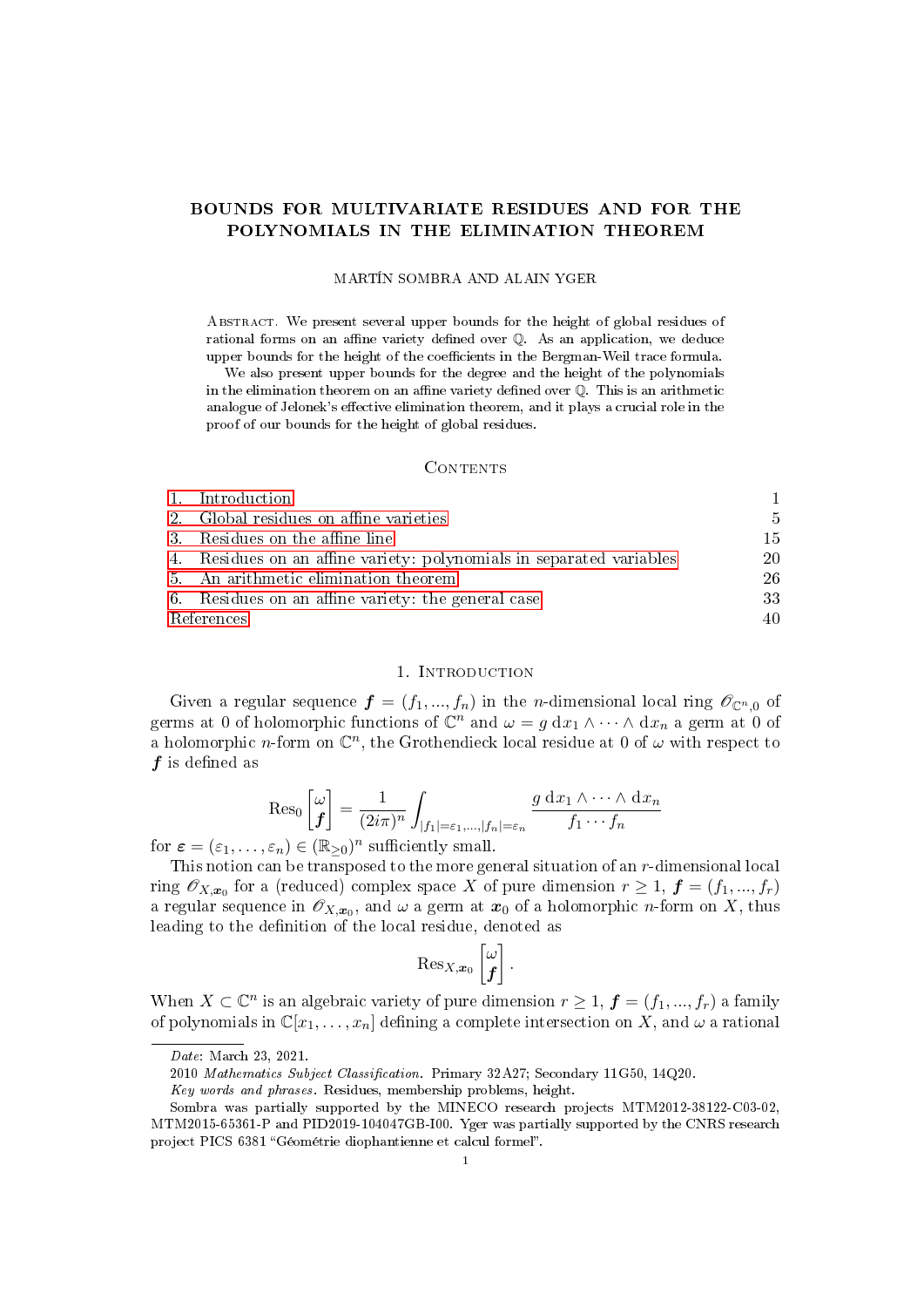r-form on  $\mathbb{C}^n$  that is regular on  $X \cap V(f)$ , the zero set of the system  $f$  on  $X$ , the (global) residue on X of  $\omega$  with respect to f might be defined as of the total sum the local residues at the points of  $X \cap V(f)$ , that is

<span id="page-1-0"></span>
$$
\operatorname{Res}_{X}\left[\begin{matrix} \omega \\ f \end{matrix}\right] = \sum_{\boldsymbol{x}_{0} \in X \cap V(f)} \operatorname{Res}_{X,\boldsymbol{x}_{0}}\left[\begin{matrix} \omega \\ f \end{matrix}\right]. \tag{1.1}
$$

These residues play an important role in division formulae on polynomial rings. An example of these is the Bergman-Weil trace formula for the case when  $X = \mathbb{C}^n$  [\[AY83,](#page-39-1) [Tsi92,](#page-40-0) [BH99\]](#page-39-2). This formula was the key tool towards the first versions of the arithmetic Nullstellensatz, giving bounds for the degree and the height of the polynomials in the Nullstellensatz [\[BGVY94,](#page-39-3) [BY99\]](#page-39-4). Global residues have also a deep connection with duality for algebraic varieties  $[Kun08]$  and, moreover, they appear in several fields of mathematics and theoretical physics, like scattering amplitude computations beyond Feynman diagrams [\[SZ16\]](#page-40-2).

Many of these applications involve not just one residue, but the whole residue multisequence associated to the triple  $(X, f, \omega)$ , given by

$$
\left(\operatorname{Res}_{X}\left[\begin{matrix} \omega \\ \mathbf{f}^{\alpha+1} \end{matrix}\right]\right)_{\alpha \in \mathbb{N}^{n}}\tag{1.2}
$$

with  $\boldsymbol{f}^{\boldsymbol{\alpha}+1} := (f_1^{\alpha_1+1}, ..., f_r^{\alpha_r+1}) \in \mathbb{C}[x_1, ..., x_n]^r$  for  $\boldsymbol{\alpha} \in \mathbb{N}^n$ . For instance, this multisequence is relevant for the Bergman-Weil formula and for the representation of traces in terms of residues, as explained in  $\S 2.2$ .

In the arithmetic setting, that is, when the triple  $(X, \boldsymbol{f}, \omega)$  is defined over the field of rational numbers, the corresponding residues are rational numbers. In spite of their applications, up to our knowledge there are no available results allowing to control the arithmetic complexity or height of global residues, that is, to bound the numerator and denominator of these rational numbers. It is precisely our aim in this paper to provide this kind of bounds.

To state our results, suppose for the rest of this introduction that  $X$  is a subvariety of  $\mathbb{A}^n_\mathbb{O}$  of pure dimension  $r, \boldsymbol{f}$  a system of nonconstant polynomials with integer coefficients defining a complete intersection on X, and  $\omega$  a rational r-form defined over  $\mathbb Q$  that is regular on  $X \cap V(f)$ . For  $\boldsymbol{\alpha} \in \mathbb{N}^n$ , write the corresponding global residue as

$$
\operatorname{Res}_{X_{\mathbb{C}}}\left[\begin{matrix} \omega \\ \mathbf{f}^{\boldsymbol{\alpha}+1} \end{matrix}\right] = \frac{a_{\boldsymbol{\alpha}}}{b_{\boldsymbol{\alpha}}}
$$

with  $a_{\alpha} \in \mathbb{Z}$  and  $b_{\alpha} \in \mathbb{Z} \setminus \{0\}$  coprime.

For a polynomial  $f \in \mathbb{Z}[x_1,\ldots,x_n]$ , its *height*, denoted by  $h(f)$ , is the logarithm of the maximum of the absolute value of its coefficients. A *polynomial* r-form  $\tau$  on  $\mathbb{C}^n$ defined over  $\mathbb Z$  is a holomorphic r-form that writes down as

$$
\tau = \sum_{I} g_I \, \mathrm{d} \boldsymbol{x}_I,
$$

the sum being over the subsets  $I \subset \{1, \ldots, n\}$  of cardinality r, with  $g_I \in \mathbb{Z}[x_1, \ldots, x_n]$ and

$$
\mathrm{d}\boldsymbol{x}_I = \bigwedge_{j=1}^r \mathrm{d} x_{i_j}.
$$

for  $1 \leq i_1 < \cdots < i_r \leq n$  such that  $I = \{i_1, \ldots, i_r\}$ . The *degree* and the *length* of  $\tau$ , denoted by deg( $\tau$ ) and by h<sub>1</sub>( $\tau$ ), are respectively defined as the maximum degree of the  $g_I$ 's and as the logarithm of the  $\ell^1$ -norm of the coefficient list of all the  $g_I$ 's.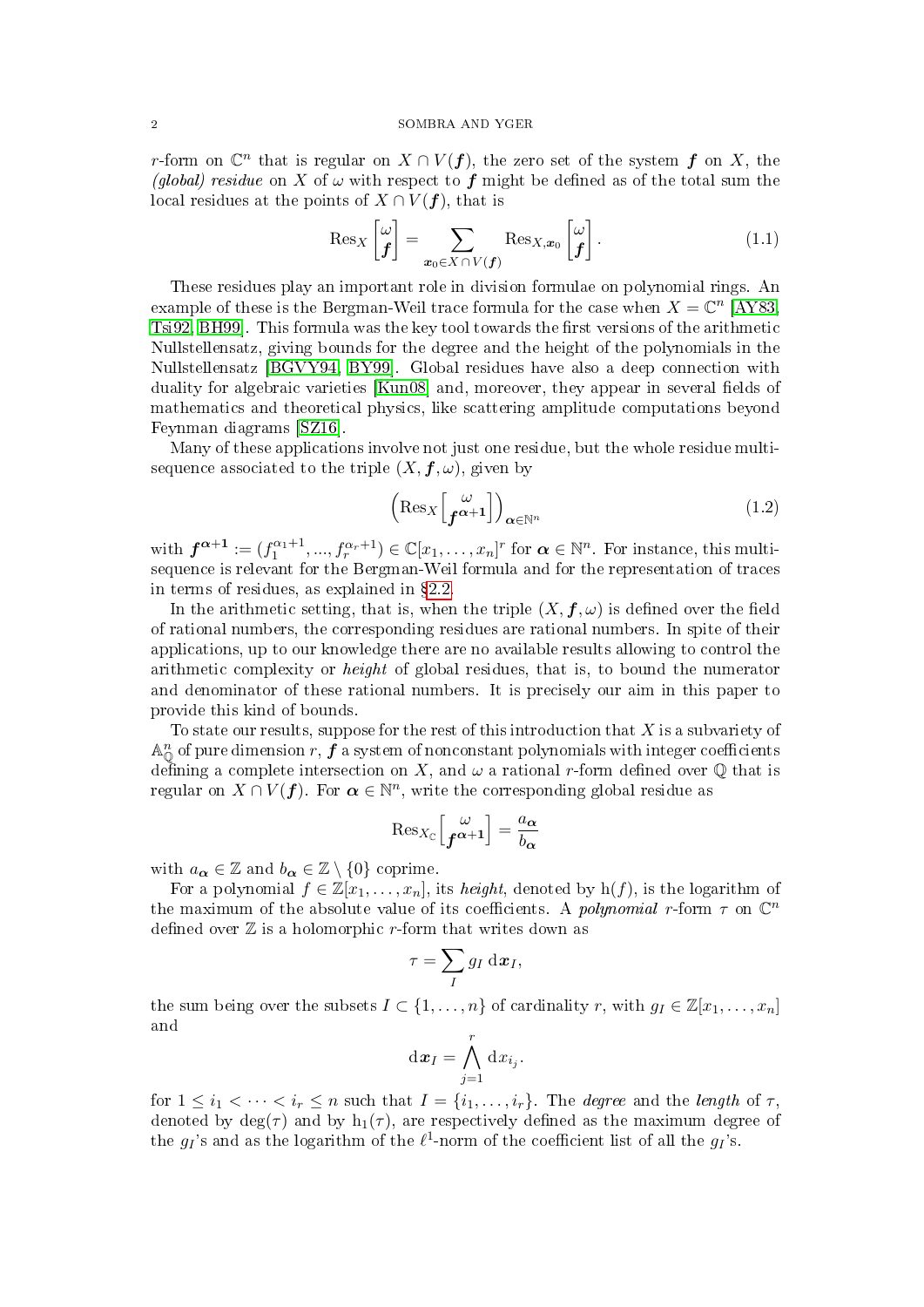The *degree* and *height* of the subvariety X, denoted by  $deg(X)$  and by  $h(X)$ , are respectively defined as the degree and the canonical height of the closure of its image with respect to the standard inclusion  $\mathbb{A}_{\mathbb{O}}^n \hookrightarrow \mathbb{P}_{\mathbb{O}}^n$ . The degree and the height of an affine variety are measures of its geometric and arithmetic complexity, see for instance [\[KPS01,](#page-39-5)  $\S1.2$ ] or [\[DKS13,](#page-39-6)  $\S2.3$ ] for more details.

The following result corresponds to Theorem [6.6,](#page-36-0) and bounds the numerator and denominators in the residue multi-sequence [\(1.1\)](#page-1-0) in the most general situation considered in this paper.

<span id="page-2-0"></span>**Theorem 1.1.** With notation as above, write  $\omega = \tau/f_0$  with  $\tau$  a polynomial r-form on  $\mathbb{C}^n$  defined over Z and  $f_0 \in \mathbb{Z}[x_1,\ldots,x_n]$  not vanishing on  $X \cap V(f)$ . Set  $d_i = \deg(f_i)$ ,  $i = 0, \ldots, r$ , and  $e = \deg(\tau)$ . Set also

$$
D_{X,\mathbf{f}} = \deg(X) \prod_{j=1}^r d_j \text{ and } \kappa_{X,\mathbf{f}} = \frac{\mathrm{h}(X)}{\deg(X)} + \sum_{j=1}^r \frac{\mathrm{h}(f_j)}{d_j} + 4(n+5)^2 \log((n+1)\deg(X)).
$$

Then, for  $\boldsymbol{\alpha} \in \mathbb{N}^r$ ,

$$
\log |a_{\alpha}|, \log |b_{\alpha}| + \mathbf{h}_1(\tau) \leq {n \choose r} \left(\mathbf{h}_1(\tau) + e(r+1) D_{X,\mathbf{f}} \kappa_{X,\mathbf{f}} + (|\alpha|+1) (2(r+1) D_{X,\mathbf{f}} \mathbf{h}(f_0) + (3d_0 + r + 1) D_{X,\mathbf{f}}^2 \kappa_{X,\mathbf{f}}\right). \tag{1.3}
$$

In Theorem [6.7,](#page-36-1) we give a sharper bound for the case when  $X = \mathbb{A}^n_{\mathbb{O}}$ : set now

$$
D_f = \prod_{j=1}^n d_j
$$
 and  $\kappa'_f = \sum_{j=1}^n \frac{h(f_j)}{d_j} + (4n+8) \log(n+3).$ 

Then, for  $\boldsymbol{\alpha} \in \mathbb{N}^n$ ,

$$
\log |a_{\alpha}|, \log |b_{\alpha}| + h_1(\tau) \le h_1(\tau) + e n D_f \kappa'_f
$$
  
+ 
$$
+ (|\alpha| + 1) (D_f h(f_0) + (d_0 + n)(n D_f + 1) D_f \kappa'_f).
$$

Also, in Theorems [6.2](#page-33-0) and [6.3](#page-33-1) we present sharper bounds for the special case when X is in good position with respect to the system of coordinates, in the sense that  $\#X \cap V(x_1,\ldots,x_r) = \deg(X)$ , and  $\omega$  is a polynomial r-form. Nevertheless, all of these bounds have a quadratic dependence on the Bézout number  $D_{X,f}$  that does not seem optimal, although at this moment we cannot not tell if this is the case or not.

For the affine line  $X = \mathbb{A}^1_{\mathbb{Q}}$ , residue calculus and Euclidean division are deeply correlated. The following result, corresponding to Theorem [3.2,](#page-14-1) bounds the numerators and denominators of the residue sequence of to a polynomial 1-form on the affine line.

<span id="page-2-1"></span>**Theorem 1.2.** Let  $f \in \mathbb{Z}[x] \setminus \mathbb{Z}$  and  $g \in \mathbb{Z}[x]$ . Set  $d = \deg(f)$  and  $e = \deg(g)$ , and let  $f_d$  be the leading coefficient of f. Then, for  $\alpha \in \mathbb{N}$ ,

$$
f_d^{e+1-(\alpha+1)(d-1)}\mathrm{Res}\Bigl[g\frac{\mathrm{d}\,x}{f^{\alpha+1}}\Bigr]\in\mathbb{Z}
$$

and

$$
\begin{aligned} &\log \left|f_d^{e+1-(\alpha+1)(d-1)} \text{Res}\Big[f_{\alpha+1}^{o(d-1)}\Big] \right| \leq \mathbf{h}_1(g) + (e+1-(\alpha+1)d) \, \mathbf{h}(f) + (e-d+1) \log(2).\\ &\text{If } e < (\alpha+1)d-1, \text{ then } \text{Res}\Big[f_{\alpha+1}^{o(d-1)}\Big] = 0. \end{aligned}
$$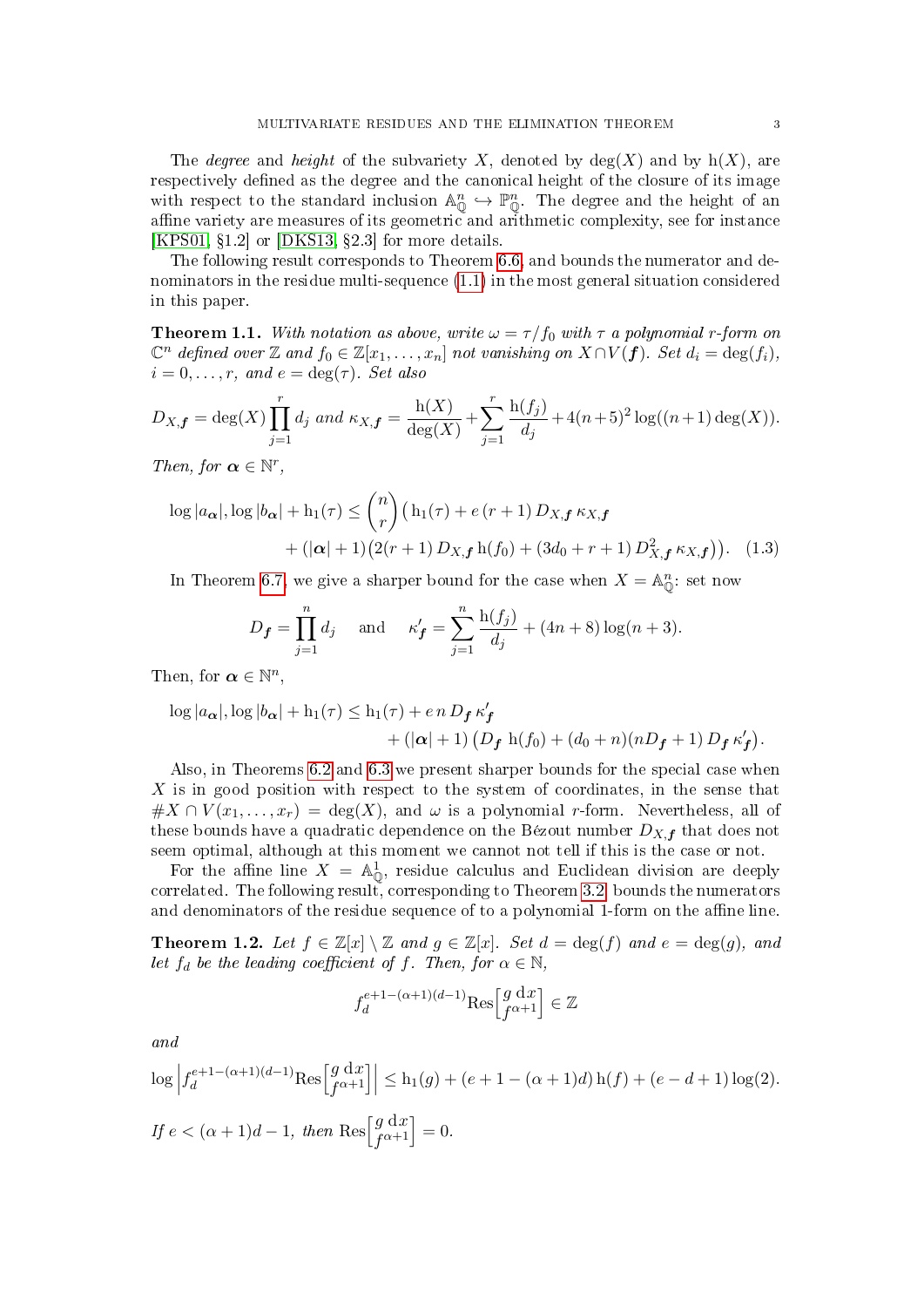In Theorems [4.3](#page-20-0) and [4.4,](#page-21-0) we generalize this result to residues on a higher dimensional affine variety and a system of univariate polynomials in separated variables. In contrast to the general case, these upper bounds do seem to be sharp, as shown by Example [3.6](#page-16-0) for the case of the affine line.

Our approach to these results is based on the arithmetic membership problem that we next explain, since it might be of independent interest. Recall that  $X \subset \mathbb{A}^n_{\mathbb{Q}}$ is a variety of pure dimension r and  $f = (f_1, \ldots, f_r)$  a system of polynomials in  $\mathbb{Z}[x_1,\ldots,x_n]\setminus\mathbb{Z}$  with a finite number of common zeros in X. A classical method to solve the system of equations given by

$$
f_1(\boldsymbol{x}) = \cdots = f_r(\boldsymbol{x}) = 0 \quad \text{ for } \boldsymbol{x} \in X
$$

is to eliminate variables, that is, find  $\phi_l \in \mathbb{Z}[x_l] \setminus \{0\}$ ,  $l = 1, \ldots, r$ , and  $a_{l,i} \in$  $\mathbb{Z}[x_1,\ldots,x_n],$   $l, i = 1,\ldots,r$ , such that

<span id="page-3-0"></span>
$$
\phi_l = \sum_{i=1}^r a_{l,i} f_i \quad \text{on } X,\tag{1.4}
$$

in the sense that this polynomial relation holds modulo the ideal of definition of  $X$ .

In [\[Jel05\]](#page-39-7), Jelonek obtained an optimal upper bound for the degrees of these polynomials, using a variant of his approach to the effective Nullstellensatz. Here we prove the following arithmetic analogue of this result, corresponding to Corollary [5.6](#page-31-0) in the body of the paper. Its proof proceeds by adapting Jelonek's approach with the tools from geometric and arithmetic intersection theory from [\[DKS13\]](#page-39-6).

<span id="page-3-1"></span>**Theorem 1.3.** With notation as above, there are  $\phi_l \in \mathbb{Z}[x_l] \setminus \{0\}$  and  $a_{l,1}, \ldots, a_{l,r} \in$  $\mathbb{Z}[x_1,\ldots,x_n], l, i = 1,\ldots,r, satisfying the identity (1.4) with$  $\mathbb{Z}[x_1,\ldots,x_n], l, i = 1,\ldots,r, satisfying the identity (1.4) with$  $\mathbb{Z}[x_1,\ldots,x_n], l, i = 1,\ldots,r, satisfying the identity (1.4) with$ 

$$
\deg(\phi_l), \deg(a_{l,i}) + d_i \le \Big(\prod_{j=1}^r d_j\Big) \deg(X),
$$
  
 
$$
h(\phi_l), h(a_{l,i}) + h(f_i) \le \Big(\prod_{j=1}^r d_j\Big) \Big(h(X) + \deg(X) \Big(\sum_{j=1}^r \frac{h(f_j)}{d_j} + (r+1) \log(2(r+2)(n+1)^2)\Big)\Big).
$$

In the case  $X = \mathbb{A}^n_{\mathbb{O}}$ , we have  $r = n$ ,  $\deg(\mathbb{A}^n_{\mathbb{O}}) = 1$  and  $h(\mathbb{A}^n_{\mathbb{O}}) = 0$ . If moreover  $\deg(f_i) \leq d$  and  $h(f_i) \leq h$  for all j, then the previous bound specializes to

$$
deg(\phi_l), deg(a_{l,i}) + deg(f_i) \leq d^n,
$$
  
 
$$
h(\phi_l), h(a_{l,i}) + h(f_i) \leq nd^{n-1}h + (n+2)\log(2(n+2)(n+1)^2)d^n.
$$

The proof of Theorem [1.1](#page-2-0) and [6.7](#page-36-1) is incremental. We first obtain the bounds for residues on the affine line (Theorems  $1.2$  and  $3.10$ ) by a recurrence scheme based on the relationship of these residues with the Euclidean division. The treatment of residues on affine varieties and a system of univariate polynomials in separated variables (Theorems [4.3](#page-20-0) and [4.4\)](#page-21-0) is based on the arithmetic Perron's theorem from [\[DKS13\]](#page-39-6) and the relationship between residues and traces on polynomial algebras. The general case is then treated by reducing to the case of univariate polynomials by applying the transformation law (Theorem [2.8\)](#page-9-0) and Theorem [1.3.](#page-3-1)

As an application of our results on the heights in the residue multi-sequence, we derive a bound for the coefficients in the Bergman-Weil trace formula. To formulate it, let  $\boldsymbol{f} = (f_1, \ldots, f_n)$  be a family of polynomials in  $\mathbb{Z}[x_1, \ldots, x_n] \setminus \mathbb{Z}$  defining a complete intersection on  $\mathbb{A}_{\mathbb{Q}}^n$  and, for simplicity, suppose that the map  $\mathbb{A}_{\mathbb{Q}}^n \to \mathbb{A}_{\mathbb{Q}}^n$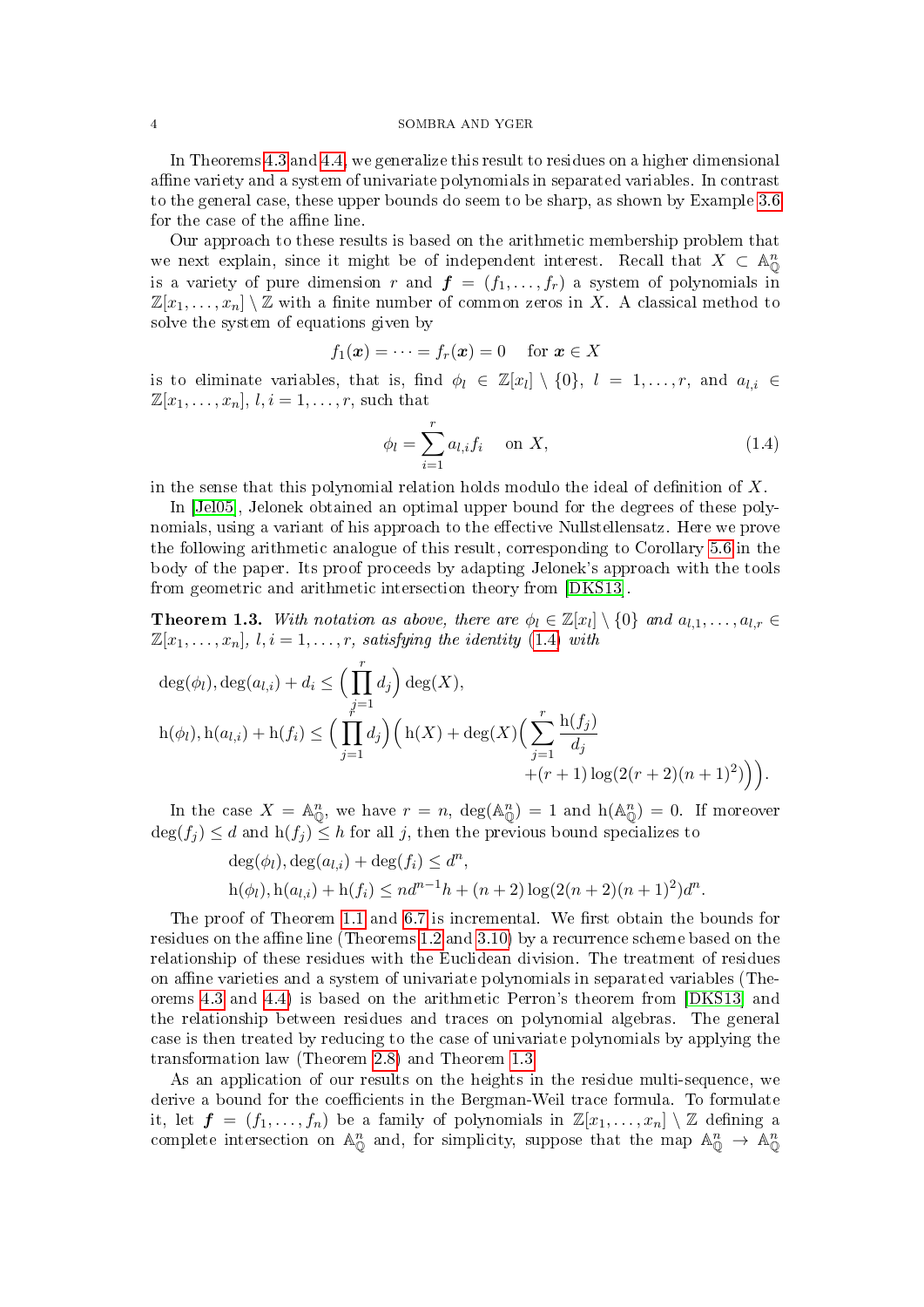defined by  $\mathbf{x} \mapsto \mathbf{f}(\mathbf{x})$  is proper. Set  $\mathbf{d} = (d_1, \ldots, d_n) \in \mathbb{N}^n$  with  $d_i = \deg(f_i)$ . For  $p \in \mathbb{Z}[x_1,\ldots,x_n]$ , the Bergman-Weil trace formula gives an explicit polynomial identity

$$
p=\sum_{\boldsymbol\alpha\in\mathbb N^n}p_{\boldsymbol\alpha}\,\boldsymbol f^{\boldsymbol\alpha}
$$

with  $p_{\alpha} \in \mathbb{Q}[x_1,\ldots,x_n]$  of degree bounded by  $|\boldsymbol{d}| - n$ , that are zero except for a finite number of  $\alpha$ 's (Theorem [2.15\)](#page-13-0). The next result corresponds to Corollary [6.4.](#page-35-0)

Theorem 1.4. With notation as above, set

$$
D_f = \prod_{j=1}^n d_j
$$
 and  $\kappa''_f = \sum_{j=1}^n \frac{h(f_j)}{d_j} + 3(n+2) \log(n+2).$ 

Set also  $e = \deg(p)$ . Then there exists  $\vartheta \in \mathbb{Z} \setminus \{0\}$  with  $\log |\vartheta| \leq n \kappa''$  such that, for  $\boldsymbol{\alpha} \in \mathbb{N}^n$ , we have that  $\vartheta^{e+|\boldsymbol{d}| + (|\boldsymbol{\alpha}|+1)(nD_{\boldsymbol{f}}+1)} p_{\boldsymbol{\alpha}} \in \mathbb{Z}[x_1,\ldots,x_n]$  and

$$
\mathrm{h}\left(\vartheta^{e+|{\bm d}|+(|{\bm \alpha}|+1)(nD_{\bm f}+1)}p_{\bm \alpha}\right)\leq \mathrm{h}_1(g)+(e+|{\bm d}|+(|{\bm \alpha}|+1)(nD_{\bm f}+1))\,n\,D_{\bm f}\,\kappa''_{\bm f}.
$$

In a general way, we expect that the result from this paper might be useful to obtain arithmetic versions of other problems from effective commutative algebra allowing an analytic treatment, like the Briançon-Skoda theorem or the Artin-Rees lemma, among others.

The paper is organized as follows. In  $\S2$ , we recall the definition of the global residue in the algebraic setting and its basic properties, including the transformation law and other results from multivariate residue calculus. In  $\S$ [3,](#page-14-0) we study in detail global residues on the affine line. Section  $4$  is devoted to the case of an arbitrary affine variety and univariate polynomials in separated variables. In  $\S5$ , we present the arithmetic analogue of Jelonek's theorem, bounding the degree and the height of the polynomials in the elimination theorem. Finally, in §[6](#page-32-0) we exploit these arithmetic constructions in accordance with multivariate residue calculus as described in  $\S 2$ , to achieve the stated bounds for the height of multivariate residues.

Acknowledgments. Part of this work was done while the authors met at the Universitat de Barcelona and at the Institut de Mathématiques de Bordeaux. We thank these institutions for their hospitality.

### 2. Global residues on affine varieties

<span id="page-4-0"></span>In this section, we introduce global residues of meromorphic forms on affine varieties and recall its basic properties. This material is classical, and we base most of our exposition on the book [\[CH78\]](#page-39-8) and on the paper [\[BVY05\]](#page-39-9). We refer to these sources for precisions and the proof of the stated results.

Boldface letters and symbols denote nite sets or sequences of objects, where the type and number should be clear from the context: for instance, for  $n \geq 1$  we denote by x the group of variables  $(x_1, \ldots, x_n)$ , so that  $\mathbb{C}[x] = \mathbb{C}[x_1, \ldots, x_n]$ .

2.1. Definition and basic properties. Let  $X \subset \mathbb{A}_{\mathbb{C}}^n$  be a variety of pure dimension  $r \geq 1$  and  $\boldsymbol{f} = (f_1, ..., f_r) \in \mathbb{C}[x_1, ..., x_n]^r = \mathbb{C}[\boldsymbol{x}]^r$  a family of r polynomials in n variables defining a complete intersection on  $X$ . To simplify the exposition, we identify X with its set of complex points  $X(\mathbb{C})$ .

We denote by  $X^{\text{sing}}$  and  $X^{\text{reg}}$  the subsets of X of singular and regular points, respectively. Since the family  $f$  defines a complete intersection on  $X$ , its Jacobian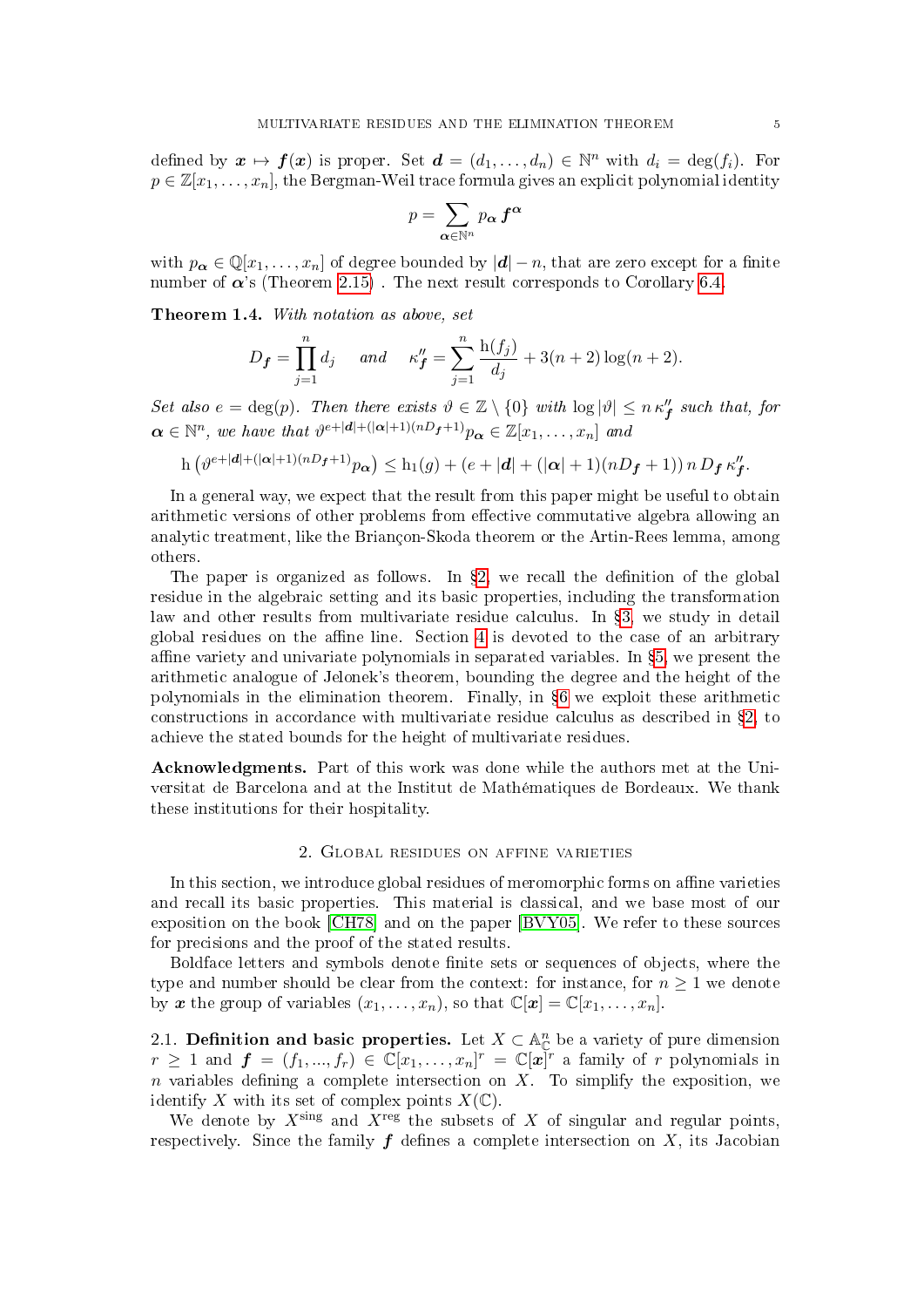locus is proper closed subset of X. We denote by W an algebraic hypersurface of X containing both  $X^{\text{sing}}$  and this Jacobian locus. We also denote by

$$
X\cap V(\boldsymbol f)=\{\boldsymbol x\in X\mid f_1(\boldsymbol x)=\cdots=f_r(\boldsymbol x)=0\}
$$

the finite set of zeros of the system  $f$  on X.

Let  $\|\cdot\|$  denote the Euclidean norm of  $\mathbb{C}^n$  and fix  $R > 0$  such that the open ball

$$
B_R = \{ \boldsymbol{x} \in \mathbb{C}^n \mid ||x|| < R \}
$$

contains  $X \cap V(f)$ . Let  $\eta > 0$  and  $\varepsilon = (\varepsilon_1, ..., \varepsilon_r) \in (\mathbb{R}_{\geq 0})^n$  with  $\varepsilon_i \leq \eta$  for all i, and consider the tube around  $X \cap V(f)$  given by

<span id="page-5-1"></span>
$$
\Gamma_{\varepsilon} = B_R \cap \{ \boldsymbol{x} \in X \mid |f_1(\boldsymbol{x})| = \varepsilon_1, \dots, |f_r(\boldsymbol{x})| = \varepsilon_r \}.
$$
\n(2.1)

When  $\eta$  is sufficiently small, this is a compact, not necessarily connected, semianalytic set of dimension  $r$ , without components contained in  $W$  and smooth outside this hypersurface. We orient the smooth semianalytic set  $\Gamma_{\varepsilon} \setminus W$  so that the inverse image to it of the differential r-form  $\bigwedge_{j=1}^r \text{darg}(f_j)$  is positive.

Let  $\omega$  be a meromorphic r-form on  $\mathbb{C}^n$  that is regular on  $X \cap V(f)$ . For  $\alpha =$  $(\alpha_1, \ldots, \alpha_r) \in \mathbb{N}^r$ , the integral

$$
\int_{\Gamma_{\boldsymbol{\varepsilon}}} \frac{\omega}{f_1^{\alpha_1+1} \cdots f_r^{\alpha_r+1}}
$$

is defined as the integral of a regular  $(r, 0)$ -form on the r-dimensional smooth semianalytic chain  $\Gamma_{\varepsilon} \setminus W$ . Its value does not depend on the choice of W. It does neither depend on the choice of  $\varepsilon$  by Stokes' theorem on semianalytic chains, see [\[Her66,](#page-39-10)  $\S II.B$ ] or [\[Pol74\]](#page-40-3).

<span id="page-5-0"></span>**Definition 2.1.** Let  $X \subset \mathbb{A}_{\mathbb{C}}^n$  be a variety of pure dimension  $r \geq 1$ ,  $\boldsymbol{f} = (f_1, ..., f_r) \in$  $\mathbb{C}[x]^r$  a family of r polynomials defining a complete intersection on X, and  $\omega$  a meromorphic r-form on  $\mathbb{C}^n$  that is regular on  $X \cap V(f)$ . With notation as above, given  $\boldsymbol{\alpha} \in \mathbb{N}^r$ , the *(global) residue* on X of  $\omega$  with respect to  $\boldsymbol{f}^{\boldsymbol{\alpha}+1} := (f_1^{\alpha_1+1},...,f_r^{\alpha_r+1})$  is defined as

$$
\operatorname{Res}_{X} \left[ \begin{matrix} \omega \\ \mathbf{f}^{\alpha+1} \end{matrix} \right] = \frac{1}{(2\pi i)^r} \int_{\Gamma_{\varepsilon}} \frac{\omega}{f_1^{\alpha_1+1} \cdots f_r^{\alpha_r+1}}
$$

for any  $\eta > 0$  sufficiently small and  $\boldsymbol{\varepsilon} = (\varepsilon_1, \dots, \varepsilon_r) \in (\mathbb{R}_{\geq 0})^n$  with  $\varepsilon_i \leq \eta$  for all *i*.

Remark 2.2. This notion coincides with that in [\(1.1\)](#page-1-0). Since in this paper we are only concerned with global residues, here we define them directly without passing through the local case.

To profit from the flexibility of analysis, as well as to emphasize the action of the residue instead of the result of this action on an specific form, it is often convenient to enlarge this notion with a currential approach. Following Coleff and Herrera [\[CH78,](#page-39-8)  $\S4.1$ , we can define a residual current by considering the limit of residue integrals along special, so-called "admissible", paths of the form

$$
s \mapsto \varepsilon(s) = (s^{\beta_1}, \dots, s^{\beta_r})
$$

for some fixed positive numbers  $\beta_1 \gg \cdots \gg \beta_r$ . Given a compactly supported  $(r, 0)$ form  $\eta$  and  $\boldsymbol{\alpha} \in \mathbb{N}^r$ , the limit

$$
\left\langle \bigwedge_{j=1}^{r} \overline{\partial} \left( \frac{1}{f_{j}^{\alpha_{j}+1}} \right) \wedge [X], \eta \right\rangle = \lim_{s \to 0} \frac{1}{(2\pi i)^{r}} \int_{\Gamma_{\varepsilon(s)}} \frac{\eta}{f_{1}^{\alpha_{1}+1} \cdots f_{r}^{\alpha_{r}+1}}
$$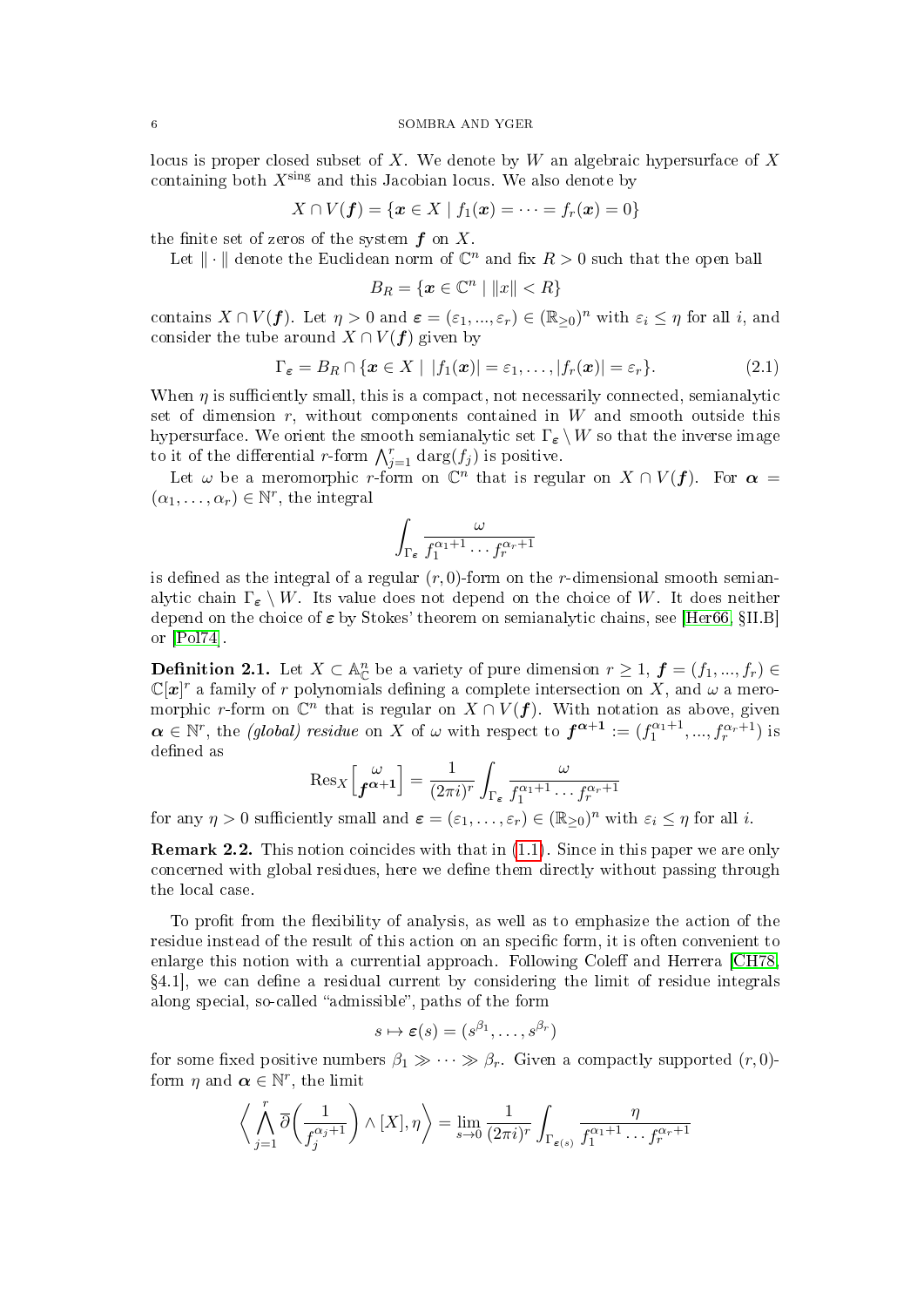exists and defines a  $(0, r)$ -current which is independent of the choice of the admissible path [\[CH78\]](#page-39-8). Using an arbitrary  $C^{\infty}$ -function  $\chi: \mathbb{C}^n \to \mathbb{R}$  with compact support that is identically equal to 1 on a neighborhood of  $X \cap V(f)$ , the residues in Definition [2.1](#page-5-0) can be then written as

<span id="page-6-3"></span>
$$
\text{Res}_{X}\left[\begin{matrix} \omega \\ \mathbf{f}^{\alpha+1} \end{matrix}\right] = \left\langle \bigwedge_{j=1}^{r} \overline{\partial} \left(\frac{1}{f_j^{\alpha_j+1}}\right) \wedge [X], \chi \omega \right\rangle. \tag{2.2}
$$

Residues of holomorphic r-forms can also be represented as integrals of the Bochner-Martinelli type over a  $(2r-1)$ -dimensional cycle. For  $\boldsymbol{\alpha} \in \mathbb{N}^r$ , we set

$$
|\alpha| = \alpha_1 + \cdots + \alpha_r
$$
 and  $\alpha! = \alpha_1! \ldots \alpha_r!$ .

<span id="page-6-2"></span>**Proposition 2.3.** With notation as in Definition [2.1,](#page-5-0) suppose that  $\omega$  is a holomorphic r-form on  $\mathbb{C}^n$  and let  $R > 0$  such that  $X \cap V(f) \subset B_R$ . Then  $\text{Res}_X \left[ \begin{smallmatrix} \omega \ \omega \ \tau \end{smallmatrix} \right]$  $\left[ \begin{smallmatrix} \omega \ \mathbf{f}^{\boldsymbol{\alpha}+1} \end{smallmatrix} \right]$  is equal to

$$
\frac{(-1)^{\frac{r(r-1)}{2}}(|\alpha|+r-1)!}{(2i\pi)^r\alpha!}\int_{\partial(X\cap B_R)}\bigg(\prod_{j=1}^r\overline{f}_j^{\alpha_j}\bigg)\frac{\sum_{j=1}^r(-1)^{j-1}\overline{f}_j\bigwedge_{\substack{l=1\\l\neq j}}^r\overline{\mathrm{d}f}_l}{(\sum_{j=1}^r|f_j|^2)^{r+|\alpha|}}\wedge\omega
$$

*Proof.* When  $X = \mathbb{C}^n$ , such Bochner-Martinelli type integral representation formulae are also known as Andreotti-Norguet formulae, see for instance [\[BGVY94,](#page-39-3) §2.4] or [\[TY04,](#page-40-4) §3.1 and 3.2]. We adapt here the proof to the relative case, when X is a r-dimensional subvariety in  $\mathbb{A}_{\mathbb{C}}^n$  with  $1 \leq r < n$ .

Within this proof, we set for short  $f^{\alpha} = \prod_{j=1}^{r} f_j^{\alpha_j}$  $j^{(\alpha_j)}$ . Consider the  $(0, r-1)$ -form

$$
\Omega_{\boldsymbol{f},\boldsymbol{\alpha}} = \overline{\boldsymbol{f}}^{\boldsymbol{\alpha}} \sum_{j=1}^r (-1)^{j-1} \overline{f}_j \bigwedge_{\substack{l=1\\l \neq j}}^r \overline{\mathrm{d}f_l}
$$

on  $\mathbb{C}^n$ , and let  $\lambda$  be a formal parameter. A formal computation shows that, if  $[X]$ denotes the integration current on  $X$ , then

<span id="page-6-0"></span>
$$
d\left(\frac{\prod_{j=1}^r |f_j|^{2\lambda}}{\|f\|^{2(r+|\alpha|)}} \Omega_{f,\alpha} \wedge \omega \wedge [X]\right) = r \lambda \frac{\left(\prod_{j=1}^r |f_j|^{2\lambda}\right) f^{\alpha}}{\|f\|^{2(r+|\alpha|)}} \bigwedge_{l=1}^r \overline{df_l} \wedge \omega \wedge [X]. \tag{2.3}
$$

For  $\boldsymbol{t} \in (\mathbb{R}_{\geq 0})^n$ , set  $\boldsymbol{t_{\alpha}} = \big(t_1^{1/(2(\alpha_1+1))}$  $\binom{1}{2(\alpha_1+1)}, \ldots, \binom{1}{r} \binom{2(\alpha_r+1)}{r}$  and let  $\Gamma_{t_\alpha}$  be the associated r-dimensional semianalytic chain on X as in [\(2.1\)](#page-5-1). For  $\eta > 0$  small enough (depending on  $R$  and  $\boldsymbol{\alpha}$ ) and  $\boldsymbol{t} \in (0,\eta]^r,$  we have that  $\frac{1}{(2i\pi)^r}$  $\Gamma_{\bm{t_{\alpha}}}$ ω  $f_1^{\alpha_1+1} \cdots f_r^{\alpha_r+1}$  $=$  Res<sub>X</sub> $\left[\begin{array}{c} \omega \\ \mathbf{r} \alpha \end{array}\right]$  $\begin{bmatrix} \omega \ \boldsymbol{f}^{\boldsymbol{\alpha}+1} \end{bmatrix}$ . Consider the subset

<span id="page-6-1"></span>
$$
I(R,\eta) = \{ \boldsymbol{x} \in X \cap B_R \mid |f_j(\boldsymbol{x})| \leq \eta^{\frac{1}{2(\alpha_j+1)}}, \ j = 1,...,r \}
$$

and let now  $\lambda$  be a complex parameter with  $\text{Re}(\lambda) \gg 1$ . It follows from Stokes' theorem and from [\(2.3\)](#page-6-0) that

$$
\int_{\partial(X\cap B_R)} \frac{\prod_{j=1}^r |f_j|^{2\lambda}}{\|f\|^{2(r+|\alpha|)}} \Omega_{f,\alpha} \wedge \omega
$$
\n
$$
= \int_{\partial I(R,\eta)} \frac{\prod_{j=1}^r |f_j|^{2\lambda}}{\|f\|^{2(r+|\alpha|)}} \Omega_{f,\alpha} \wedge \omega + r \lambda \int_{X \setminus I(R,\eta)} \frac{\left(\prod_{j=1}^r |f_j|^{2\lambda}\right) f^{\alpha}}{\|f\|^{2(r+|\alpha|)}} \bigwedge_{l=1}^r \overline{\mathrm{d}f_l} \wedge \omega. \quad (2.4)
$$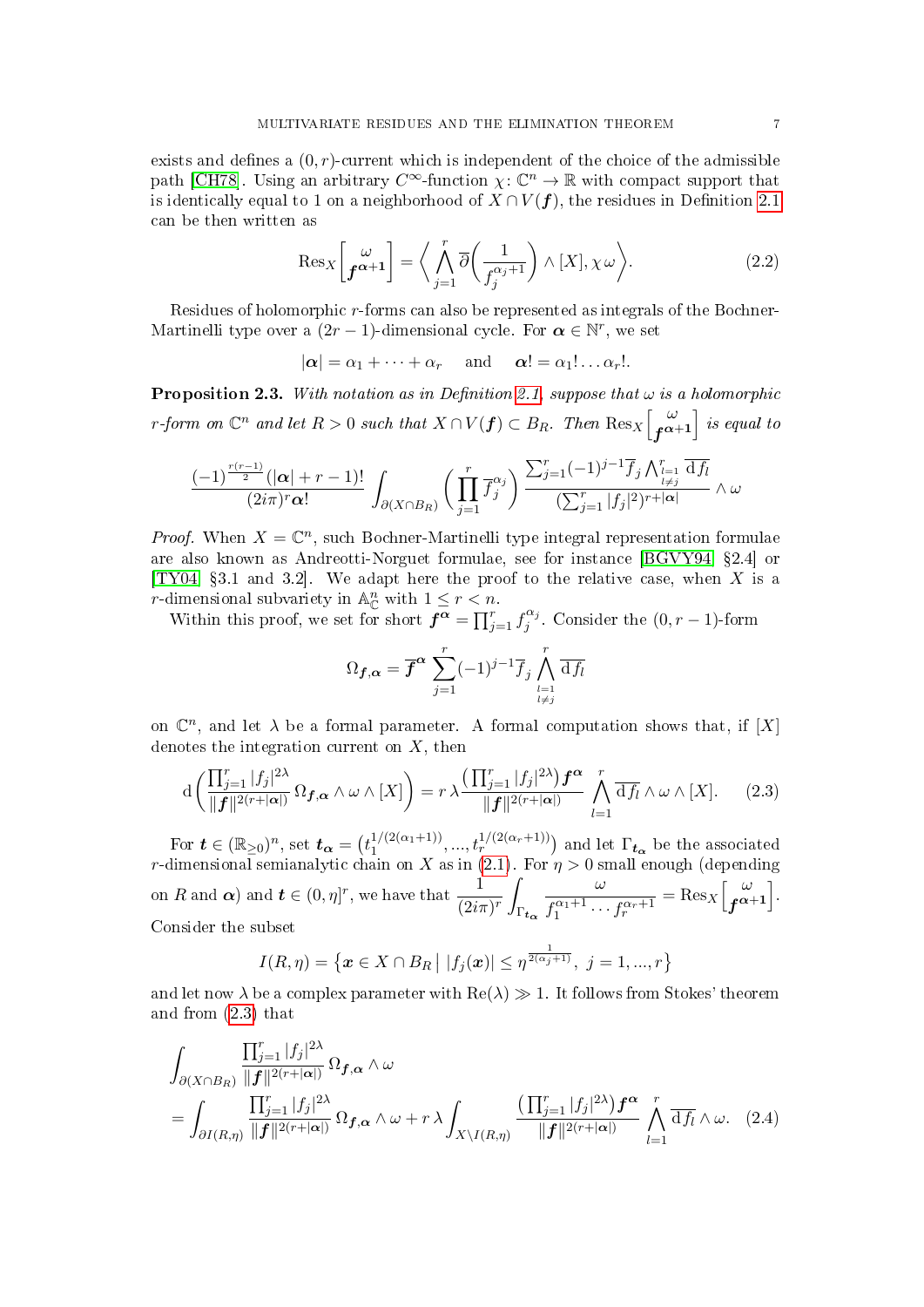It follows again from Stokes' theorem and [\(2.3\)](#page-6-0) that

$$
\int_{\partial I(R,\eta)} \frac{\prod_{j=1}^r |f_j|^{2\lambda}}{\|f\|^{2(r+|\alpha|)}} \Omega_{\boldsymbol{f},\boldsymbol{\alpha}} \wedge \omega = r \lambda \int_{I(R,\eta)} \frac{\left(\prod_{j=1}^r |f_j|^{2\lambda}\right) \boldsymbol{f}^{\boldsymbol{\alpha}}}{\|f\|^{2(r+|\alpha|)}} \bigwedge_{l=1}^r \overline{\mathrm{d}f_l} \wedge \omega
$$
\n
$$
= \frac{r \lambda}{\prod_{l=1}^r (\alpha_l+1)} \int_{I(R,\eta)} \frac{\left(\prod_{j=1}^r |f_j|^{2\lambda}\right) \boldsymbol{f}^{\boldsymbol{\alpha}}}{\|f\|^{2(r+|\alpha|)}} \bigwedge_{l=1}^r \overline{\mathrm{d}f_l^{\alpha_l+1}} \wedge \omega.
$$

We have that  $\bigwedge_l \mathrm{d}(|f_l|^{2(\alpha_l+1)}) = \boldsymbol{f}^{\boldsymbol{\alpha}+1} \bigwedge_l (\overline{\partial} f_l)^{\alpha_l+1}$ . It follows then from Lebesgue's domination and Fubini's theorems and using the map  $\boldsymbol{t} = (|f_1|^{2(\alpha_1+1)}, ..., |f_r|^{2(\alpha_r+1)})$ to define the slicing locally about each point in  $X \setminus W$ , that since W has Lebesgue measure 0 with respect to the r-dimensional Lebesgue measure on X and the set  $Cr(t)$ of critical values of the map  $t|_X$  has Lebesgue measure 0 in  $(\mathbb{R}_{\geq 0})^r$  thanks to Sard's lemma,

$$
\frac{r\lambda}{\prod_{l=1}^{r}(\alpha_{l}+1)} \int_{I(R,\eta)} \frac{\left(\prod_{j=1}^{r}|f_{j}|^{2\lambda}\right) f^{\alpha}}{\|f\|^{2(r+|\alpha|)}} \bigwedge_{l=1}^{r} \frac{1}{d} f_{l}^{\alpha_{l}+1} \wedge \omega
$$
\n
$$
= \frac{r\lambda}{\prod_{l=1}^{r}(\alpha_{l}+1)} \int_{\{\boldsymbol{x}\in(X\cap B_{R})\backslash W|\, t_{j}(\boldsymbol{x})\leq\eta,\, j=1,\ldots,r\}} \frac{\prod_{l=1}^{r}|t_{l}(\boldsymbol{x})|^{\lambda/(\alpha_{l}+1)}}{f^{\alpha+1}||f||^{2(r+|\alpha|)}} \bigwedge_{l=1}^{r} dt_{l}(\boldsymbol{x}) \wedge \omega
$$
\n
$$
= (-1)^{(r(r-1)/2} \frac{r\lambda}{\prod_{l=1}^{r}(\alpha_{l}+1)} \int_{(0,\eta]^{r}\backslash \mathrm{Cr}(\boldsymbol{t})} \left(\int_{\Gamma_{t_{\alpha}}} \frac{\omega}{f^{\alpha+1}}\right) \frac{\prod_{l=1}^{r} t_{l}^{\lambda/(\alpha_{l}+1)}}{(\sum_{l=1}^{r} t_{l}^{1/(\alpha_{l}+1)})^{r+|\alpha|}} dt
$$
\n
$$
= (-1)^{(r(r-1)/2} (2i\pi)^{r} \operatorname{Res}_{X} \left[\frac{\omega}{f^{\alpha+1}}\right] \times \frac{r\lambda}{\prod_{l=1}^{r}(\alpha_{l}+1)} \int_{(0,\eta]^{r}} \frac{\prod_{l=1}^{r} t_{l}^{\lambda/(\alpha_{l}+1)}}{(\sum_{l=1}^{r} t_{l}^{1/(\alpha_{l}+1)})^{r+|\alpha|}} dt.
$$

We now consider both sides of  $(2.4)$  as meromorphic functions of  $\lambda$  having no poles in  $\text{Re}(\lambda) > -\kappa$  for some sufficiently small value of  $\kappa > 0$ . Identifying the values at  $\lambda = 0$ of both sides of [\(2.4\)](#page-6-1), we get

$$
\int_{\partial(X\cap B_R)} \frac{\Omega_{f,\alpha}}{\|f\|^{2(r+|\alpha|)}} \wedge \omega
$$
\n
$$
= (-1)^{(r(r-1)/2)} (2i\pi)^r \left[ \frac{r\lambda}{\prod_{l=1}^r (\alpha_l+1)} \int_{(0,\eta]^r} \frac{\prod_{l=1}^r t_l^{\lambda/(\alpha_l+1)}}{\left(\sum_{l=1}^r t_l^{1/(\alpha_l+1)}\right)^{r+|\alpha|}} dt \right]_{\lambda=0} \text{Res}_X \left[ f^{\alpha+1} \right]
$$
\n
$$
= (-1)^{(r(r-1)/2)} (2i\pi)^r \frac{\alpha!}{(|\alpha|+r-1)!} \text{Res}_X \left[ f^{\alpha+1} \right],
$$
\nwhich leads to (2.3).

For each subset  $I \subset \{1, \ldots, n\}$  of cardinality r, write  $I = \{i_1, \ldots, i_r\}$  with  $i_1 <$  $\cdots < i_r$  and consider the holomorphic *r*-form on  $\mathbb{C}^n$  given by

$$
\mathrm{d}\boldsymbol{x}_I = \bigwedge_{j=1}^r \mathrm{d}x_{i_j}.\tag{2.5}
$$

<span id="page-7-0"></span>**Definition 2.4.** A holomorphic *r*-form  $\omega$  on  $\mathbb{C}^n$  is *polynomial* if it writes down as

$$
\omega = \sum_{I} g_I \, \mathrm{d} \boldsymbol{x}_I,
$$

the sum being over the subsets  $I \subset \{1, \ldots, n\}$  of cardinality r, with  $g_I \in \mathbb{C}[x]$  for all I. It is *defined over*  $\mathbb{Z}$  if  $g_I \in \mathbb{Z}[\mathbf{x}]$  for all  $I$ .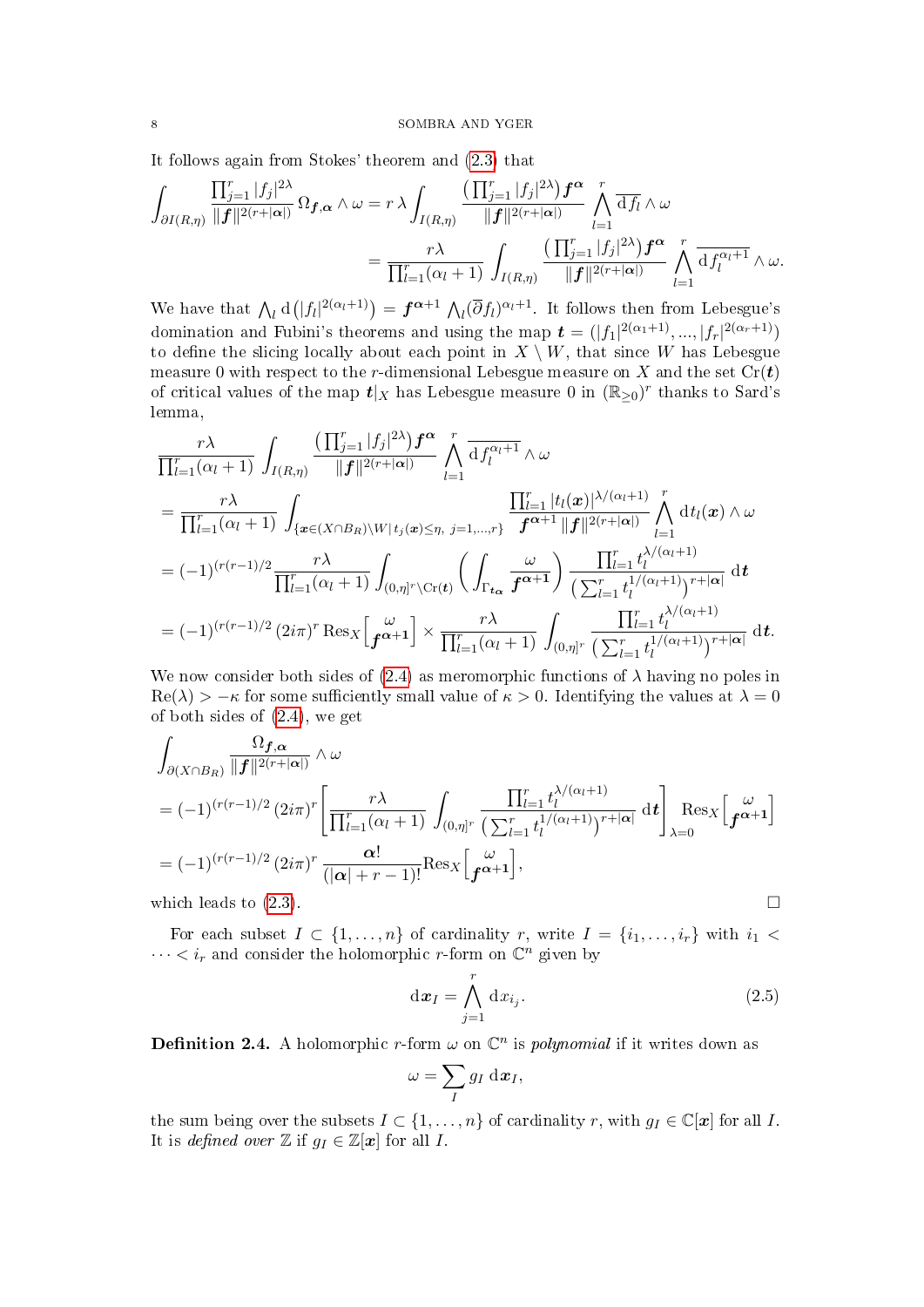A meromorphic r-form  $\omega$  on  $\mathbb{C}^n$  is rational if there is  $h \in \mathbb{C}[x] \setminus \{0\}$  such that  $h \omega$ is a polynomial r-form on  $\mathbb{C}^n$ . It is *defined over*  $\mathbb Q$  if there is  $h \in \mathbb Z[\bm x] \setminus \{0\}$  such that  $h \omega$  is a polynomial r-form defined over  $\mathbb{Z}$ .

We next list the basic properties of residues on affine varieties. We will restrict to the algebraic setting and in particular, we will only consider polynomial or rational forms, although several of these properties hold in greater generality. As before, we assume that  $X \subset \mathbb{A}_{\mathbb{C}}^n$  is a variety of pure dimension  $r \geq 1$  and that  $\mathbf{f} = (f_1, ..., f_r) \in \mathbb{C}[\mathbf{x}]^r$  is a complete intersection on X.

Residues on affine varieties vanish on the ideal generated by  $f$  in the ring of regular functions of  $X$ .

<span id="page-8-5"></span>**Proposition 2.5.** Let  $\omega$  be a rational r-form that is regular on an open subset  $U \subset X$ containing  $X \cap V(f)$  and  $p \in (f)$ , the ideal generated by f in  $\mathcal{O}_X(U)$ . Then

$$
\operatorname{Res}_{X}\begin{bmatrix} p\,\omega\\ \boldsymbol{f} \end{bmatrix} = 0.
$$

*Proof.* See instance [\[CH78,](#page-39-8) §4.4, Theorem 4.4.1(2)].

Also, these residues are invariant under linear change of variables.

<span id="page-8-4"></span>**Proposition 2.6.** Let  $\ell : \mathbb{A}_{\mathbb{C}}^n \mapsto \mathbb{A}_{\mathbb{C}}^n$  be an invertible affine map. Then

$$
\operatorname{Res}_{X}\begin{bmatrix} \omega \\ \mathbf{f} \end{bmatrix} = \operatorname{Res}_{\ell^{-1}(X)} \begin{bmatrix} \ell^* \omega \\ \ell^* \mathbf{f} \end{bmatrix}.
$$

*Proof.* See for example [\[BVY05,](#page-39-9) page 25].

Another important property is the Lagrange-Jacobi vanishing theorem. Consider the map

<span id="page-8-1"></span>
$$
\varphi_f \colon X \longmapsto \mathbb{A}_{\mathbb{C}}^r, \quad x \longmapsto f(x). \tag{2.6}
$$

This map is proper if and only if there exist  $\delta_i > 0, i = 1, \ldots, r$ , and  $C, \tau > 0$  such that, for all  $x \in X$  with  $||x|| \geq C$ ,

<span id="page-8-0"></span>
$$
\sum_{i=1}^{r} \frac{|f_i(\boldsymbol{x})|}{\|\boldsymbol{x}\|^{\delta_i}} \geq \tau,
$$
\n(2.7)

see for instance [\[Hic01,](#page-39-11) Theorem 5.2]. In the case when the homogenizations  $f_j^{\text{h}}$ ,  $j = 1, ..., r$ , have no common zeros in the intersection of the hyperplane at infinity  ${x_0 = 0}$  with the Zariski closure of X in  $\mathbb{P}^n_{\mathbb{C}}$ , in the inequality [\(2.7\)](#page-8-0) we can take

<span id="page-8-2"></span>
$$
\delta_i = \deg(f_i), \quad i = 1, ..., r.
$$
\n(2.8)

<span id="page-8-3"></span>**Theorem 2.7.** Suppose that the map  $\varphi_f$  in [\(2.6\)](#page-8-1) is proper and let  $\boldsymbol{\delta} = (\delta_1, \ldots, \delta_r)$  be as in [\(2.7\)](#page-8-0). Let  $\omega$  be a polynomial r-form on  $\mathbb{C}^n$  such that  $\deg(\omega) < |\delta| - r$ . Then

$$
\mathrm{Res}_X \Big[\begin{matrix} \omega \\ \mathbf{f} \end{matrix} \Big] = 0.
$$

*Proof.* See for instance [\[BVY05,](#page-39-9) Proposition 4.1].

We also need the next extension of the transformation law for affine residues.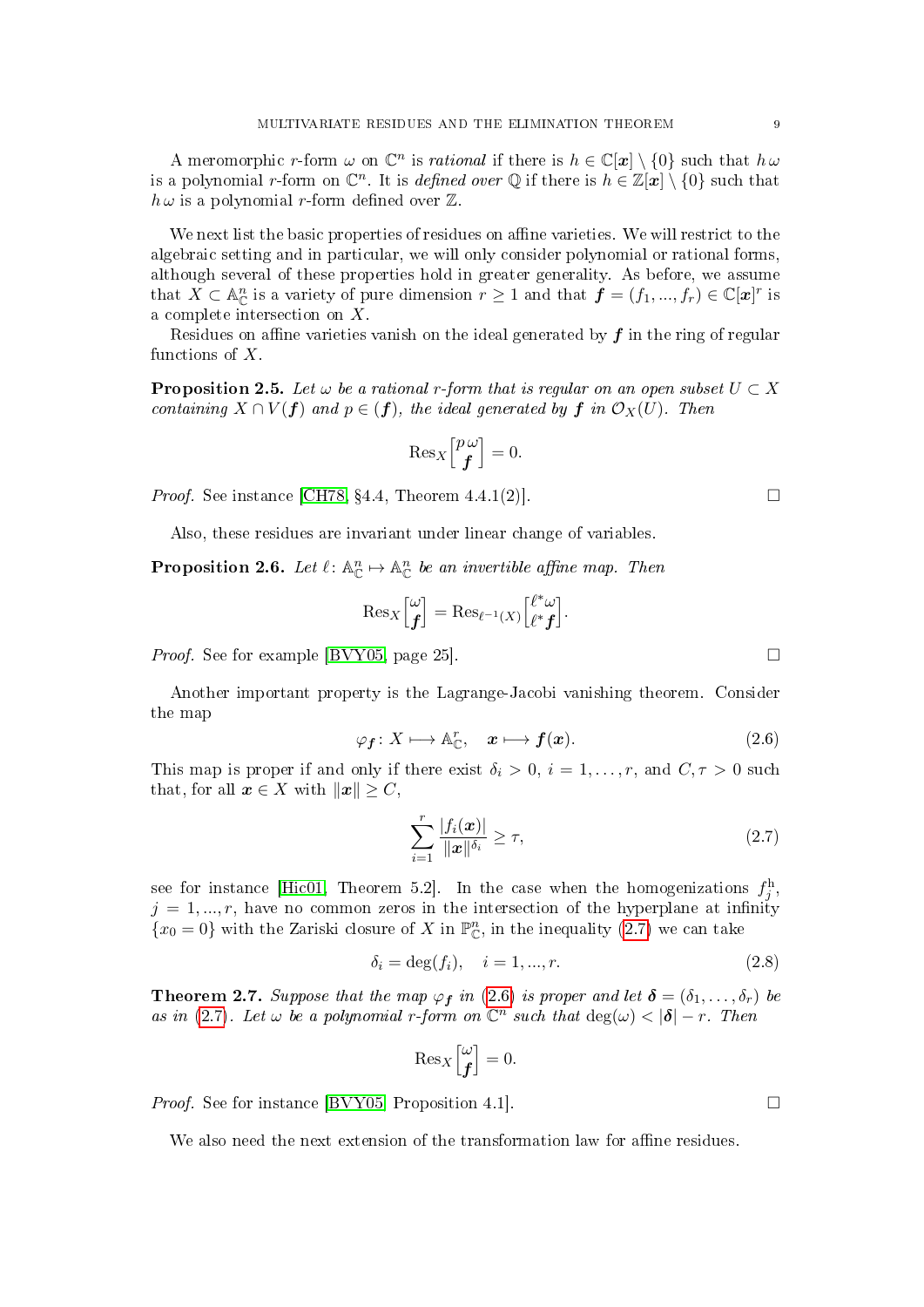<span id="page-9-0"></span>**Theorem 2.8.** Let  $\phi = (\phi_i)_{1 \leq i \leq r} \in \mathbb{C}[\mathbf{x}]^r$  and  $A = (a_{i,j})_{1 \leq i,j \leq r} \in \mathbb{C}[\mathbf{x}]^{r \times r}$  such that  $\phi$  is a complete intersection on X and  $A \cdot \bm{f} = \phi$ . Let  $\bm{u} = (u_1, \ldots, u_r)$  be a group of r variables and set  $a_l = \sum_{i=1}^r a_{l,i} u_i \in \mathbb{C}[u, x]$ ,  $i = 1, \ldots, r$ . For  $\boldsymbol{\alpha} \in \mathbb{N}^r$ , set

<span id="page-9-2"></span>
$$
H = \det(A) \cdot \prod_{l=1}^{r} \left( \sum_{k=0}^{|\alpha|} \phi_l^k a_l^{|\alpha|-k} \right) \in \mathbb{C}[u, x]
$$
 (2.9)

and  $G = \text{coeff}_{\mathbf{u}^{\alpha}}(H) \in \mathbb{C}[\mathbf{x}]$ , the coefficient of  $\mathbf{u}^{\alpha}$  in the monomial expansion of H with respect to the group of variables  $u$ . Let  $\omega$  be a polynomial r-form on  $\mathbb{C}^n$ . Then

<span id="page-9-3"></span>
$$
\text{Res}_{X}\Big[\begin{matrix} \omega \\ f_1^{\alpha_1+1}, \dots, f_r^{\alpha_r+1} \end{matrix}\Big] = \text{Res}_{X}\Big[\begin{matrix} G \omega \\ \phi_1^{|\alpha|+1}, \dots, \phi_r^{|\alpha|+1} \end{matrix}\Big].
$$
 (2.10)

*Proof.* The case when  $\alpha = 0$  is done in [\[BVY05,](#page-39-9) Proposition 3.2]. The general case when  $\alpha \in \mathbb{N}^r$  is arbitrary, can be similarly proven by transposing the proof of [\[BH97\]](#page-39-12) on  $\mathbb{C}^n$  to the case of an arbitrary affine variety, using the Bochner-Martinelli integral representation of affine residues from Proposition [2.3.](#page-6-2)

When  $X$  is the affine line, we can compute the residue of a polynomial 1-form as a coefficient in the Laurent expansion around the point at infinity of a rational function.

<span id="page-9-1"></span>**Proposition 2.9.** Let  $f \in \mathbb{C}[x] \setminus \{0\}$  and  $\omega = g \, dx$  be a polynomial 1-form on  $\mathbb{A}_{\mathbb{C}}^1$ . Then

$$
\operatorname{Res}_{\mathbb{A}^1_{\mathbb{C}}} \left[ \begin{matrix} \omega \\ f \end{matrix} \right]
$$

equals the coefficient of degree  $-1$  in the expansion of  $g/f$  as a Laurent series around the point at infinity.

*Proof.* Consider  $\omega/f$  as a rational 1-form on  $\mathbb{P}^1(\mathbb{C})$ . As usual, we identify the complex plane C with the open subset  $\mathbb{P}^1(\mathbb{C}) \setminus \{\infty\}$ , with  $\infty = (0 : 1)$  the point at infinity. With this identification,

$$
\mathrm{Res}_{\mathbb{A}^1_{\mathbb{C}}} {\omega \brack f} = \sum_{\xi \in V(f)} \mathrm{res}_\xi \Big( \frac{\omega}{f} \Big),
$$

where res<sub>ξ</sub> the action of the local residue at a point  $\xi$ .

The sum of the local residues of the rational 1-form  $\omega/f$  on  $\mathbb{P}^1(\mathbb{C})$  vanishes, as a consequence of Stokes' theorem on this compact manifold. Hence

$$
\operatorname{Res}_{\mathbb{A}_{\mathbb{C}}^1}\begin{bmatrix} \omega \\ f \end{bmatrix} = -\operatorname{res}_{\infty}\left(\frac{\omega}{f}\right).
$$

The local residue is invariant under changes of coordinates. Putting  $y = x^{-1}$ , we get

$$
\operatorname{res}_{\infty}\left(\frac{\omega}{f}\right) = -\operatorname{res}_{0}\left(\frac{g(y^{-1})}{f(y^{-1})}\frac{\mathrm{d}y}{y^{2}}\right).
$$

By Cauchy's integral formula, this coincides with the coefficient of degree 1 in the expansion of  $g(y^{-1})/f(y^{-1})$  as a Laurent series around the origin or, equivalently, with the coefficient of degree  $-1$  in the expansion of  $g/f$  as a Laurent series around the point at infinity.  $\Box$ 

Reciprocally, we can compute the Laurent expansion around the point at infinity of the inverse of a polynomial, in terms of residues over the affine line.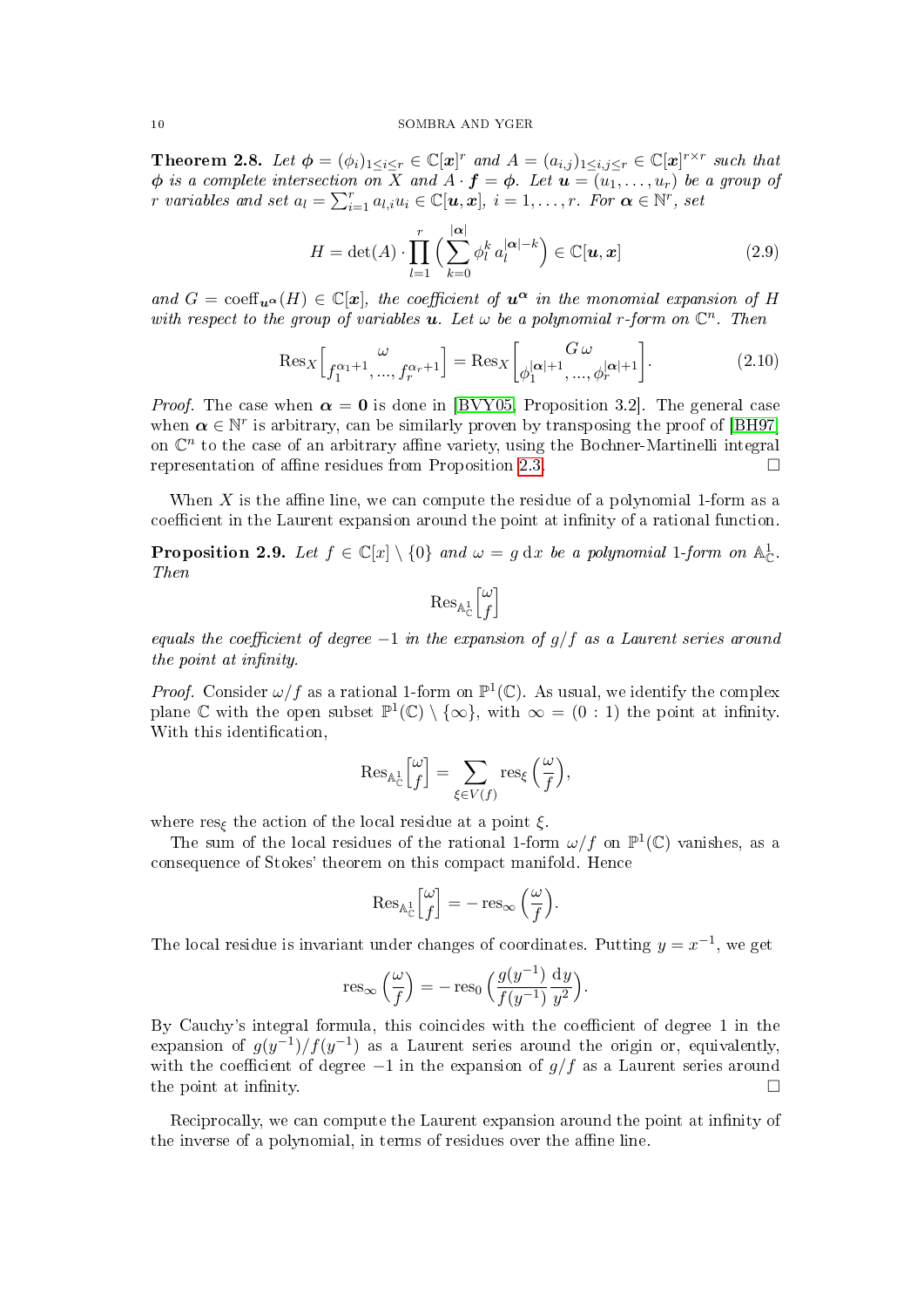<span id="page-10-3"></span>Corollary 2.10. Let  $f \in \mathbb{C}[x] \setminus \mathbb{C}$  and set  $d = \deg(f)$ . Then, for  $x \in \mathbb{C}$  with  $|x| > \max_{\xi \in V(f)} |\xi|,$ 

$$
\frac{1}{f(x)} = \sum_{l \in \mathbb{N}} \text{Res}_{\mathbb{A}_{\mathbb{C}}^1} \left[ \begin{matrix} x^{d+l-1} & \text{d}x \\ f & \end{matrix} \right] x^{-d-l}.
$$

*Proof.* We can write  $f = (f_d + x^{-1}q(x^{-1}))x^d$  with  $f_d \in \mathbb{C}^\times$  and  $q \in \mathbb{C}[x^{-1}]$ . Hence, the Laurent expansion of  $1/f$  around the point at infinity is of the form

$$
\frac{1}{f} = \sum_{l \in \mathbb{N}} c_l x^{-d-l}
$$

with  $c_l \in \mathbb{C}$ . Since  $1/f$  is holomorphic for  $x \in \mathbb{C}$  with  $|x| > \max_{\xi \in V(f)} |\xi|$ , this expansion is convergent on this region, and the expression for the  $c_l$ 's in terms of residues follows from Proposition [2.9.](#page-9-1)

<span id="page-10-0"></span>2.2. Relationship to traces and division formulae in polynomial rings. Multivariate residue calculus is deeply related to the concept of trace. In particular, traces over reduced 0-dimensional C-algebras can be expressed in terms of residues.

**Definition 2.11.** Let K be a field, L a finite-dimensional K-algebra, and  $q \in L$ . The trace of q, denoted by  $\text{Tr}_{L/K}(q)$ , is defined as the trace of the multiplication map  $m_q: L \to L$  given by  $m_q(p) = q \cdot p$ .

Let  $X \subset \mathbb{A}_{\mathbb{C}}^n$  be a variety of pure dimension  $r \geq 1$  and  $\boldsymbol{f} = (f_1, ..., f_r)$  a complete intersection on X. Set

$$
\mathrm{d}\boldsymbol{f} = \bigwedge_{i=1}^r \mathrm{d} f_i.
$$

<span id="page-10-2"></span>**Proposition 2.12.** Suppose that the finite-dimensional C-algebra  $B = \mathbb{C}[\mathbf{x}]/(I(X) + I(X))$ (f)) is reduced, and let  $q \in \mathbb{C}(x_1, \ldots, x_n)$  be a rational function that is regular on  $X \cap V(f)$ . Then

$$
\mathrm{Tr}_{B/\mathbb{C}}(q) = \mathrm{Res}_X \left[ \begin{matrix} q \ d \ \pmb{f} \\ \pmb{f} \end{matrix} \right].
$$

*Proof.* Write  $X \cap V(f) = {\xi_1, ..., \xi_L}$  with  $L = \#(X \cap V(f))$  and  $\xi_l \in \mathbb{C}^n$ . Since B is reduced, the map

 $\psi \colon B \longrightarrow \mathbb{C}^L$ ,  $q \longmapsto (q(\boldsymbol{\xi}_1), \dots, q(\boldsymbol{\xi}_L))$ 

is an isomorphism of C-algebras. For  $q \in B$ , the matrix of the multiplication map  $m_q$ in the standard basis S of  $\mathbb{C}^L$  is diagonal, namely  $(m_q)_{\mathcal{S}} = \text{diag}(q(\boldsymbol{\xi}_1), \dots, q(\boldsymbol{\xi}_L)) \in$  $\mathbb{C}^{L\times L}$ . Hence

<span id="page-10-1"></span>
$$
\operatorname{Tr}_{B/\mathbb{C}}(q) = \sum_{l=1}^{L} q(\boldsymbol{\xi}_l). \tag{2.11}
$$

Set  $Z(\boldsymbol{f}) = X \cdot \prod_{j=1}^r \text{div}(f_j)$  for the 0-dimensional intersection cycle of  $\boldsymbol{f}$  on  $X$ , and let  $[Z(f)]$  be the integration current on this cycle. By [\[CH78,](#page-39-8) §1.9 and 3.6], we have the currential identity

$$
\left(\bigwedge_{j=1}^r \overline{\partial}\bigg(\frac{1}{f_j}\bigg) \wedge X\right) \wedge d\mathbf{f} = [Z(\mathbf{f})].
$$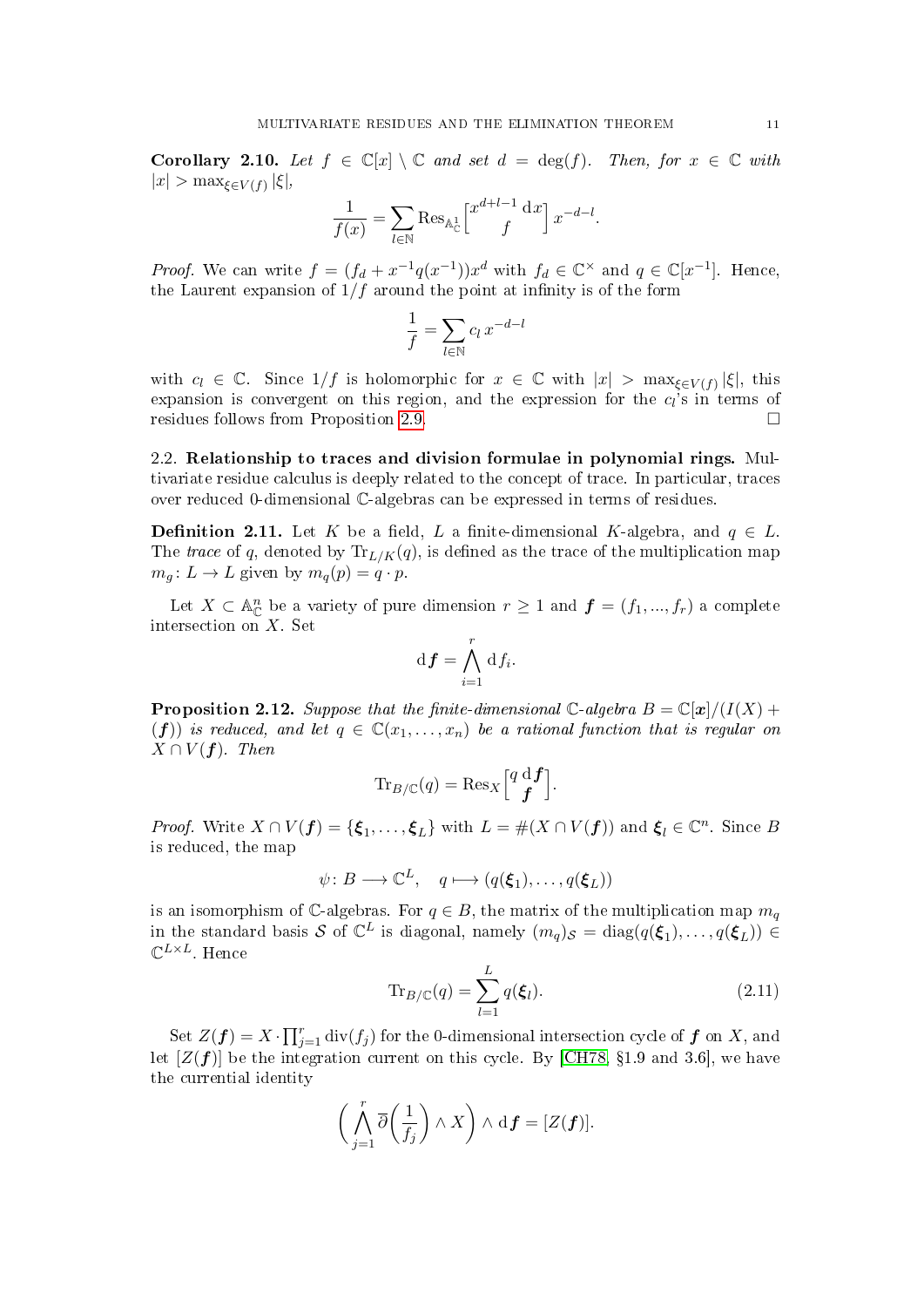Since B is reduced, so is  $Z(f)$  and hence  $[Z(f)] = \sum_{l=1}^{L} \delta_{\xi_l}$ , where  $\delta_{\xi_l}$  denotes the Dirac delta measure at the point  $\xi_l$ . By [\(2.2\)](#page-6-3),

$$
\operatorname{Res}_{X}\left[\begin{matrix}q \ d \ \pmb{f} \\ \pmb{f}\end{matrix}\right]=\left\langle \bigwedge_{j=1}^{r}\overline{\partial}\left(\frac{1}{f_{j}}\right)\wedge[X],\chi q \ d\pmb{f}\right\rangle =\int_{X}\chi q \ d[Z(\pmb{f})]=\sum_{l=1}^{L}q(\pmb{\xi}_{l}),
$$

where  $\chi: \mathbb{C}^n \to \mathbb{R}$  is an arbitrary  $C^{\infty}$ -function with compact support that is identically equal to 1 on a neighborhood of  $X \cap V(f)$ . The statement follows from this equality together with  $(2.11)$ .

We can also consider traces of rational functions on  $X$ , which are rational functions over the base space  $\mathbb{C}^r$ . The hypothesis that  $f$  is complete intersection over X implies that the map  $\varphi_f$  in [\(2.6\)](#page-8-1) is dominant and generically finite. Let  $K = K(\mathbb{A}_{\mathbb{C}}^r)$  and  $L = \mathrm{K}(X)$  respectively denote the function fields of  $\mathbb{A}^r_\mathbb{C}$  and of  $X,$  and let  $\varphi^\#_\mathbf{f}$  $f\overline{f} : K \hookrightarrow L$ be the finite field extension induced by this map. We identify K with the field  $\mathbb{C}(\mathbf{y})$ , where  $\mathbf{y} = (y_1, \ldots, y_r)$  denotes a group of r variables.

Let  $g, h \in \mathbb{C}[x]$  such that  $h \notin I(X)$ . Then  $q = g/h$  is a rational function on X, and the trace

<span id="page-11-2"></span>
$$
\Theta_{X,\mathbf{f},q} := \text{Tr}_{L/K}(q) \in K = \mathbb{C}(\mathbf{y}) \tag{2.12}
$$

is a rational function on  $\mathbb{C}^r$ . Under suitable hypothesis, the Taylor expansion of this rational function can be computed in terms of affine residues. Set

$$
D = \left(\prod_{i=1}^r d_i\right) \deg(X)
$$

for the Bézout number of  $f$  on  $X$ .

<span id="page-11-0"></span>**Proposition 2.13.** Suppose that  $\#(X \cap V(f)) = D$  and let  $g \in \mathbb{C}[x]$ . Then  $\Theta_{X,f,g} \in$  $\mathbb{C}[\boldsymbol{y}]$  and

$$
\Theta_{X,\boldsymbol{f},g}=\sum_{\boldsymbol{\alpha}}\operatorname{Res}_{X}\left[\begin{matrix}g\mathrm{d}\boldsymbol{f}\\ \boldsymbol{f}^{\boldsymbol{\alpha}+1}\end{matrix}\right]\boldsymbol{y}^{\boldsymbol{\alpha}},
$$

the sum being over the vectors  $\boldsymbol{\alpha} \in \mathbb{N}^r$  such that  $\sum_{j=1}^r \alpha_j \deg(f_j) \leq \deg(g)$ .

We give the proof of this result after the next lemma. This lemma shows that, on a nonempty open subset of  $\mathbb{C}^r$ , the function  $\Theta_{X,\boldsymbol{f},g}$  can be computed in terms of traces over "fiber" algebras.

<span id="page-11-1"></span>**Lemma 2.14.** Let notation be as in Proposition [2.13](#page-11-0) and set, for  $y \in \mathbb{C}^r$ ,

$$
B_{\mathbf{y}} = \mathbb{C}[\mathbf{x}]/(I(X) + (\mathbf{f} - \mathbf{y})).
$$

Then there is nonempty open subset  $U \subset \mathbb{C}^r$  such that, for  $y \in W$ , the  $\mathbb{C}$ -algebra  $B_y$ is reduced,  $\dim_{\mathbb{C}}(B_{\mathbf{y}}) = D$ , and

$$
\Theta_{X,\boldsymbol{f},q}(\boldsymbol{y}) = \text{Tr}_{B_{\boldsymbol{y}}/\mathbb{C}}(q).
$$

*Proof.* The hypothesis that  $#(X \cap V(f)) = D$  is equivalent to the fact that the fiber of  $\varphi_f$  at the point  $0 \in \mathbb{C}^r$  has exactly D points. By Bézout's theorem, this fiber is reduced and moreover, there is a nonempty open subset  $U_1 \subset \mathbb{C}^r$  with  $\mathbf{0} \in U_1$  such that, for  $y \in U_1$ ,

$$
\#\varphi_{\boldsymbol{f}}^{-1}(\boldsymbol{y}) = \#(X \cap V(\boldsymbol{f} - \boldsymbol{y})) = D
$$

and  $\varphi_{\bm{f}}^{-1}$  $f^{\text{-}1}(\boldsymbol{y})$  is also reduced.

For the third statement, let  $\ell \in \mathbb{C}[\bm{x}]$  be a linear form such that  $\ell(\xi) \neq \ell(\xi')$  for all  $\xi, \xi' \in \varphi_{\bm{f}}^{-1}$  $f^{-1}(0)$  with  $\xi \neq \xi'$ . Then  $\mathcal{B} = (\ell^k)_{0 \leq k \leq D-1}$  gives a basis for the C-algebra  $B_0$ .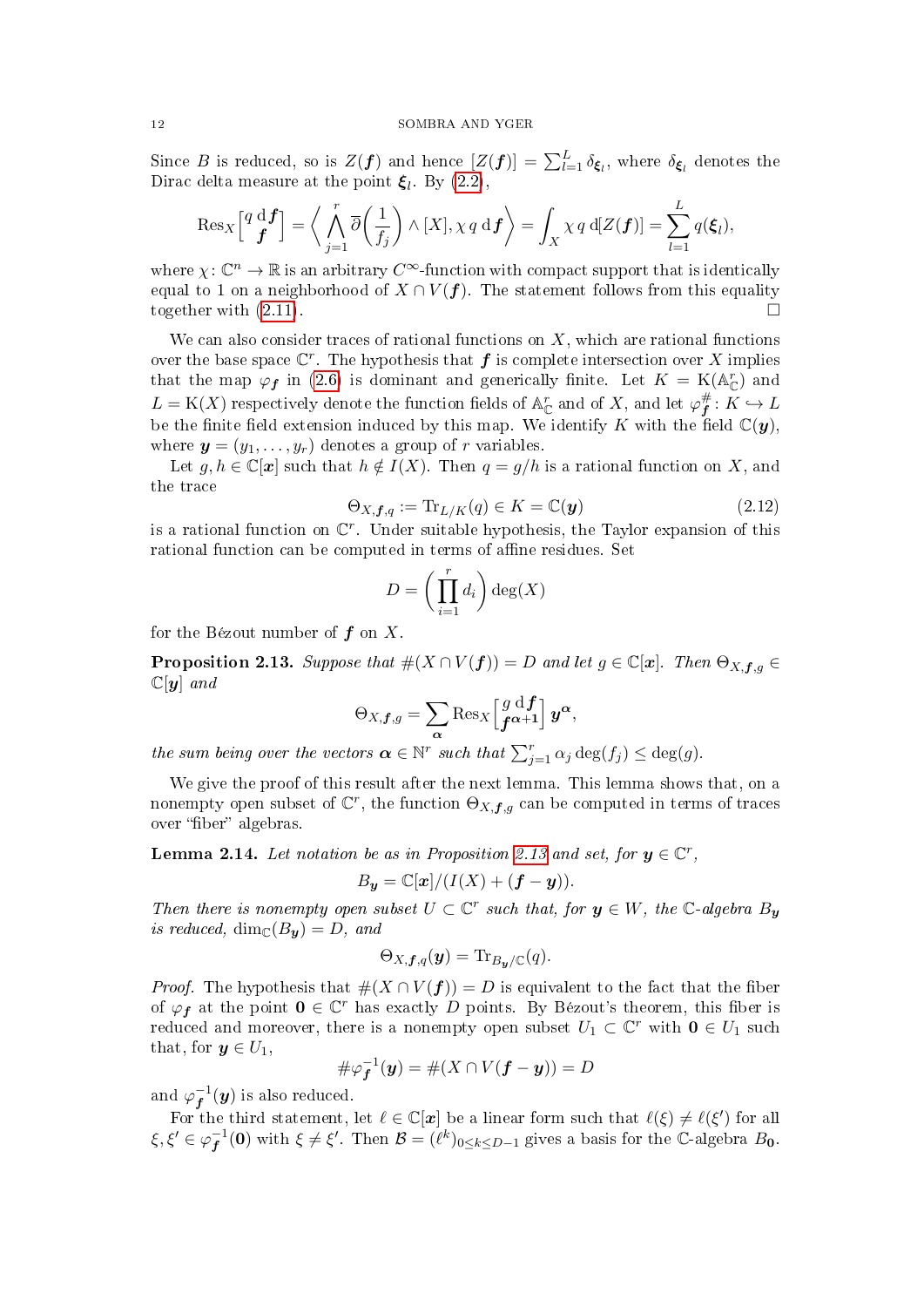Let  $U_2 \subset U_1$  be nonempty open subset  $\mathbf{0} \in U_2$  where the fibers of  $\varphi_f$  have cardinality D and the linear form  $\ell$  separates the point of these fibers. Similarly, the collection  $\mathcal B$ is a C-basis of the fiber algebra  $B_y$  for all  $y \in U_2$ . In particular, this also implies that  $\mathcal B$  is a K-basis of the K-algebra  $L$ .

For  $0 \leq j, k \leq D-1$ , write

<span id="page-12-0"></span>
$$
\ell^j \cdot \ell^k = \sum_l \gamma_{j,k,l} \,\ell^l \tag{2.13}
$$

with  $\gamma_{i,k,l} \in K$ . Then we choose U as any nonempty open subset of  $U_2$  such that  $0 \in U$  and where all the rational functions  $\gamma_{j,k,l}$  are regular. Hence, the relations in [\(2.13\)](#page-12-0) also hold in the C-algebra  $B_y$ , for  $y \in U$ .

Let  $M_q = (m_q)_{\mathcal{B}} \in K^{D \times D}$  be the matrix of the multiplication map of q over L with respect to this basis. For  $y \in U$ , this matrix specializes into the matrix of the multiplication map of q over  $B_{\mathbf{y}}$  with respect to the basis  $\mathcal{B}$ . Hence

$$
\Theta_{X,\boldsymbol{f},q}(\boldsymbol{y})=\text{Tr}(M_q(\boldsymbol{y}))=\text{Tr}_{B_{\boldsymbol{y}}/\mathbb{C}}(q),
$$

as stated.  $\Box$ 

Proof of Proposition [2.13.](#page-11-0) By Lemma [2.14](#page-11-1) and Proposition [2.12,](#page-10-2) there is a nonempty open subset  $U \subset \mathbb{C}^r$  with  $\mathbf{0} \in U$  such that, for  $\mathbf{y} \in U$ ,

$$
\Theta_{X,\boldsymbol{f},g}(\boldsymbol{y}) = \mathrm{Res}_{X} \Big[\frac{g \mathrm{d}\boldsymbol{f}}{\boldsymbol{f}-\boldsymbol{y}}\Big].
$$

Hence, the rational function  $\Theta_{X,\bm{f},g}$  is regular at  $\mathbf{0} \in \mathbb{C}^r$ , and we can consider its Taylor expansion around this point.

Since the set-valued function  $y \mapsto X \cap V(f - y)$  varies continuously on a neighborhood of  $\mathbf{0} \in \mathbb{C}^r$ , there exist  $R > 0$  and  $\eta > 0$  such that  $X \cap V(\mathbf{f} - \mathbf{y}) \subset X \cap B_R$  for all  $y \in \mathbb{C}^r$  with  $||y|| < \eta$ . By Proposition [2.3,](#page-6-2)

$$
\operatorname{Res}_{X}\left[\begin{matrix}g\mathrm{d}\boldsymbol{f}\\ \boldsymbol{f}-\boldsymbol{y}\end{matrix}\right]=\frac{(-1)^{r(r-1)/2}(r-1)!}{(2i\pi)^r}\int_{\partial(X\cap B_R)}\frac{\Omega_{\boldsymbol{f}-\boldsymbol{y}}}{\|\boldsymbol{f}-\boldsymbol{y}\|^{2r}}\wedge g\mathrm{d}\boldsymbol{f}
$$

with  $\Omega_{f-y} = \sum_{j=1}^r (-1)^{j-1} (\overline{f_j} - \overline{y_j}) \bigwedge_{\substack{l=1 \ l \neq j}}^r \overline{\mathrm{d} f_l}$ . Differentiating this identity, it follows from Lebesgue's differentiation theorem that

$$
\frac{\partial^{|\boldsymbol{\alpha}|}\Theta_{X,\boldsymbol{f},g}}{\partial\boldsymbol{y}^{\boldsymbol{\alpha}}}=\frac{(-1)^{(r(r-1)/2}(r+|\boldsymbol{\alpha}|-1)!}{(2i\pi)^r}\,\int_{\partial(X\cap B_R)}(\overline{\boldsymbol{f}}-\overline{\boldsymbol{y}})^{\boldsymbol{\alpha}}\frac{\Omega_{\boldsymbol{f}-\boldsymbol{y}}}{\|\boldsymbol{f}\|^{2(r+|\boldsymbol{\alpha}|)}}\wedge g\,\mathrm{d}\boldsymbol{f}.
$$

Evaluating this identity at  $y = 0$ , we get from the integral representation in Proposition [2.3](#page-6-2) that

<span id="page-12-1"></span>
$$
\frac{\partial^{|\alpha|}\Theta_{X,\mathbf{f},g}}{\partial \mathbf{y}^{\alpha}}(\mathbf{0}) = \alpha! \text{Res}_{X} \left[ \begin{matrix} g \text{ d} \mathbf{f} \\ \mathbf{f}^{\alpha+1} \end{matrix} \right]. \tag{2.14}
$$

The hypothesis that  $#(X \cap V(f)) = D$  implies that the system f on X has no zeros at infinity. By  $(2.8)$  and the Lagrange-Jacobi theorem [2.7,](#page-8-3) the residues in  $(2.14)$ vanish for  $\boldsymbol{\alpha} \in \mathbb{N}^r$  such that

$$
\deg(g \, d\boldsymbol{f}) < \left(\sum_{j=1}^r (\alpha_j + 1) \deg(f_j)\right) - r.
$$

We have that  $\deg(g \, df) = \deg(g) + \left(\sum_{j=1}^r \deg(f_j)\right) - r$ . Hence, the residues in [\(2.14\)](#page-12-1) vanish whenever  $\sum_{j=1}^r \alpha_j \deg(f_j) > \deg(g)$ , which finishes the proof.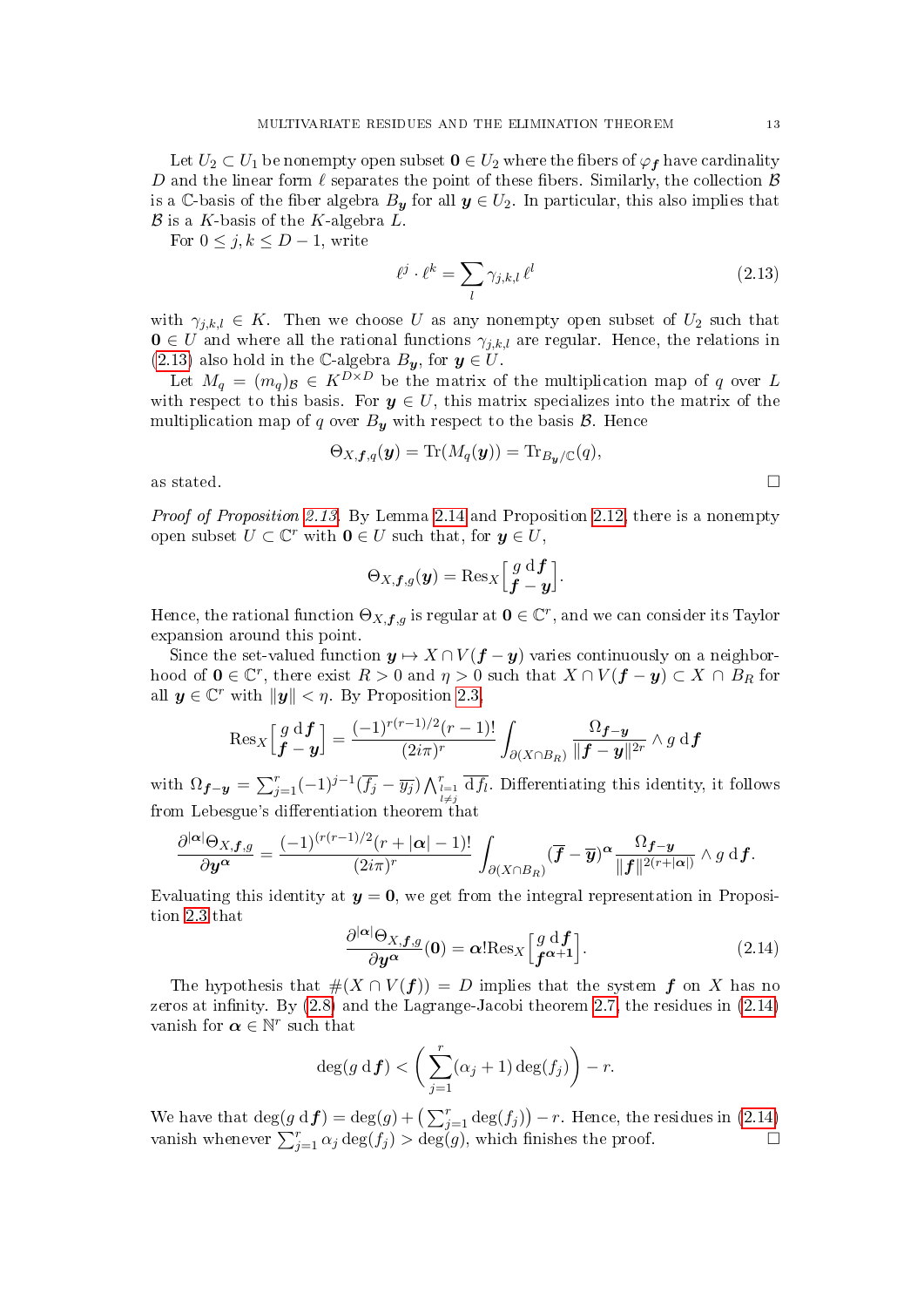Residues also play an important role in division formulae in polynomial rings. An example of this connection is the Bergman-Weil trace formula for the case when  $X =$  $\mathbb{A}^n_{\mathbb{C}}$ , see [\[AY83,](#page-39-1) II §9] and [\[Tsi92,](#page-40-0) IV], or [\[BH99\]](#page-39-2) for an extended bibliography on this subject as well as a presentation of Weil's formula and Bergman-Weil's developments within an algebraic setting.

To describe this formula, let  $\boldsymbol{z} = (z_1, \ldots, z_n)$  be a group of variables, fix  $1 \leq i \leq n$ , let  $h_{i,j} \in \mathbb{C}[\boldsymbol{x}, \boldsymbol{z}], 1 \leq j \leq n$ , be a family of n polynomials such that

<span id="page-13-5"></span>
$$
f_i(z) - f_i(x) = \sum_{j=1}^n h_{i,j}(x, z)(z_k - x_k),
$$
\n(2.15)

and set  $h_i = \sum_{j=1}^n h_{i,j} dz_j$ . This is a polynomial 1-form in the variables z whose coefficients are polynomials in  $\mathbb{C}[x]$ .

<span id="page-13-0"></span>**Theorem 2.15.** With notation as above, let  $p \in \mathbb{C}[x]$  and choose  $R > 0$  such that  $X \cap V(f)$  is contained in the ball  $B_R$ . Then, for  $\boldsymbol{x} \in \mathbb{C}^n$  such that  $\|\boldsymbol{f}(\boldsymbol{x})\|$  <  $\min_{\bm{y}\in X\,cap \partial B_R} \|\bm{f}(\bm{y})\|,$ 

<span id="page-13-1"></span>
$$
p(\boldsymbol{x}) = \sum_{\boldsymbol{\alpha} \in \mathbb{N}^n} \text{Res}_{\mathbb{A}_{\mathbb{C}}^n} \left[ p(\boldsymbol{z}) \bigwedge_{i=1}^n h_i(\boldsymbol{x}, \boldsymbol{z}) \! \bigwedge_{j=1}^n f(\boldsymbol{x})^{\boldsymbol{\alpha}}. \right] f(\boldsymbol{x})^{\boldsymbol{\alpha}}.
$$
 (2.16)

When the map  $\varphi_f$  in [\(2.6\)](#page-8-1) is proper, the Lagrange-Jacobi theorem [2.7](#page-8-3) implies that all but a finite number of residues in the expansion  $(2.16)$  vanish. Hence in the proper case, this expansion becomes a polynomial identity.

As an application of the Bergman-Weil formula, we can express the coefficients of the  $f$ -adic expansion of a univariate polynomial in terms of residues on the affine line.

<span id="page-13-2"></span>**Definition 2.16.** Given  $f \in \mathbb{C}[x] \setminus \mathbb{C}$ , the f-adic expansion of a polynomial  $p \in \mathbb{C}[x]$ is its unique finite representation as

$$
p=\sum_{\alpha\in\mathbb{N}}p_{f,\alpha}f^\alpha
$$

with  $p_{f,\alpha} \in \mathbb{C}[x]$  satisfying  $\deg(p_{f,\alpha}) \leq \deg(f) - 1$  for all  $\alpha$ .

Corollary 2.17. With notation as in Definition [2.16,](#page-13-2) coefficients of the f-adic expression of p are given, for  $\alpha \in \mathbb{N}$ , by

<span id="page-13-3"></span>
$$
p_{f,\alpha}(x) = \operatorname{Res}_{\mathbb{A}_{\mathbb{C}}^1} \left[ p(z) \, \frac{f(z) - f(x)}{z - x} \, \mathrm{d}z \right]. \tag{2.17}
$$

*Proof.* For  $n = 1$ , the formula in Theorem [2.15](#page-13-0) reduces to

<span id="page-13-4"></span>
$$
p(x) = \sum_{\alpha \in \mathbb{N}} \text{Res}_{\mathbb{A}_{\mathbb{C}}^1} \left[ p(z) \, \frac{f(z) - f(x)}{z - x} \, \mathrm{d}y \right] f(x)^{\alpha}.
$$
 (2.18)

Set  $d = \deg(f)$ . The quotient  $(f(z) - f(x))/(z - x)$  is a polynomial in  $\mathbb{C}[x, y]$  of degree bounded by  $d-1$ , and so the residues in the right-hand side of [\(2.17\)](#page-13-3) are also polynomials in  $\mathbb{C}[x]$  of degree bounded by  $d-1$ .

By the Lagrange-Jacobi theorem [2.7,](#page-8-3) these residues vanish when  $\deg(p) + d - 1$  $(\alpha + 1)d - 1$  or, equivalently, when  $\deg(p) < \alpha d$ . Hence, the representation [\(2.18\)](#page-13-4) is finite, and so it gives the f-adic expansion of p, as stated.  $\square$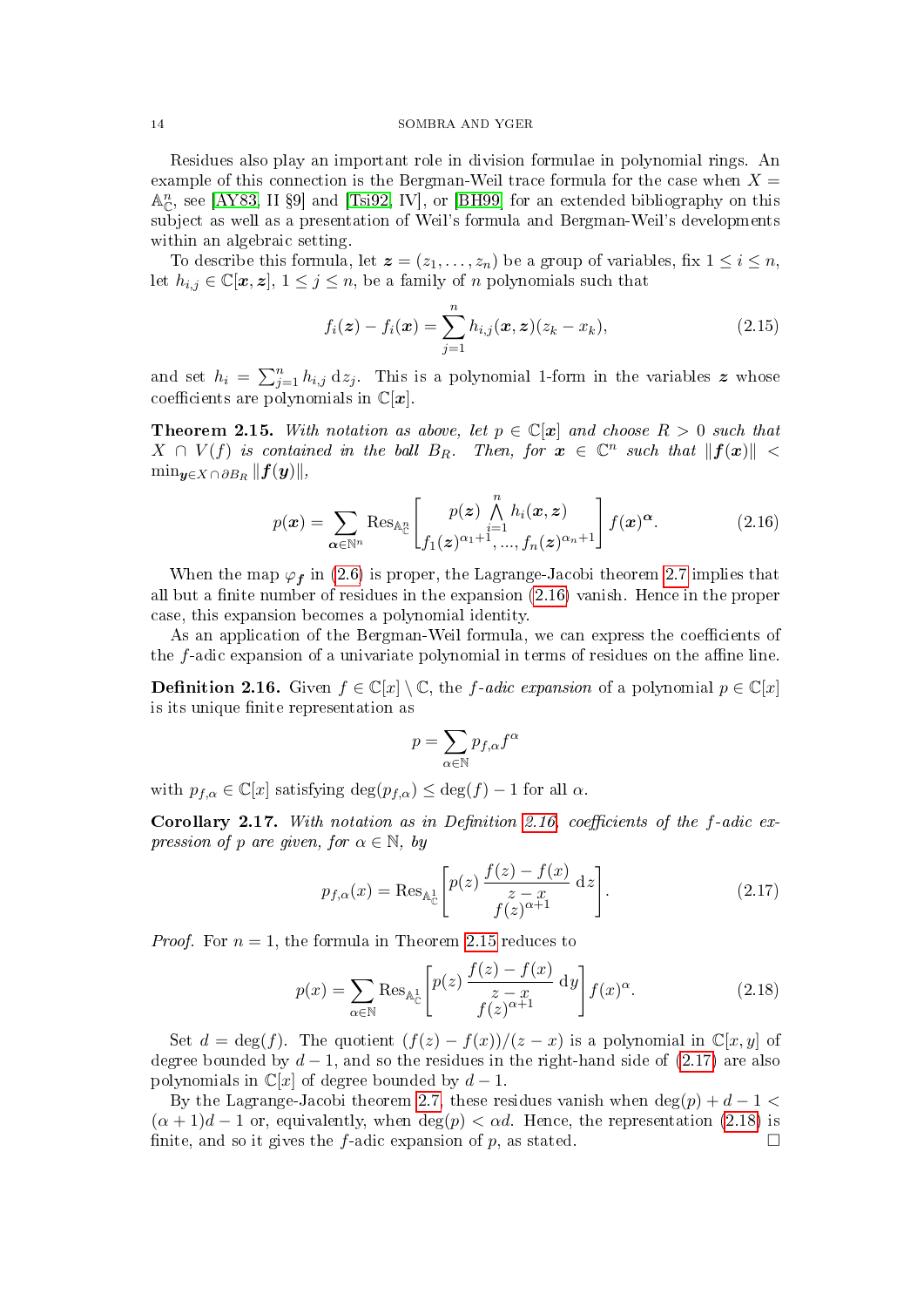### 3. Residues on the affine line

<span id="page-14-0"></span>Here we consider the problem of bounding the residues of polynomial and rational 1-forms on the affine line. More precisely, let  $f \in \mathbb{Z}[x] \setminus \mathbb{Z}$  and  $g, h \in \mathbb{Z}[x]$  with h coprime with f. For  $\alpha \in \mathbb{N}$ , the residue

$$
\operatorname{Res}_{\mathbb{A}^1_{\mathbb{C}}} \left[ \begin{matrix} g/h \, \mathrm{d}x \\ f^{\alpha+1} \end{matrix} \right]
$$

is a rational number, and we want to bound its numerator and denominator. In this section, we only consider residues of this type and, for ease of notation, we omit the variety  $\mathbb{A}_{\mathbb{C}}^1$  when denoting them.

**Definition 3.1.** Let  $f = \sum_{i=0}^{d} f_i x^i \in \mathbb{Z}[x]$ . The *(logarithmic) height* and the *(loga* $rithmic)$  length of  $f$  are respectively defined as

$$
h(f) = \log \left( \max_{0 \le i \le d} |f_i| \right)
$$
 and  $h_1(f) = \log \left( \sum_{i=0}^d |f_i| \right).$ 

These quantities are related by the inequalities

$$
h(f) \le h_1(f) \le h(f) + \log(d+1).
$$

The length is submultiplicative, in the sense that, for  $f_1, f_2 \in \mathbb{Z}[x]$ 

$$
h_1(f_1f_2) \leq h_1(f_1) + h_1(f_2).
$$

The following is the main result of this section. It bounds the numerators and denominators of the residue sequence of to a polynomial 1-form on the affine line.

<span id="page-14-1"></span>**Theorem 3.2.** Let  $f \in \mathbb{Z}[x] \setminus \mathbb{Z}$  and  $g \in \mathbb{Z}[x]$ . Set  $d = \deg(f)$  and  $e = \deg(g)$ , and let  $f_d$  be the leading coefficient of f. Then, for  $\alpha \in \mathbb{N}$ ,

$$
f_d^{e+1-(\alpha+1)(d-1)} \text{Res}\begin{bmatrix} g \text{ d}x \\ f^{\alpha+1} \end{bmatrix} \in \mathbb{Z}
$$

and

$$
\begin{aligned} &\log \left|f_d^{e+1-(\alpha+1)(d-1)} \text{Res}\Big[f_d^{e+1}\Big] \right| \leq \mathbf{h}_1(g) + (e+1-(\alpha+1)d) \, \mathbf{h}(f) + (e-d+1) \log(2).\\ &\text{If } e < (\alpha+1)d-1, \text{ then } \text{Res}\Big[f_{\alpha+1}^{e+1}\Big] = 0. \end{aligned}
$$

We give the proof of this theorem after some preliminary results. Let  $f \in \mathbb{C}[x] \setminus \mathbb{C}$ and, for  $j, \alpha \in \mathbb{N}$ , set

<span id="page-14-2"></span>
$$
\varrho_f(j,\alpha) = \text{Res}\Big[\begin{matrix} x^j \, \mathrm{d}x \\ f^{\alpha+1} \end{matrix}\Big].\tag{3.1}
$$

Set also  $\varrho_f(j,-1) = 0$  for all  $j \in \mathbb{N}$ .

<span id="page-14-4"></span>**Proposition 3.3.** With notation as in [\(3.1\)](#page-14-2), write  $f = \sum_{i=0}^{d} f_i x^i$  with  $d = \deg(f)$ and  $f_i \in \mathbb{C}$ . Then, for all  $j, \alpha \in \mathbb{N}$ ,

<span id="page-14-3"></span>
$$
\sum_{i=0}^{d} f_i \, \varrho(j+i,\alpha) = \varrho(j,\alpha-1). \tag{3.2}
$$

Proof. By linearity of the residue, the sum in the left-hand side of  $(3.2)$  is equal to  $\operatorname{Res}\left[\frac{fx^j}{f\alpha+1}\right]$  $\int_{f^{\alpha+1}}^{f^{\alpha}}\mathrm{d}x$ ]. The identity Res $\begin{bmatrix} f^{x^j}\mathrm{d}x & f^{x^j}\end{bmatrix}$  $\begin{bmatrix} x^j & dx \ f^{\alpha+1} \end{bmatrix} = \varrho(j,\alpha-1)$  follows easily from the definition of the residue.  $\Box$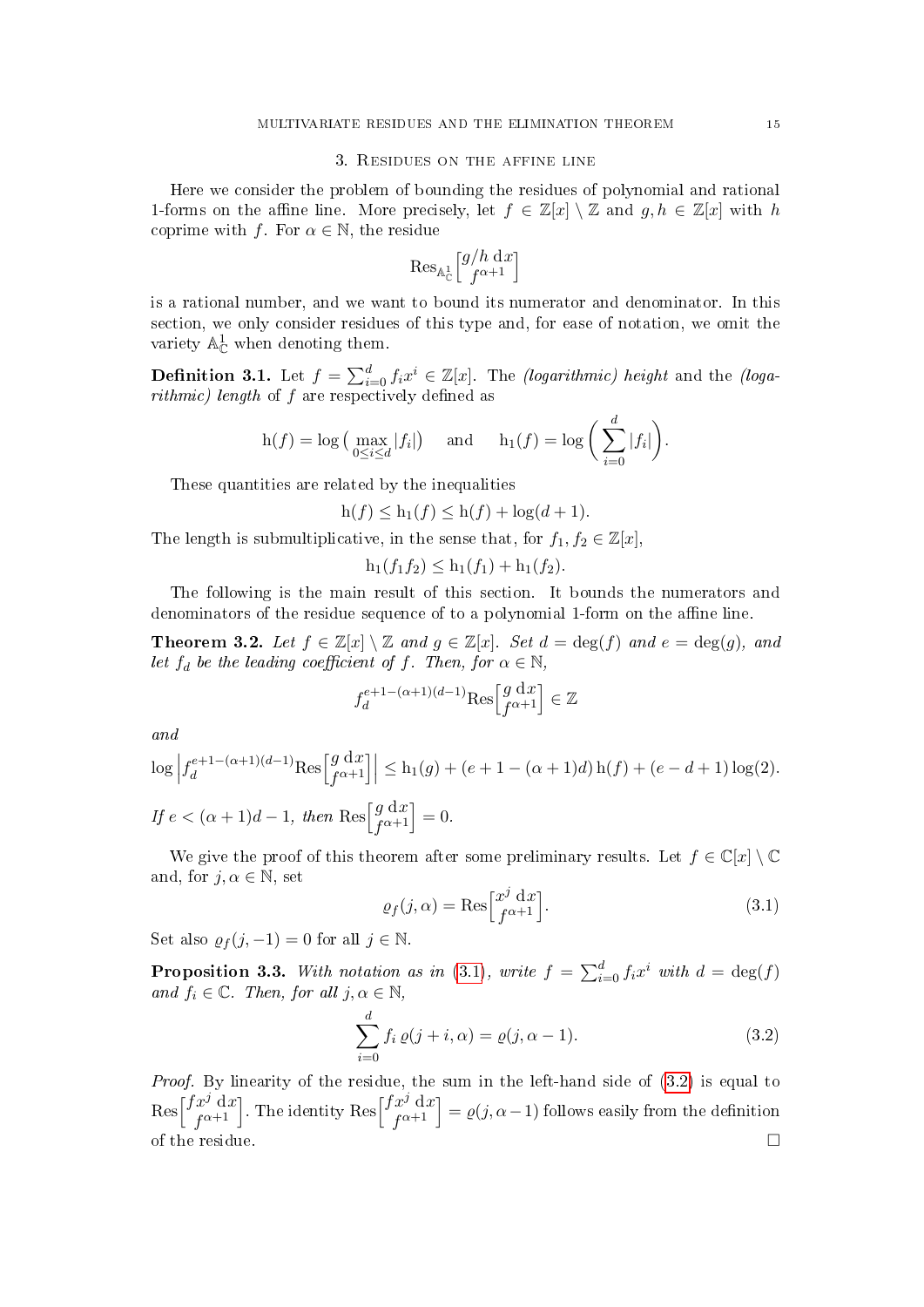Using the formula in the previous proposition, we obtain a recursive algorithm for computing the residue sequence of a monomial 1-form.

<span id="page-15-0"></span>**Proposition 3.4.** Let notation be as in Proposition [3.3.](#page-14-4) Then, for all  $j, \alpha \in \mathbb{N}$ ,

$$
\varrho_f(j,\alpha) = \begin{cases}\n0 & \text{if } j \leq (\alpha+1)d - 2, \\
f_d^{-\alpha-1} & \text{if } j = (\alpha+1)d - 1, \\
\varrho_f(j-d,\alpha-1) - \sum_{i=1}^d f_d^{-1} f_{d-i} \varrho_f(j-i,\alpha) & \text{if } j \geq (\alpha+1)d.\n\end{cases}
$$

*Proof.* By Proposition [2.9,](#page-9-1) the residue  $\rho_f(j,\alpha)$  coincides with the coefficient of degree  $-1$  in the expansion of  $x^{j}/f^{\alpha+1}$  as a Laurent series around the point at infinity. Write  $f = (f_d + x^{-1}q)x^d$  with  $f_d \in \mathbb{C}^\times$  and  $q \in \mathbb{C}[x^{-1}]$ . Hence

$$
\frac{x^j}{f^{\alpha+1}} = f_d^{-\alpha-1} x^{j-(\alpha+1)d} +
$$
higher order terms,

which implies first and second equalities in the statement. The third equality follows from Proposition [3.3.](#page-14-4)

When  $f$  has integral coefficients, we can apply the recursive formulae in Proposition [3.4](#page-15-0) to bound the numerator and the denominator in the residue sequence of a monomial 1-form.

<span id="page-15-3"></span>**Proposition 3.5.** With notation as in [\(3.1\)](#page-14-2), suppose that  $f \in \mathbb{Z}[x] \setminus \mathbb{Z}$ , and denote by d and  $f_d$  its degree and leading coefficient. Then, for all  $j, \alpha \in \mathbb{N}$ ,

<span id="page-15-1"></span>
$$
f_d^{j+1-(\alpha+1)(d-1)} \varrho_f(j,\alpha) \in \mathbb{Z}
$$
\n(3.3)

and

<span id="page-15-2"></span>
$$
\log |f_d^{j+1-(\alpha+1)(d-1)} \varrho_f(j,\alpha)| \le (j+1-(\alpha+1)d) \operatorname{h}(f) + (j-d+1)\log(2). \tag{3.4}
$$

If  $j < (\alpha + 1)d - 1$ , then  $\rho_f(j, \alpha) = 0$ .

Proof. Set  $\widetilde{\varrho}_f(j,\alpha) = f_d^{j+1-(\alpha+1)(d-1)}$ <br>tion 3.4 than translate into the relation  $\frac{d}{d} d^{(j+1)(a-1)} \varrho_f(j,\alpha)$ . The recursive formulae in Proposi-tion [3.4](#page-15-0) then translate into the relations, for  $j, \alpha \in \mathbb{N}$ ,

$$
\widetilde{\varrho}_f(j,\alpha) = \begin{cases}\n0 & \text{if } j \leq (\alpha+1)d-2, \\
1 & \text{if } j = (\alpha+1)d-1, \\
\widetilde{\varrho}_f(j-d,\alpha-1) - \sum_{i=1}^d f_d^{i-1} f_{d-i} \widetilde{\varrho}_f(j-i,\alpha) & \text{if } j \geq (\alpha+1)d.\n\end{cases}
$$

Set  $H = e^{h(f)} = \max_i |f_i|$ . The statements [\(3.3\)](#page-15-1) and [\(3.4\)](#page-15-2) amount to the conditions

$$
\widetilde{\varrho}_f(j,\alpha) \in \mathbb{Z}
$$
 and  $|\widetilde{\varrho}_f(j,\alpha)| \leq 2^{j-d+1} H^{j+1-(\alpha+1)d}$ .

We prove them by induction on the quantity  $j + \alpha$ . If  $j + \alpha = 0$ , then  $j = \alpha = 0$  and both statements follow from the recursive formulae above.

Suppose that  $j + \alpha \ge 1$ . If  $j \le (\alpha + 1)d - 1$ , this also follows from these formulae. So we assume that  $j \geq (\alpha + 1)d$ . By the inductive hypothesis,  $\tilde{\varrho}_f(j,\alpha) \in \mathbb{Z}$ , which gives  $(3.3)$ . For the bound  $(3.4)$ , we use again the inductive hypothesis and these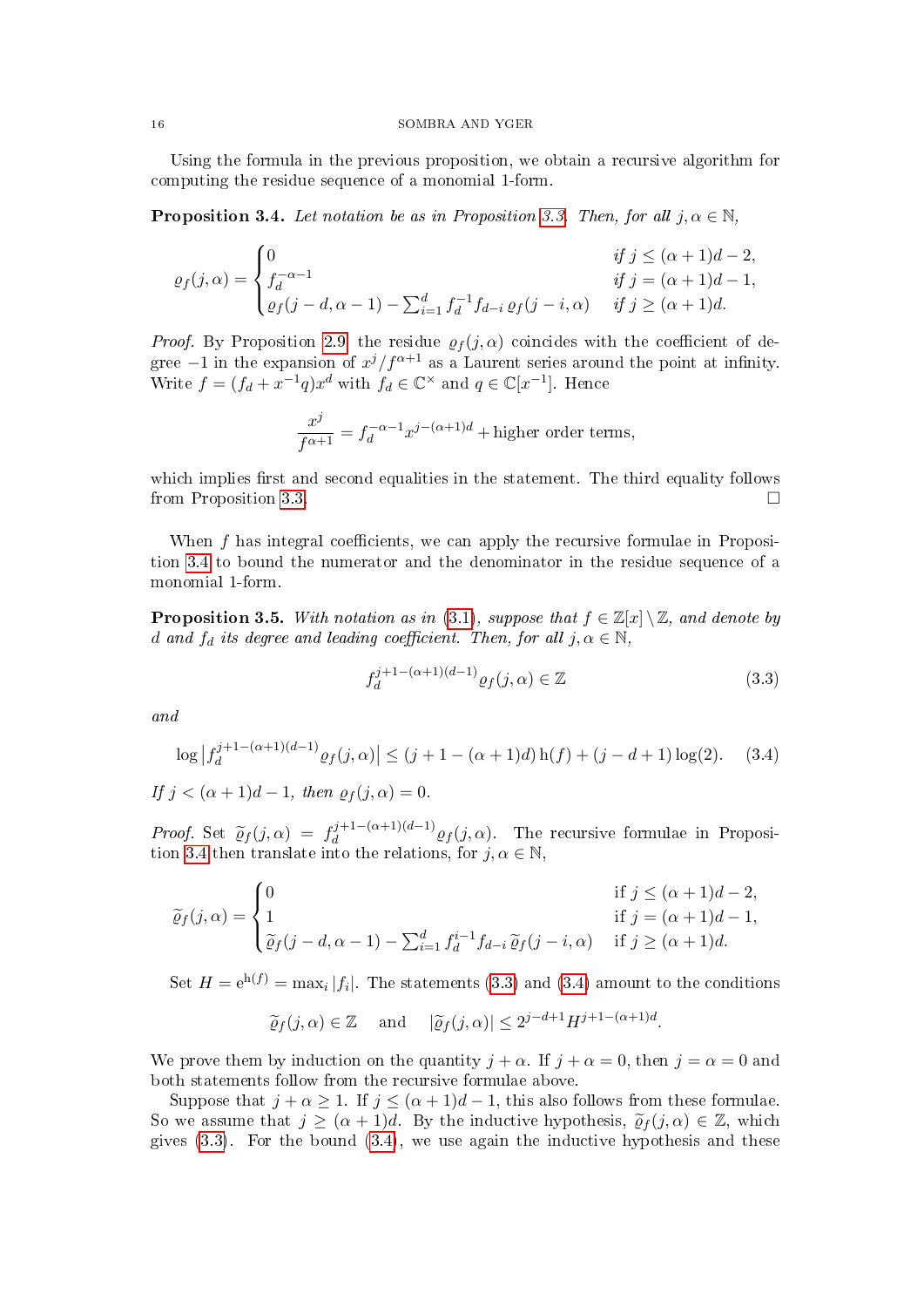formulae to obtain that

$$
|\widetilde{\varrho}_f(j,\alpha)| \leq |\widetilde{\varrho}_f(j-d,\alpha-1)| + \sum_{i=1}^d H^i |\widetilde{\varrho}_f(j-i,\alpha)|
$$
  
\n
$$
\leq 2^{j-2d+1} H^{j-d+1-\alpha d} + \sum_{i=1}^d H^i 2^{(j-i)-d+1} H^{(j-i)+1-(\alpha+1)d}
$$
  
\n
$$
= \left(2^{j-2d+1} + \sum_{i=1}^d 2^{(j-i)-d+1}\right) H^{j+1-(\alpha+1)d}
$$
  
\n
$$
= 2^{j-d+1} H^{j+1-(\alpha+1)d}.
$$

The last statement follows directly from Proposition [3.4](#page-15-0) or, alternatively, it can be derived from the Lagrange-Jacobi vanishing theorem [2.7.](#page-8-3)

*Proof of Theorem [3.2.](#page-14-1)* Write  $g = \sum_{j=0}^{e} g_j x^j$  with  $g_j \in \mathbb{Z}$ . By linearity,

$$
\operatorname{Res}\Big[\begin{matrix} g \ d x \\ f^{\alpha+1} \end{matrix}\Big] = \sum_{j=0}^e g_j \operatorname{Res}\Big[\begin{matrix} x^j \ d x \\ f^{\alpha+1} \end{matrix}\Big].
$$

Hence, with the notation in the proof of Proposition [3.5,](#page-15-3)

<span id="page-16-1"></span>
$$
f_d^{e+1-(\alpha+1)(d-1)}\text{Res}\Big[g\frac{d}{d\alpha+1}\Big] = \sum_{j=0}^e f_d^{e-j} g_j \,\widetilde{\varrho}_f(j,\alpha). \tag{3.5}
$$

It follows from this proposition that this quantity lies in  $\mathbb{Z}$ , proving the first statement. By the same result,

$$
\left| \sum_{j=0}^{e} f_d^{e-j} g_j \, \widetilde{\varrho}_f(j, \alpha) \right| \leq \left( \sum_{j=0}^{e} |g_j| \right) \max_j \left( |f_d|^{e-j} 2^{j-d+1} H^{j+1-(\alpha+1)d} \right)
$$
  

$$
\leq \left( \sum_{j=0}^{e} |g_j| \right) 2^{e-d+1} H^{e+1-(\alpha+1)d},
$$

with  $H = e^{h(f)} = \max_i |f_i|$ . The second statement follows from this and [\(3.5\)](#page-16-1). The last statement follows from  $(3.5)$  and Proposition [3.5.](#page-15-3)

<span id="page-16-0"></span>The bounds in Theorem [3.2](#page-14-1) are essentially optimal, as shown by the next example. Example 3.6. Let  $d \geq 1$ ,  $\alpha \geq 0$ ,  $e \geq (\alpha + 1)d$ ,  $H_2 \geq H_1 \geq 1$  and  $H_3 \geq 1$ . Set

$$
f = H_1 x^d - H_2 x^{d-1}
$$
,  $g = H_3 x^e$  and  $\rho = \text{Res} \begin{bmatrix} g \, dx \\ f^{\alpha+1} \end{bmatrix}$ .

We have that

$$
\rho = \text{Res}\Big[\begin{matrix} H_3 x^e \, \mathrm{d}x \\ (x^{d-1}(H_1 x - H_2))^{\alpha+1} \end{matrix}\Big] = H_3 \text{Res}\Big[\begin{matrix} x^{e-(\alpha+1)(d-1)} \, \mathrm{d}x \\ H_1 x - H_2 \end{matrix}\Big].
$$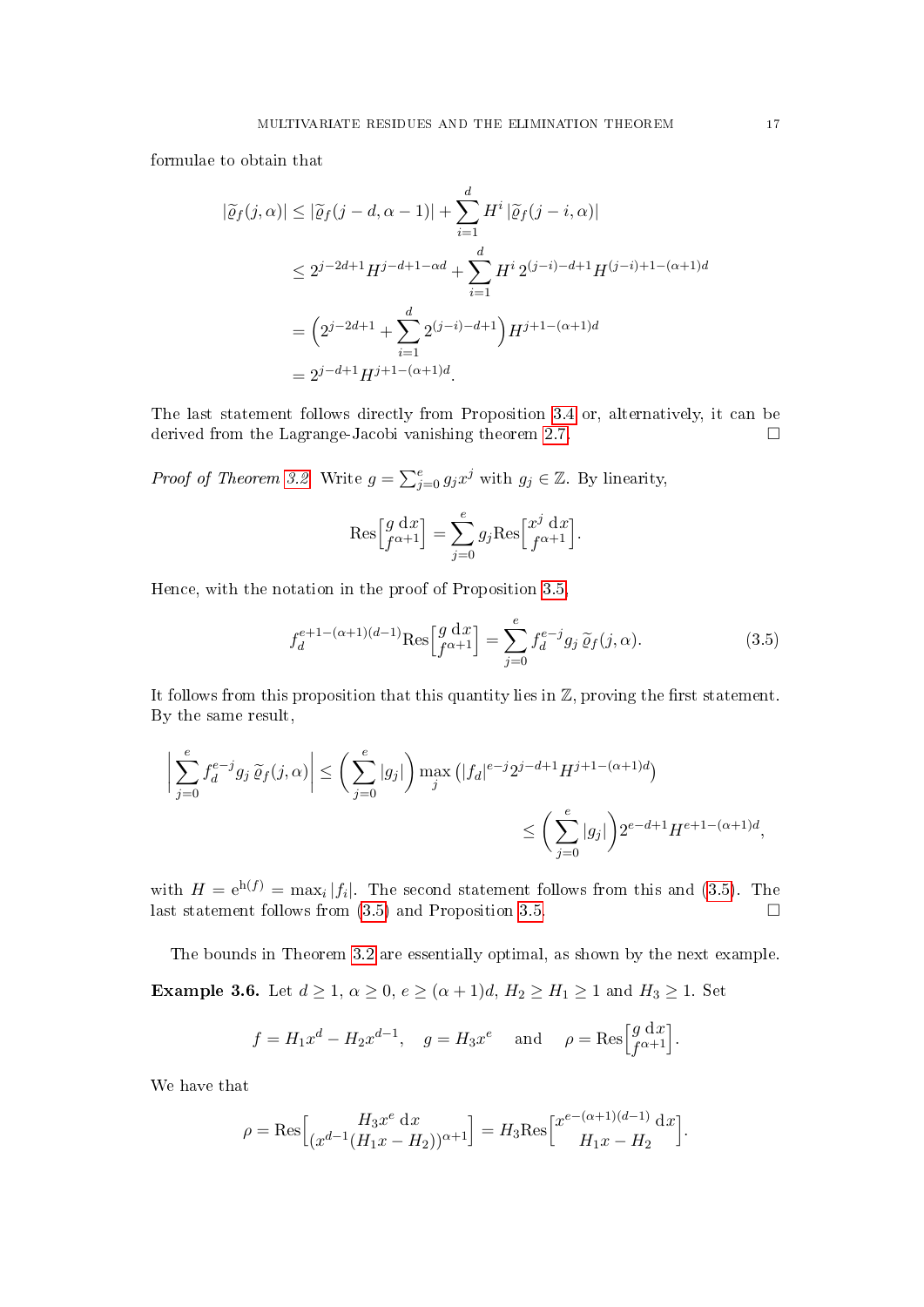Making the change of variables  $y = H_1x - H_2$  and applying Propositions [2.6](#page-8-4) and [2.9,](#page-9-1) we get

$$
\rho = H_3 \text{Res}\Big[\frac{(H_1^{-1}(y+H_2))^{e-(\alpha+1)(d-1)}H_1^{-1} \text{ d}y}{y^{\alpha+1}}\Big]
$$

$$
= \left(\frac{e-(\alpha+1)d}{\alpha}\right) \frac{H_3 H_2^{e+1-(\alpha+1)d}}{H_1^{e+1-(\alpha+1)(d-1)}}. (3.6)
$$

We have that  $\deg(f) = d$ ,  $h(f) = \log(H_2)$ ,  $\deg(g) = e$ , and  $h_1(g) = \log(H_3)$ . In this case, Theorem [3.2](#page-14-1) says that

$$
H_1^{e+1-(\alpha+1)(d-1)}\rho \in \mathbb{Z} \quad \text{and} \quad \left| H_1^{e+1-(\alpha+1)(d-1)}\rho \right| \le 2^{e-d+1}H_3 H_2^{e+1-(\alpha+1)d},
$$

which can be compared with the explicit expression for  $\rho$  in [\(3.6\)](#page-17-0).

As an application of these results, we derive a bound for the coefficients of the Laurent expansion around the point at infinity of the inverse of a polynomial. For a polynomial  $f \in \mathbb{Z}[x] \setminus \mathbb{Z}$  of degree d and  $\alpha \in \mathbb{N}$ , by Corollary [2.10](#page-10-3) the Laurent series

<span id="page-17-1"></span><span id="page-17-0"></span>
$$
f^{-\alpha - 1} = \sum_{l \in \mathbb{N}} c_{f,\alpha,l} \, x^{-(\alpha + 1)d - l} \tag{3.7}
$$

is convergent when  $|x| > \max_{\xi \in V(f)} |\xi|$ , and its coefficients can be expressed in terms of residues on the affine line as

<span id="page-17-2"></span>
$$
c_{f,\alpha,l} = \text{Res}\Big[\begin{matrix} x^{(\alpha+1)d+l-1} \, \mathrm{d}x \\ f^{\alpha+1} \end{matrix}\Big].\tag{3.8}
$$

<span id="page-17-3"></span>Corollary 3.7. Let  $f \in \mathbb{Z}[x] \setminus \mathbb{Z}$  and  $\alpha \in \mathbb{N}$ . Set  $d = \deg(f)$  and let  $f_d$  be the leading coefficient of f. Then the coefficients of the Laurent expansion of  $f^{-\alpha-1}$  in [\(3.7\)](#page-17-1) satisfy

$$
f_d^{l+\alpha+1}c_{f,\alpha,l}\in\mathbb{Z} \quad \text{and} \quad \log|f_d^{l+\alpha+1}c_{f,\alpha,l}|\le l\operatorname{h}(f)+(l+\alpha d)\log(2).
$$

*Proof.* This follows directly from the formula  $(3.8)$  and Proposition [3.5.](#page-15-3)

As a second application, we bound the coefficients of the  $f$ -adic expansion of a polynomial (Definition [2.16\)](#page-13-2).

<span id="page-17-4"></span>**Proposition 3.8.** Let  $f \in \mathbb{Z}[x] \setminus \mathbb{Z}$  and  $p \in \mathbb{Z}[x]$ . Set  $d = \deg(f)$  and  $e = \deg(p)$ , and let  $f_d$  be the leading coefficient of f. Then

$$
p = \sum_{\alpha=0}^{\lfloor e/d \rfloor} p_{f,\alpha} f^{\alpha}
$$

with  $p_{f,\alpha} \in \mathbb{Q}[x]$  such that  $\deg(p_{f,\alpha}) \leq d-1$  and  $f_d^{e+1-\alpha(d-1)}$  $\frac{e^{+1-\alpha(d-1)}}{d} p_{f,\alpha} \in \mathbb{Z}[x]$  and  $\mathbf{h}_1(f_d^{e+1-\alpha(d-1)})$  $\frac{de^{e+1-\alpha(a-1)}p_{f,\alpha}}{\Delta} \leq h_1(p)+(e-\alpha d)h_1(f)+e\log(2),$ for all  $\alpha$ .

*Proof.* For  $\alpha \in \mathbb{N}$ , let  $p_{f,\alpha} \in \mathbb{Q}[x]$  be the  $\alpha$ -th coefficient in the f-adic expansion of p. Clearly,  $p_{f,\alpha} = 0$  for  $\alpha > e/d$ .

For 
$$
0 \le \alpha \le e/d
$$
, write  $p_{f,\alpha} = \sum_{i=0}^{d-1} p_{f,\alpha,i} x^i$  and  $f = \sum_{i=0}^d f_i x^i$ . Then

$$
\frac{f(z) - f(x)}{z - x} = \sum_{i=0}^{d} f_i \frac{z^i - x^i}{z - x} = \sum_{i=0}^{d} q_i(z) x^i
$$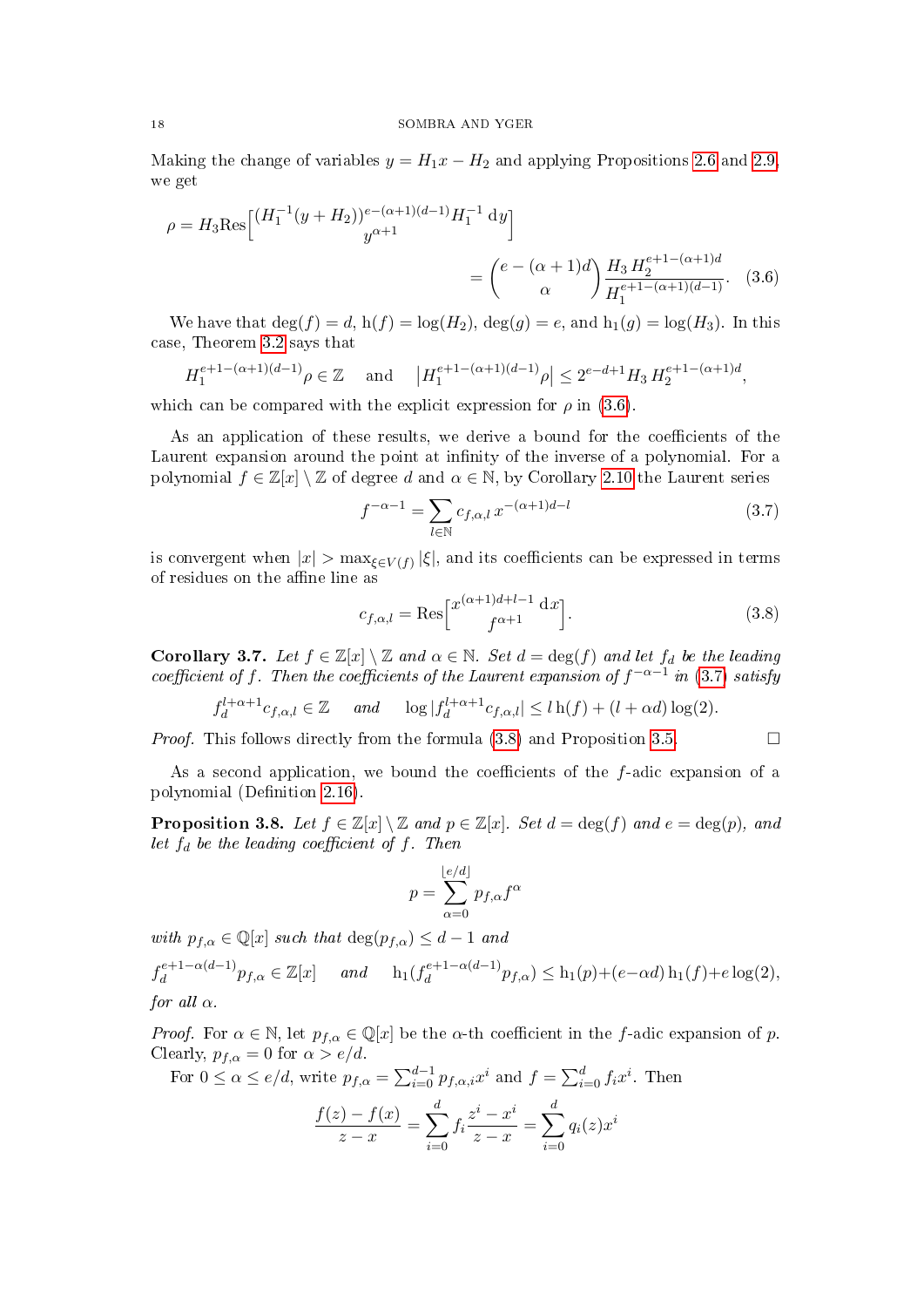with  $q_i = \sum_{l=0}^{d-1-i} f_{i+l+1} z^l$ . By Corollary [2.10,](#page-10-3)  $p_{f,\alpha,i} = \text{Res} \begin{bmatrix} p q_i \, \mathrm{d}z \\ f^{\alpha+1} \end{bmatrix}$  $\begin{bmatrix} \n\frac{\partial q_i}{\partial x_i} & \n\frac{\partial q_i}{\partial x_i} & \n\end{bmatrix}$  for  $i = 0, \ldots, d-1$ . We have that  $\deg(q_i) \leq d - i - 1$  and  $h_1(q_i) \leq h_1(f)$ . Hence  $\deg(p \, q_i) \leq e + d - i - 1$ and  $\mathrm{h}_1(p \, q_i) \le \mathrm{h}_1(p) + \mathrm{h}_1(f)$ . By Theorem [3.2,](#page-14-1)  $f_d^{e+1-\alpha(d-1)}$  $e^{e+1-\alpha(d-1)}p_{f,\alpha,i}\in\mathbb{Z}$  and

$$
\log |f_d^{e+1-\alpha(d-1)}p_{f,\alpha,i}| \le h_1(p) + h_1(f) + (e - i - \alpha d) h(f) + (e - i) \log(2),
$$
  
as stated.

To extend the bounds in Theorem [3.2](#page-14-1) to rational functions, we need the following particular case of the arithmetic Nullstellensatz. Given two polynomials  $f_0, f_1 \in \mathbb{Z}[x]$  of respective degrees  $d_0$  and  $d_1$ , we denote by  $S(f_0, f_1) \in \mathbb{Q}^{(d_0+d_1)\times(d_0+d_1)}$  their Sylvester matrix, and by  $\sigma(f_0, f_1) = \det(S(f_0, f_1))$  their Sylvester resultant. If  $f_0$  and  $f_1$  are coprime, this Sylvester resultant is nonzero.

<span id="page-18-2"></span>**Lemma 3.9.** Let  $f_0, f_1 \in \mathbb{Z}[x]$  be coprime polynomials. Then there exist  $p_0, p_1 \in \mathbb{Z}[x]$ such that

$$
\sigma(f_0, f_1) = p_0 f_0 + p_1 f_1
$$

satisfying, for  $i = 0, 1$ ,

(1)  $\deg(p_i) + \deg(f_i) \leq \deg(f_0) + \deg(f_1) - 1$ ,

(2)  $h_1(p_i) + h_1(f_i) \leq \deg(f_1) h_1(f_0) + \deg(f_0) h_1(f_1).$ 

Moreover,  $\log |\sigma(f_0, f_1)| \leq \deg(f_1) \ln(f_0) + \deg(f_0) \ln(f_1)$ .

*Proof.* Set  $d_i = \deg(f_i)$  for short. Since  $f_0$  and  $f_1$  are coprime, there are unique  $q_0, q_1 \in \mathbb{Q}[x]$  with  $\deg(q_0) \leq d_1 - 1$  and  $\deg(q_1) \leq d_0 - 1$  such that

<span id="page-18-1"></span>
$$
1 = q_0 f_0 + q_1 f_1. \tag{3.9}
$$

This Bézout identity translates into a square system of linear equations over Q. Such system can be written down as

$$
S(f_0, f_1) \cdot Q = b
$$

with  $b \in \mathbb{Q}^{d_0+d_1}$  a vector with an entry equal to 1, that corresponding to the constant term in [\(3.9\)](#page-18-1), and all others ones equal to 0, and  $Q \in \mathbb{Q}^{d_0+d_1}$  the vector of coefficients of  $q_0$  and  $q_1$ .

Set  $p_i = \sigma(f_0, f_1)q_i$ ,  $i = 0, 1$ . The upper bound for the degree of  $p_i$  follows from this construction. By Cramer's rule, the coefficients of  $p_i$  are  $(d_0 + d_1 - 1)$ -minors of  $S(f_0, f_1)$ . The upper bounds for  $\sigma(f_0, f_1)$  and for the length of the  $p_i$ 's can be verified by analyzing these minors.

<span id="page-18-0"></span>**Theorem 3.10.** Let  $f \in \mathbb{Z}[x] \setminus \mathbb{Z}$  and  $f_0, g \in \mathbb{Z}[x]$  with  $f_0$  coprime with  $f_0$ . Set  $d = \deg(f)$ ,  $d_0 = \deg(f_0)$  and  $e = \deg(g)$ , and let  $f_d$  be the leading coefficient of f. Then, for  $\alpha \in \mathbb{N}$ ,

<span id="page-18-3"></span>
$$
\sigma(f, f_0)^{\alpha+1} f_d^{e+\alpha+1} \text{Res}\Big[ \begin{matrix} g/f_0 \, \mathrm{d}x \\ f^{\alpha+1} \end{matrix} \Big] \in \mathbb{Z}
$$

and

$$
\log \left| \sigma(f, f_0)^{\alpha+1} f_d^{e+\alpha+1} \text{Res} \left[ \frac{g/f_0}{f^{\alpha+1}} \right] \right| \le h_1(g) + ((\alpha+1)d-1) h_1(f_0) + (e+(\alpha+1)d_0) h_1(f) + (e+\alpha d) \log(2). \quad (3.10)
$$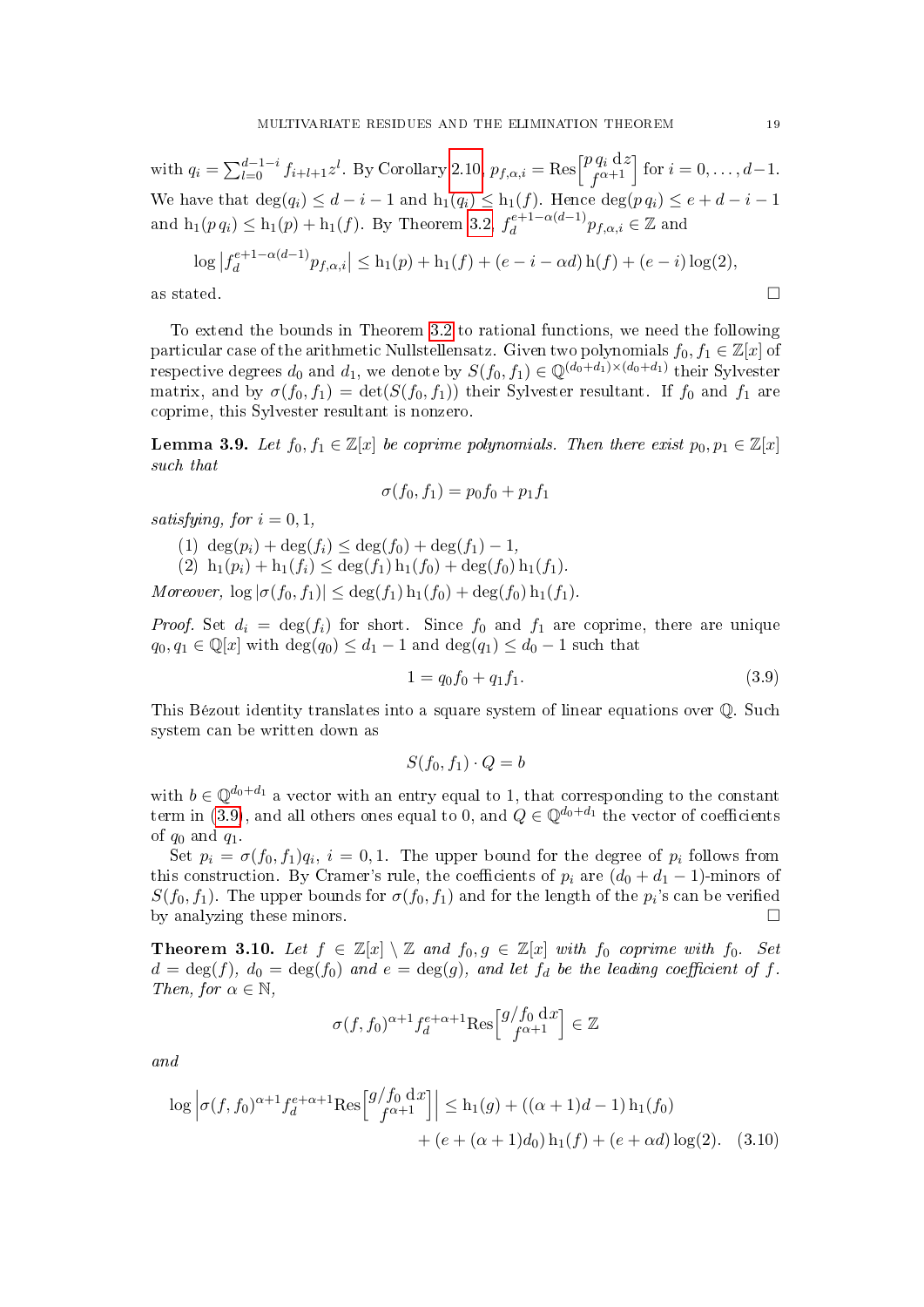*Proof.* The polynomials  $f_0$  and  $f^{\alpha+1}$  are coprime of degrees  $d_0$  and  $(\alpha + 1)d$ , and lengths  $h_1(f_0)$  and  $h_1(f^{\alpha+1}) \leq (\alpha+1) h_1(f)$ .

By the multiplicativity of the Sylvester resultant,

$$
\sigma(f^{\alpha+1}, f_0) = \sigma(f, f_0)^{\alpha+1}.
$$

Set  $\gamma = \sigma(f, f_0)$  for short. By Lemma [3.9,](#page-18-2) there are  $p_{\alpha,0}, p_{\alpha,1} \in \mathbb{Z}[x]$  such that

<span id="page-19-1"></span>
$$
\gamma^{\alpha+1} = p_{\alpha,0} f_0 + p_{\alpha,1} f^{\alpha+1}
$$
\n(3.11)

with  $\deg(p_{\alpha,0}) \leq (\alpha+1)d-1$  and  $h_1(p_{\alpha,0}) \leq ((\alpha+1)d-1)h_1(f_0) + (\alpha+1)d_0h_1(f)$ . By [\(3.11\)](#page-19-1), we have the congruence on the open subset  $\mathbb{A}^1_{\mathbb{Q}} \setminus V(f_0)$ 

$$
\frac{g}{f_0} \equiv \frac{p_{\alpha,0}g}{\gamma^{\alpha+1}} \pmod{f^{\alpha+1}}.
$$

Since this open subset is a neighborhood of  $V(f)$ , by Proposition 2.5.

<span id="page-19-2"></span>
$$
\operatorname{Res}\left[\begin{matrix} g/f_0 \, \mathrm{d}x \\ f^{\alpha+1} \end{matrix}\right] = \frac{1}{\gamma^{\alpha+1}} \operatorname{Res}\left[\begin{matrix} p_{\alpha,0} \, g \, \mathrm{d}x \\ f^{\alpha+1} \end{matrix}\right].\tag{3.12}
$$

Using that  $\deg(p_{\alpha,0} g) \leq (\alpha+1)d-1+e$ , it follows from Theorem [3.2](#page-14-1) that  $\gamma^{\alpha+1} f_d^{e+\alpha+1}$ d is a denominator for the residue in the left-hand side of [\(3.12\)](#page-19-2). Similarly, the bound in [\(3.10\)](#page-18-3) follows also from Theorem [3.2,](#page-14-1) using that

$$
h_1(p_{\alpha,0} g) \le h_1(p_{\alpha,0}) + h_1(g) \le ((\alpha + 1)d - 1)h_1(f_0) + (\alpha + 1)d_0h_1(f) + h_1(g).
$$

#### <span id="page-19-0"></span>4. Residues on an affine variety: polynomials in separated variables

In this section, we bound the residues on an affine variety with respect to a family of univariate polynomials in separated variables.

We first extend the different notions of size of polynomials to the multivariate case. As in § [2,](#page-4-0) we denote by x the group of variables  $(x_1, \ldots, x_n)$ . For  $f \in \mathbb{C}[x]$ , we adopt the usual notation

$$
f = \sum_{\alpha} f_{\alpha} x^{\alpha}
$$

where, for each index  $\boldsymbol{\alpha} = (\alpha_1, \dots, \alpha_n) \in \mathbb{N}^n$ ,  $f_{\boldsymbol{\alpha}}$  denotes an element of  $\mathbb C$  and  $\boldsymbol{x}^{\boldsymbol{\alpha}}$ the monomial  $x_1^{\alpha_1} \ldots x_n^{\alpha_n}$ . The *support* of f, denoted by  $\text{supp}(f)$ , is the finite subset  $\alpha$ 's such that  $f_{\alpha} \neq 0$ . For each  $\alpha \in \mathbb{N}^n$ , we set  $|\alpha| = \sum_{i=1}^n \alpha_i$  for its length and coeff $\alpha(f) = f_{\alpha}$  for the coefficient of  $x^{\alpha}$  in the monomial expansion of f. For  $\alpha, \beta \in \mathbb{N}^r$ , we denote by  $\langle \alpha, \beta \rangle = \sum_{i=1}^r \alpha_i \beta_i$  their scalar product.

**Definition 4.1.** Let  $f = \sum_{\alpha} f_{\alpha} x^{\alpha} \in \mathbb{Z}[x]$ . The *(logarithmic) height*, *length* and Mahler measure of  $f$  are respectively defined as

$$
h(f) = \log(\max_{\alpha} |f_{\alpha}|), \quad h_1(f) = \log\left(\sum_{\alpha} |f_{\alpha}|\right) \quad \text{and} \quad m(f) = \int_{(S^1)^n} \log|f| \, d\mu^n,
$$

where  $S^1 = \{z \in \mathbb{C} \mid |z| = 1\}$  is the unit circle of  $\mathbb{C}$ , and  $\mu$  the probability Haar measure on it.

These quantities are related by the inequalities

<span id="page-19-3"></span>
$$
h(f) \le h_1(f) \le h(f) + \log(n+1)\deg(f), \quad |m(f) - h(f)| \le \log(n+1)\deg(f),
$$
 (4.1)  
see for instance [DKS13, Lemma 2.30].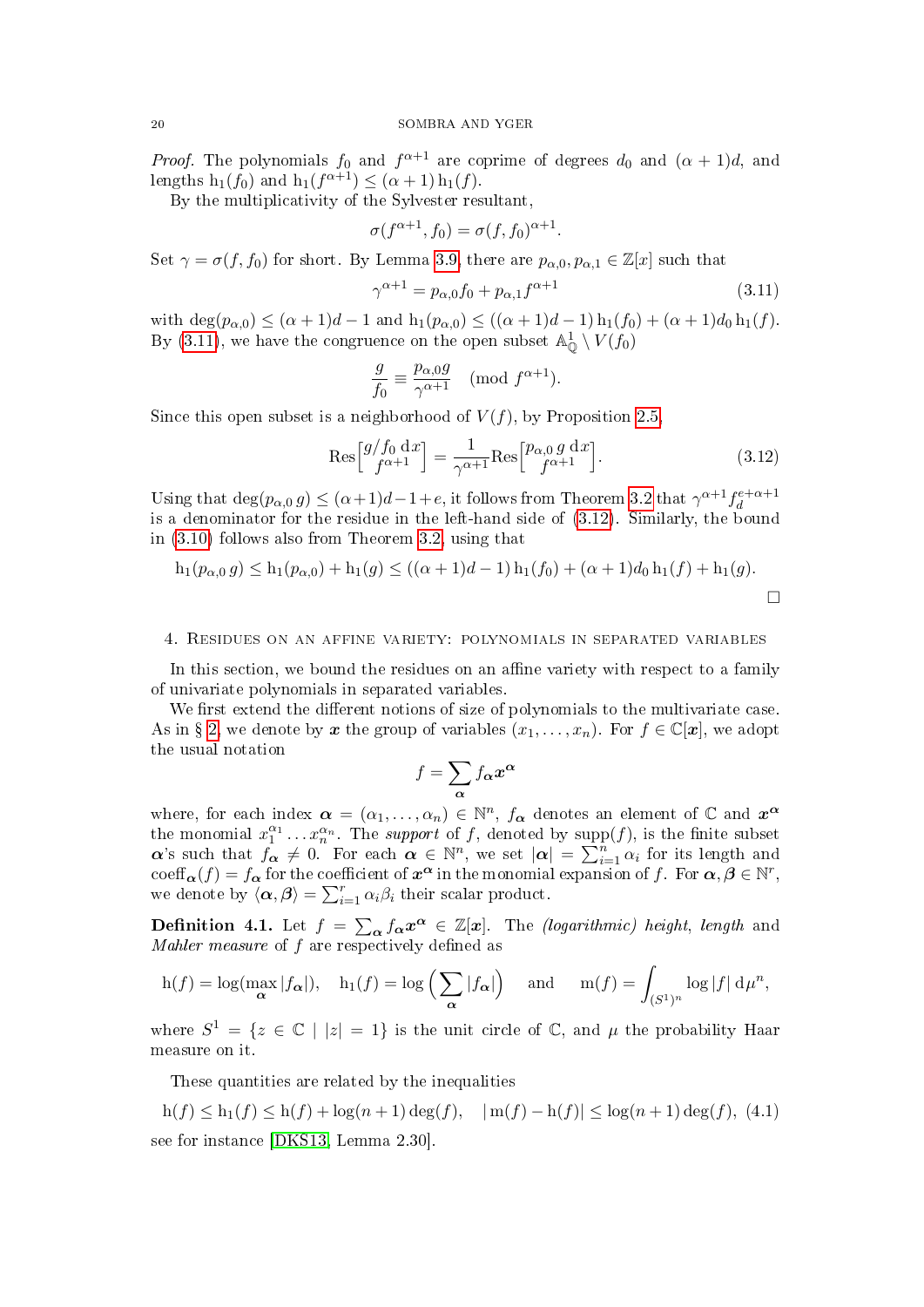The projective space  $\mathbb{P}^n_{\mathbb{O}}$  has a standard structure of toric variety. Using Arakelov geometry, one can define  $\alpha$  notion of canonical height for its equidimensional subvari-eties, as explained in [\[BPS14,](#page-39-13) Chapter 1]. Alternatively, this height can be defining using Chow forms and a limit procedure  $\dot{a}$  la Tate as in [\[DP99\]](#page-39-14), see also [\[DKS13,](#page-39-6) §2.3].

For an equidimensional projective variety  $V \subset \mathbb{P}_{\mathbb{Q}}^n$ , its canonical height is denoted by  $h(V)$ . It is a nonnegative real number that measures the arithmetic complexity of V , and that can also be considered as an arithmetic analogue of its degree.

When  $V$  is of dimension zero, its canonical height coincides with the sum of the Weil heights of its points. In the other extreme,  $h(\overline{\mathbb{P}}_{\mathbb{Q}}^n) = 0$ . When V is a hypersurface, its canonical height is the Mahler measure of its primitive defining polynomial, see for instance [\[DKS13,](#page-39-6) Proposition 2.39].

**Definition 4.2.** For an equidimensional affine variety  $X \subset \mathbb{A}_{\mathbb{Q}}^n$ , we define its *degree* and height, respectively denote by

$$
deg(X)
$$
 and  $h(X)$ ,

as the degree and the canonical height of the closure of the image of  $X$  by the standard inclusion  $\iota: \mathbb{A}_{\mathbb{O}}^n \hookrightarrow \mathbb{P}_{\mathbb{O}}^n$  given by  $\iota(x_1, \ldots, x_n) = (1 : x_1 : \cdots : x_n)$ .

Given a field extension  $\mathbb{Q} \hookrightarrow K$ , we set

$$
X_K = X \times \operatorname{Spec}(K)
$$

for the subvariety of  $\mathbb{A}_K^n$  obtained from X by base change. Set also  $\mathbf{1} = (1, \ldots, 1) \in \mathbb{N}^r$ and, for  $i = 1, \ldots, r$ , let  $\epsilon_i \in \mathbb{N}^r$  denote the *i*-th vector in the standard basis of  $\mathbb{R}^r$ .

The following is the main result of this section.

<span id="page-20-0"></span>**Theorem 4.3.** Let  $X \subset \mathbb{A}_{\mathbb{O}}^n$  be a variety of pure dimension  $r \geq 1$  such that

#(X<sup>C</sup> ∩ V (x1, . . . , xr)) = deg(X).

Let  $f_i \in \mathbb{Z}[x_i] \setminus \mathbb{Z}, i = 1, \ldots, r$ , and  $g \in \mathbb{Z}[x_1, \ldots, x_n]$ . Set  $\boldsymbol{d} = (d_1, \ldots, d_r) \in \mathbb{N}^r$  with  $d_i = \deg(f_i)$  and  $e = \deg(g)$ , and let  $f_{i,d_i}$  be the leading coefficient of  $f_i$ ,  $i = 1, \ldots, r$ . Then there exists  $\gamma \in \mathbb{Z} \setminus \{0\}$  with

$$
\log|\gamma| \le e\left(\ln(X) + \deg(X)(n+2)\log(2n+3)\right)
$$

such that, for  $\boldsymbol{\alpha} = (\alpha_1, \ldots, \alpha_r) \in \mathbb{N}^r$ ,

$$
\gamma \cdot \Big(\prod_{i=1}^r f_{i,d_i}^{e+r-\langle \alpha+1,d-\epsilon_i \rangle}\Big) \cdot \text{Res}_{X_{\mathbb{C}}} \Big[\begin{matrix} g \mathrm{~d} x_1 \wedge \cdots \wedge \mathrm{d} x_r \\ f_1^{\alpha_1+1},...,f_r^{\alpha_r+1} \end{matrix} \Big] \in \mathbb{Z}
$$

and

$$
\log \left| \gamma \cdot \left( \prod_{i=1}^r f_{i,d_i}^{e+r - \langle \alpha+1,d-i \rangle} \right) \cdot \text{Res}_{X_{\mathbb{C}}} \left[ \frac{g \, dx_1 \wedge \dots \wedge dx_r}{f_1^{\alpha_1+1}, \dots, f_r^{\alpha_r+1}} \right] \right| \le h_1(g)
$$
  
+  $(e + r - \langle \alpha + 1, d \rangle) \sum_{i=1}^r h(f_i) + e \, h(X) + e \, \text{deg}(X)(n+3) \log(2n+3).$   
Eq d,  $\gamma, \gamma, \dots, d$  and

If 
$$
e < \langle \boldsymbol{\alpha} + \mathbf{1}, \boldsymbol{d} \rangle - r
$$
, then  $\operatorname{Res}_{X_{\mathbb{C}}}\left[\begin{matrix} g \, \mathrm{d} x_1 \wedge \cdots \wedge \mathrm{d} x_r \\ f_1^{\alpha_1+1}, \ldots, f_r^{\alpha_r+1} \end{matrix}\right] = 0$ .

When  $X$  is the affine space, we have the following more precise result.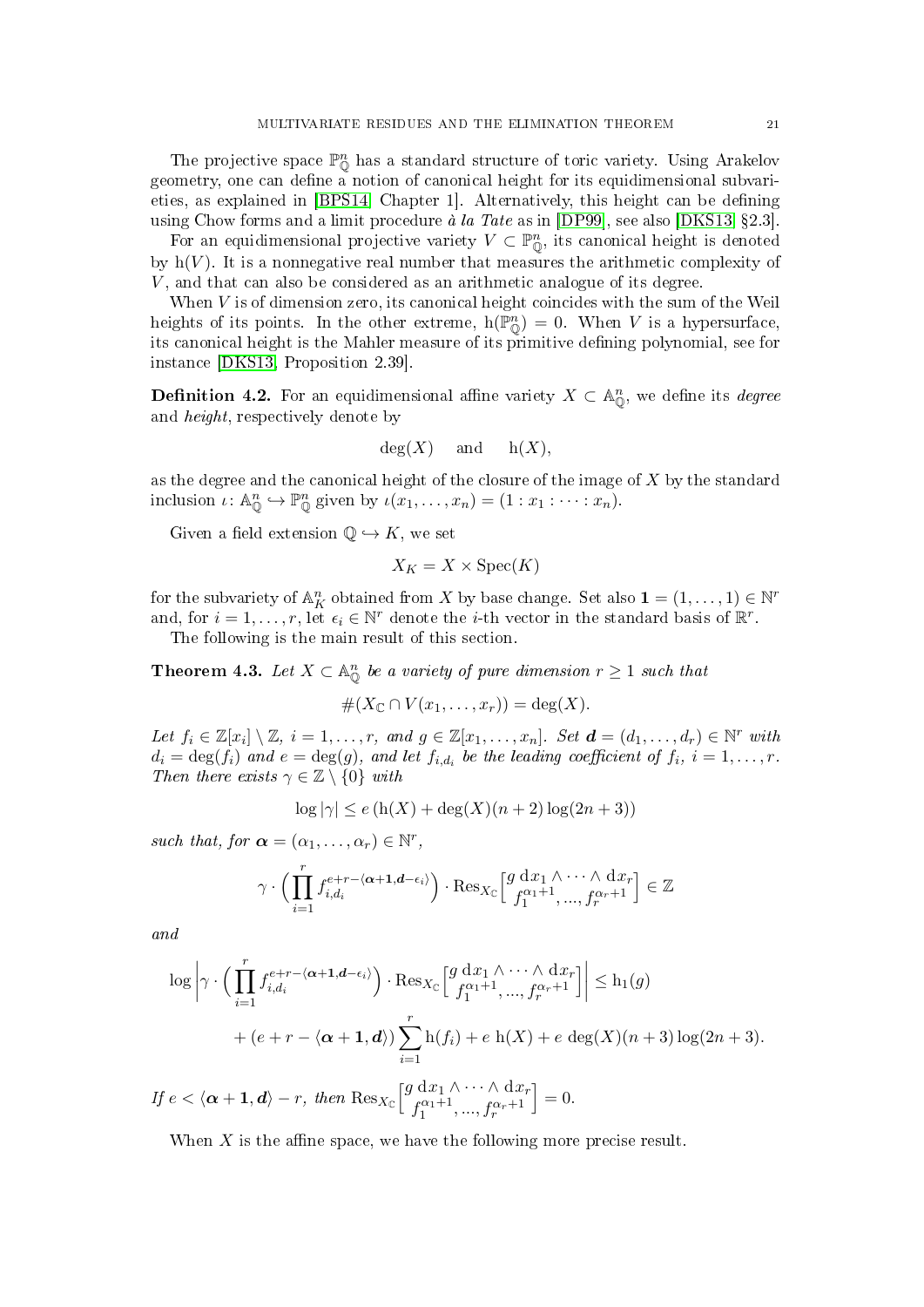<span id="page-21-0"></span>**Theorem 4.4.** Let  $f_i \in \mathbb{Z}[x_i] \setminus \mathbb{Z}$ ,  $i = 1, \ldots, n$ ,  $g \in \mathbb{Z}[x_1, \ldots, x_n]$  and  $\boldsymbol{\alpha} = (\alpha_1, \ldots, \alpha_n) \in \mathbb{Z}[x_1, \ldots, x_n]$  $\mathbb{N}^n$ . Set  $\boldsymbol{d} = (d_1, \ldots, d_n) \in \mathbb{N}^n$  with  $d_i = \deg(f_i)$  and  $e = \deg(g)$ , and let  $f_{i,d_i}$  be the leading coefficient of  $f_i$ ,  $i = 1, \ldots, n$ . Then

$$
\left(\prod_{i=1}^n f_{i,d_i}^{e+n-\langle \alpha+1,d-\epsilon_i\rangle}\right) \cdot \operatorname{Res}_{\mathbb{A}_{\mathbb{C}}^n} \left[\begin{matrix} g \, \mathrm{d} x_1 \wedge \cdots \wedge \mathrm{d} x_n \\ f_1^{\alpha_1+1},...,f_n^{\alpha_n+1} \end{matrix}\right] \in \mathbb{Z}
$$

and

$$
\log \left| \left( \prod_{i=1}^{n} f_{i,d_i}^{e+n-\langle \alpha+1,d-\epsilon_i \rangle} \right) \cdot \text{Res}_{\mathbb{A}_{\mathbb{C}}^n} \left[ \frac{g \, dx_1 \wedge \cdots \wedge dx_n}{f_1^{\alpha_1+1}, \dots, f_n^{\alpha_n+1}} \right] \right|
$$
  
\n
$$
\leq h_1(g) + (e+n-\langle \alpha+1,d \rangle) \sum_{i=1}^{r} h(f_i) + (e-|d|+n) \log(2).
$$
  
\nIf  $e < \langle \alpha+1,d \rangle - n$ , then  $\text{Res}_{\mathbb{A}_{\mathbb{C}}^n} \left[ \frac{g \, dx_1 \wedge \cdots \wedge dx_n}{f_1^{\alpha_1+1}, \dots, f_n^{\alpha_n+1}} \right] = 0.$ 

 $\int_0^c$   $\int_1^c$ We give the proof of these theorems after some definitions and auxiliary results. We first extend the bound for the coefficients of Laurent expansions (Corollary  $3.7$ ) to our current multivariate setting. Let  $\boldsymbol{f} = (f_1, \ldots, f_r)$  with  $f_i \in \mathbb{Z}[x_i] \setminus \mathbb{Z}$ , and  $\boldsymbol{\alpha}=(\alpha_1,\ldots,\alpha_r)\in\mathbb{N}^r$ . Consider the multivariate Laurent series of  $\boldsymbol{f}^{-\boldsymbol{\alpha}-1}$  given by

$$
f^{-\alpha-1} = \prod_{i=1}^r f_i^{-\alpha_i-1} = \prod_{i=1}^r \sum_{l_i \in \mathbb{N}} c_{f_i, \alpha_i, l_i} x_i^{-\alpha_i d_i - l_i}
$$
  
= 
$$
\sum_{l \in \mathbb{N}^r} c_{f, \alpha, l} x_1^{-(\alpha_1+1)d_1 - l_1} \dots x_r^{-(\alpha_r+1)d_r - l_r} \quad (4.2)
$$

the product of univariate Laurent series of the  $f_i^{-\alpha_i-1}$ 's around the point at infinity:

with  $c_{\mathbf{f},\alpha,\mathbf{l}} = \prod_{i=1}^r c_{f_i,\alpha_i,l_i}$ . This series is convergent for  $(x_1,\ldots,x_r) \in \mathbb{C}^r$  such that  $|x_i| > \max_{\xi \in V(f_i)} |\xi|$  for all *i*.

The following bound is a direct consequence of Corollary [3.7.](#page-17-3)

<span id="page-21-3"></span>**Proposition 4.5.** Let  $\boldsymbol{f} = (f_1, \ldots, f_r)$  with  $f_i \in \mathbb{Z}[x_i] \setminus \mathbb{Z}$  and  $\boldsymbol{\alpha} = (\alpha_1, \ldots, \alpha_r) \in \mathbb{N}^r$ .  $Set \, \boldsymbol{d} = (d_1, \ldots, d_r) \in \mathbb{N}^r \text{ with } d_i = \deg(f_i), \text{ and let } f_{i,d_i} \text{ be the leading coefficient of } f_i,$  $i=1,\ldots,r.$  Then the coefficients of the Laurent expansion of  $\boldsymbol{f}^{-\boldsymbol{\alpha}-\boldsymbol{1}}$  in [\(4.2\)](#page-21-1) satisfy

<span id="page-21-1"></span>
$$
\Big(\prod_{i=1}^r f_{i,d_i}^{l_i+\alpha_i+1}\Big)c_{\boldsymbol{f},\boldsymbol{\alpha},\boldsymbol{l}}\in\mathbb{Z}
$$

and

$$
\log \left| \left( \prod_{i=1}^r f_{i,d_i}^{l_i + \alpha_i + 1} \right) c_{\boldsymbol{f},\boldsymbol{\alpha},\boldsymbol{l}} \right| \leq \sum_{i=1}^r l_i \operatorname{h}(f_i) + \left( |\boldsymbol{l}| + \langle \boldsymbol{\alpha},\boldsymbol{d} \rangle \right) \log(2).
$$

For the remainder of this section, we assume that  $X \subset \mathbb{A}_{\mathbb{Q}}^n$  is a variety of pure dimension  $r \geq 1$  and that

<span id="page-21-2"></span>
$$
#(X_{\mathbb{C}} \cap V(x_1,\ldots,x_r)) = \deg(X). \tag{4.3}
$$

Set also  $\mathbf{x}' = (x_1, \ldots, x_r)$ .

with notation as in [\(3.7\)](#page-17-1),

For  $g \in \mathbb{Z}[x_1,\ldots,x_n]$ , we consider the trace function  $\Theta_{X,\mathbf{x}',g}$  as in [\(2.12\)](#page-11-2). By Propo-sition [2.13,](#page-11-0) this is a polynomial in the variables  $y = (y_1, \ldots, y_r)$  with rational coefficients, and these coefficients are given by the residue multi-sequence of the polynomial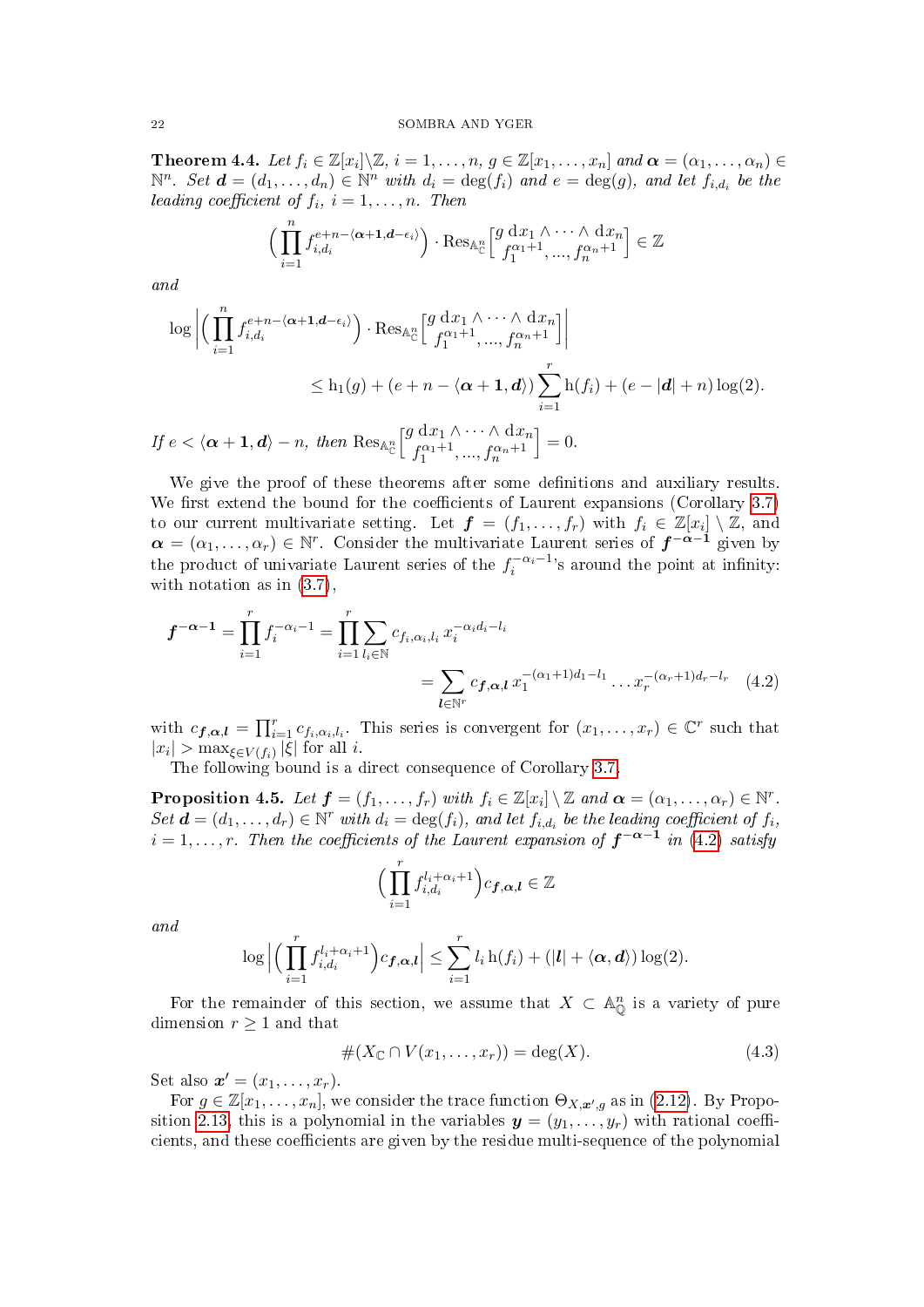r-form  $g \, dx'$ : for  $\boldsymbol{\alpha} = (\alpha_1, \dots, \alpha_r) \in \mathbb{N}^r$ ,

$$
\mathrm{coeff}_{\alpha}(\Theta_{X,\mathbf{x}',g}) = \mathrm{Res}_{X_{\mathbb{C}}}\bigg[g\, \frac{\mathrm{d}x_1 \wedge \cdots \wedge \mathrm{d}x_r}{x_1^{\alpha_1+1}, \ldots, x_r^{\alpha_r+1}}\bigg].
$$

Moreover,  $deg(\Theta_{X,\mathbf{x}',g}) \leq deg(g)$ . We next bound these coefficients, by applying the arithmetic Perron theorem in [\[DKS13\]](#page-39-6).

<span id="page-22-1"></span>**Lemma 4.6.** Let X,  $x'$  and g be as above, and  $\Theta_{X,x'g} \in \mathbb{Q}[y]$  the associated trace function. Then there exists  $\gamma \in \mathbb{Z} \setminus \{0\}$  with  $\gamma \Theta_{X,\mathbf{x}^{\prime}g} \in \mathbb{Z}[x_1,\ldots,x_r]$  such that

$$
\log |\gamma| \le \deg(g) \left( \frac{h(X) + \deg(X)(n+2) \log(2n+3)}{h(\gamma \Theta_{X,x'g}) \le h_1(g) + \deg(g) \left( h(X) + \deg(X)(n+2) \log(2n+3) \right)}.
$$

*Proof.* Set  $e = \deg(g)$  and  $D = \deg(X)$  for short. If  $e = 0$ , then  $g \in \mathbb{Z}$  and  $\Theta_{X,\mathbf{x}',g} =$  $Dg$ , and the statement is clear. Hence, we can suppose without loss of generality that  $e \geq 1$ .

Write  $\mathbf{x}' = (x_1, \ldots, x_r)$  and  $\mathbf{x}'' = (x_{r+1}, \ldots, x_n)$ , so that  $\mathbf{x} = (\mathbf{x}', \mathbf{x}'')$ . Consider the map

$$
\pi\colon X\longrightarrow {\mathbb A}_{\mathbb Q}^r,\quad \pmb x\longmapsto \pmb x'.
$$

Its fiber at 0 coincides with the intersection  $X \cap V(\mathbf{x}')$ . By hypothesis, this fiber is of cardinality deg(X) and so this is a finite map, see for instance [\[KPS01,](#page-39-5) Lemma 2.14]. Hence, the map

$$
\mathrm{id}_{\mathbb{A}^r} \times \pi \colon \mathbb{A}^{n-r}_\mathbb{Q} \times X \longrightarrow \mathbb{A}^{n-r}_\mathbb{Q} \times \mathbb{A}^r_\mathbb{Q}
$$

is also finite of degree D. Let  $u = (u_{r+1}, \ldots, u_n)$  be a group of  $n-r$  variables and set

$$
p = g + \sum_{i=r+1}^{n} u_i x_i \in \mathbb{Z}[\boldsymbol{u}, \boldsymbol{x}].
$$

Set  $y = (y_1, \ldots, y_r)$  and let  $E \in \mathbb{Z}[u, y, t]$  be an irreducible polynomial giving a minimal equation of integral dependence for  $p$  with respect to this map.

We have that  $\deg_t(E) \leq D$ . On the other hand, p separates the points of the fiber of  $\pi$  at 0, which implies that  $\deg_t(E) \ge D$ . Hence,

$$
\deg_t(E) = D
$$

and so this minimal polynomial coincides, up to a scalar factor, with the characteristic polynomial of p with respect to the map  $\mathrm{id}_{\mathbb{A}^r} \times \pi$ .

Precisely, if we write  $E = \sum_{j=0}^{D} E_j t^j$  with  $E_j \in \mathbb{Z}[u, y]$ ,  $j = 0, \ldots, D-1$ , and  $E_D \in \mathbb{Z} \setminus \{0\}$ , then  $E_D^{-1}E$  is the characteristic polynomial of p with respect to the map  $\mathrm{id}_{\mathbb{A}^r}\times \pi$  and  $E_D^{-1}E(\vec{\bf 0},\bm{y})$  is the characteristic polynomial of  $g$  with respect to the map  $\pi$ . In particular,

<span id="page-22-0"></span>
$$
\Theta_{X,\boldsymbol{x}'g} = -\frac{E_{D-1}(\boldsymbol{0},\boldsymbol{y})}{E_D} \in \mathbb{Q}[\boldsymbol{y}].
$$

Setting  $\gamma = E_D \in \mathbb{Z} \setminus \{0\}$ , we have that  $\gamma \Theta_{X,\mathbf{x}',g} \in \mathbb{Z}[\mathbf{y}]$  and  $h(\gamma \Theta_{X,\mathbf{x}',g}) \leq h(E_{D-1})$ . Consider now the map

$$
\mathbb{A}_{\mathbb{Q}}^{n-r} \times X \longrightarrow \mathbb{A}_{\mathbb{Q}}^{n-r} \times \mathbb{A}_{\mathbb{Q}}^{r+1}, \quad (\mathbf{u}, \mathbf{x}) = (\mathbf{u}, \mathbf{x}', \mathbf{x}'') \longmapsto (\mathbf{u}, \mathbf{x}', p(\mathbf{u}, \mathbf{x})).
$$

Its image coincides with the hypersurface defined by  $E$ . Then [\[DKS13,](#page-39-6) Theorem 3.15] implies that

$$
h(E_D) + D h(g), h(E_{D-1}) + (D - 1) h(g)
$$
  
\n
$$
\leq D h(g) + e (h(A_{\mathbb{Q}}^r \times X) + \deg(A_{\mathbb{Q}}^r \times X)(n+2) \log(2n+3)). \quad (4.4)
$$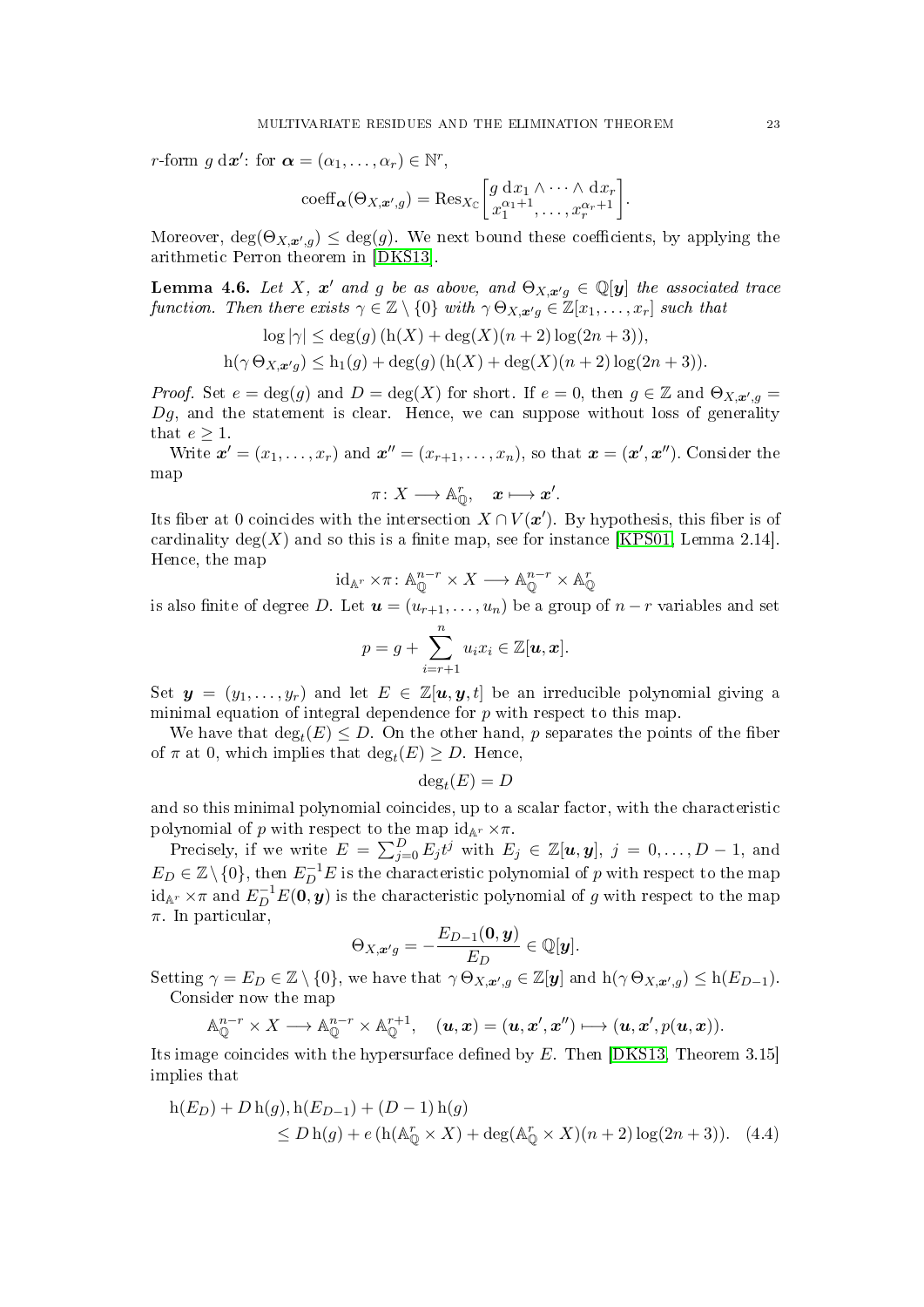By [\[DKS13,](#page-39-6) Lemma 3.16],  $deg(A_{\mathbb{Q}}^r \times X) = deg(X) = D$  and  $h(A_{\mathbb{Q}}^r \times X) = h(X)$ . Combining this with [\(4.4\)](#page-22-0), we easily derive stated bounds for  $\gamma$  and  $\tilde{\Theta}_{X,x'q}$ .

The following lemma reduces the computation of residues on an affine variety with respect to univariate polynomials in separated variables to the monomial case.

<span id="page-23-0"></span>**Lemma 4.7.** With notation as in Theorem [4.3,](#page-20-0) let  $c_{f,\alpha,l}$ ,  $l \in \mathbb{N}^r$ , be the coefficients of the Laurent expansion of  $f^{-\alpha-1}$  as in [\(4.2\)](#page-21-1). Then

<span id="page-23-2"></span>
$$
\operatorname{Res}_{X_{\mathbb{C}}}\Big[\begin{matrix} g \, dx_1 \wedge \cdots \wedge dx_r \\ f_1^{\alpha_1+1}, \dots, f_r^{\alpha_r+1} \end{matrix}\Big] = \sum_{\boldsymbol{l}} c_{\boldsymbol{f},\boldsymbol{\alpha},\boldsymbol{l}} \operatorname{Res}_{X_{\mathbb{C}}}\Big[\begin{matrix} g \, dx_1 \wedge \cdots \wedge dx_r \\ x_1^{(\alpha_1+1)d_1+l_1}, \dots, x_r^{(\alpha_r+1)d_r+l_r} \end{matrix}\Big], \quad (4.5)
$$

the sum being over  $l \in \mathbb{N}^r$  such that  $|l| \leq e - \langle \alpha + 1, d \rangle + r$ .

*Proof.* Let  $R > \max_i \max_{\xi \in V(f_i)} |\xi|$ . The multivariate Laurent series in [\(4.2\)](#page-21-1) converges uniformly on the  $r$ -dimensional analytic cycle

$$
\Gamma_R = \{ \xi \in X(\mathbb{C}) \mid |\xi_1| = \cdots = |\xi_r| = R \}.
$$

Set for short  $\mathrm{d}\boldsymbol{x}'=\mathrm{d}x_1\wedge\cdots\wedge\mathrm{d}x_r$ . Then

$$
\operatorname{Res}_{X_{\mathbb{C}}}\left[\begin{matrix} g \ d\mathbf{x}' \\ \mathbf{f}^{\alpha+1} \end{matrix}\right] = \frac{1}{(2\pi i)^r} \int_{\Gamma_R} \frac{g(\mathbf{x}) \ d\mathbf{x}'}{f_1^{\alpha_1+1}(x_1) \dots f_r^{\alpha_r+1}(x_r)} \n= \sum_{\mathbf{l} \in \mathbb{N}^r} c_{\mathbf{f},\alpha,\mathbf{l}} \frac{1}{(2\pi i)^r} \int_{\Gamma_R} \frac{g(\mathbf{x}) \ d\mathbf{x}'}{x_1^{(\alpha_1+1)d_1+l_1}, \dots, x_r^{(\alpha_r+1)d_r+l_r} \n= \sum_{\mathbf{l} \in \mathbb{N}^r} c_{\mathbf{f},\alpha,\mathbf{l}} \operatorname{Res}_{X_{\mathbb{C}}}\left[\begin{matrix} g \ d\mathbf{x}' \\ x_1^{(\alpha_1+1)d_1+l_1}, \dots, x_r^{(\alpha_r+1)d_r+l_r} \end{matrix}\right].
$$

The hypothesis [\(4.3\)](#page-21-2) implies that  $x'$  has no zeros on X on the hyperplane at infinity. By [\(2.8\)](#page-8-2) and Theorem [2.7,](#page-8-3) this implies that the residues in this last sum vanish whenever  $e < \langle \alpha + 1, d \rangle + |l| - r$ , concluding the proof.

*Proof of Theorems [4.3](#page-20-0) and [4.4.](#page-21-0)* We first consider the general case, when  $X \subset \mathbb{A}_{\mathbb{Q}}^n$  is of pure dimension r and  $\#(X \cap V(x_1, \ldots, x_r)) = \deg(X)$ . Set

$$
\eta = \prod_{i=1}^r f_{i,d_i}^{e+r-\langle \alpha+1,d-\epsilon_i \rangle} \in \mathbb{Z} \setminus \{0\}.
$$

Let  $l \in \mathbb{N}^r$  with  $|l| \leq e+r-\langle \alpha+1, d \rangle$ . We have that  $l_i+\alpha_i+1 \leq e+r-\langle \alpha+1, d-\epsilon_i \rangle$ for all *i*. Hence, Proposition [4.5](#page-21-3) implies that  $\eta c_{f,\alpha,l} \in \mathbb{Z}$  and

<span id="page-23-1"></span>
$$
\log |\eta c_{\mathbf{f},\alpha,\mathbf{l}}| \le (e - \langle \alpha + \mathbf{1}, \mathbf{d} \rangle + r) \sum_{i=1}^r \mathbf{h}(f_i) + (e - |\mathbf{d}| + r) \log(2). \tag{4.6}
$$

Let  $\gamma \in \mathbb{Z} \setminus \{0\}$  with  $\log |\gamma| \leq e \left( \frac{h(X) + \deg(X)(n+2) \log(2n+3)}{2n+3} \right)$  as in Lemma [4.6.](#page-22-1) Set for short

$$
\rho_{\boldsymbol{f}}(g,\boldsymbol{\alpha}) = \operatorname{Res}_{X_{\mathbb{C}}}\Big[\begin{matrix} g \mathrm{~d} x_1 \wedge \cdots \wedge \mathrm{d} x_r \\ f_1^{\alpha_1+1}, \dots, f_r^{\alpha_r+1} \end{matrix}\Big].
$$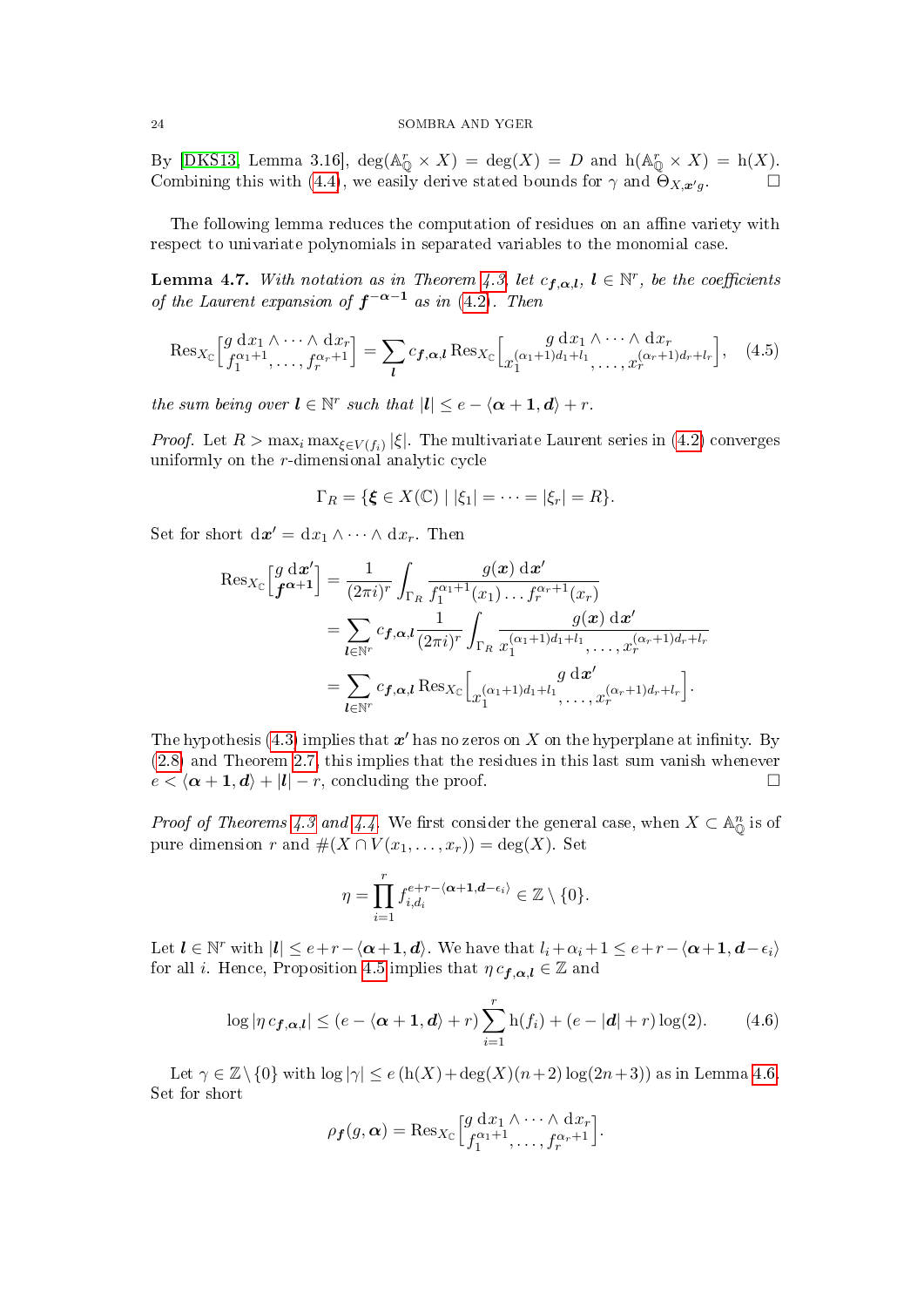From the formula in Lemma [4.7](#page-23-0) and the bounds in Lemma [4.6](#page-22-1) and [\(4.6\)](#page-23-1), we deduce that  $\gamma \eta \rho_f(g, \alpha) \in \mathbb{Z}$  and that

$$
\log |\gamma \eta \rho_f(g, \alpha)| \leq \max_{l} \log |\eta c_{f, \alpha, l}| + h_1(g) + e \left( h(X) + \deg(X)(n+2) \log(2n+3) \right) \n+ \log(\#\{l \in \mathbb{N}^r \mid |l| \leq e+r - \langle \alpha+1, d \rangle \})
$$
\n
$$
\leq (e+r - \langle \alpha+1, d \rangle) \sum_{i=1}^r h(f_i) + (e - |d| + r) \log(2) + h_1(g) \n+ e \left( h(X) + \deg(X)(n+2) \log(2n+3) \right) \n+ (e+r - \langle \alpha+1, d \rangle) \log(r+1)
$$
\n
$$
\leq h_1(g) + (e+r - \langle \alpha+1, d \rangle) \sum_{i=1}^r h(f_i) + e h(X) \n+ e \deg(X)(n+3) \log(2n+3).
$$

If  $e < \langle \alpha +1, d \rangle - r$ , by Theorem [2.7](#page-8-3) all the residues in the sum in the right-hand side of the the formula [\(4.5\)](#page-23-2) vanish. Hence  $\rho_f(g, \alpha) = 0$ , proving the last statement.

If  $X = \mathbb{A}_{\mathbb{Q}}^n$ , then  $\Theta_{X,\bm{f},g} = \text{Tr}_{\mathbb{C}(\bm{x})/\mathbb{C}(\bm{x})}(g) = g(\bm{y})$ . Hence, in this case we can take  $\gamma = 1$  and we have that  $h_1(\Theta_{X,\boldsymbol{x}'g}) = h_1(g)$ . Thus

$$
\log |\eta \rho_f(g, \alpha)| \leq h_1(g) + \max_{l} \log |\eta c_{f, \alpha, l}|
$$
  
\n
$$
\leq h_1(g) + (e + r - \langle \alpha + 1, d \rangle) \sum_{i=1}^r h(f_i) + (e - |d| + r) \log(2),
$$
  
\nas stated.

For completeness, we also extend the bounds for the coefficients of the  $f$ -adic ex-pansions (Proposition [3.8\)](#page-17-4) to our current multivariate setting. Let  $\boldsymbol{f} = (f_1, \ldots, f_r)$ with  $f_i \in \mathbb{Z}[x_i] \setminus \mathbb{Z}$ . Given  $p \in \mathbb{Z}[\mathbf{x}'] = \mathbb{Z}[x_1, \ldots, x_r]$ , its  $\boldsymbol{f}$ -adic expansion is its unique finite representation as

$$
p = \sum_{\boldsymbol{\alpha} \in \mathbb{N}^r} p_{\boldsymbol{f},\boldsymbol{\alpha}} \boldsymbol{f}^{\boldsymbol{\alpha}}
$$

with  $p_{\boldsymbol{f},\boldsymbol{\alpha}} \in \mathbb{Q}[\boldsymbol{x}']$  such that  $\deg_{x_i}(p_{\boldsymbol{f},\boldsymbol{\alpha}}) \leq \deg(f_i) - 1$  for all  $\boldsymbol{\alpha}$  and i. Using the Bergman-Weil formula (Theorem  $2.15$ ), these coefficients can be expressed in terms of residues as

$$
p_{\boldsymbol{f},\boldsymbol{\alpha}}(\boldsymbol{x}') = \operatorname{Res}_{\mathbb{A}_{\mathbb{C}}^r} \left[ p(\boldsymbol{z}) \prod_{i=1}^r \frac{f_i(z_i) - f(x_i)}{z_i - x_i} \, \mathrm{d} z_1 \wedge \dots \wedge \mathrm{d} z_r \right] \in \mathbb{Q}[\boldsymbol{x}'].
$$

**Proposition 4.8.** Let  $f = (f_1, \ldots, f_r)$  with  $f_i \in \mathbb{Z}[x_i] \setminus \mathbb{Z}$  and  $p \in \mathbb{Z}[x_1, \ldots, x_r]$ . Set  $\boldsymbol{d} = (d_1, \ldots, d_r)$  with  $d_i = \deg(f_i)$  and  $\boldsymbol{e} = (e_1, \ldots, e_r)$  with  $e_i = \deg_{x_i}(p)$ , and let  $f_{i,d_i}$ be the leading coefficient of  $f_i$ ,  $i = 1, \ldots, r$ . Then

<span id="page-24-0"></span>
$$
\left(\prod_{i=1}^r f_{i,d_i}^{e_i+1-\alpha_i(d_i-1)}\right) \cdot p_{\boldsymbol{f},\boldsymbol{\alpha}} \in \mathbb{Z}[x_1,\ldots,x_r]
$$
\n(4.7)

and

<span id="page-24-1"></span>
$$
h_1\left(\left(\prod_{i=1}^r f_{i,d_i}^{e_i+1-\alpha_i(d_i-1)}\right) \cdot p_{\boldsymbol{f},\alpha}\right) \le h_1(p) + \sum_{i=1}^r (e_i - \alpha_i d_i) h_1(f_i) + |\boldsymbol{e}| \log(2). \tag{4.8}
$$

If  $e_i < \alpha_i d_i$  for some i, then  $p_{\boldsymbol{f}, \boldsymbol{\alpha}} = 0$ .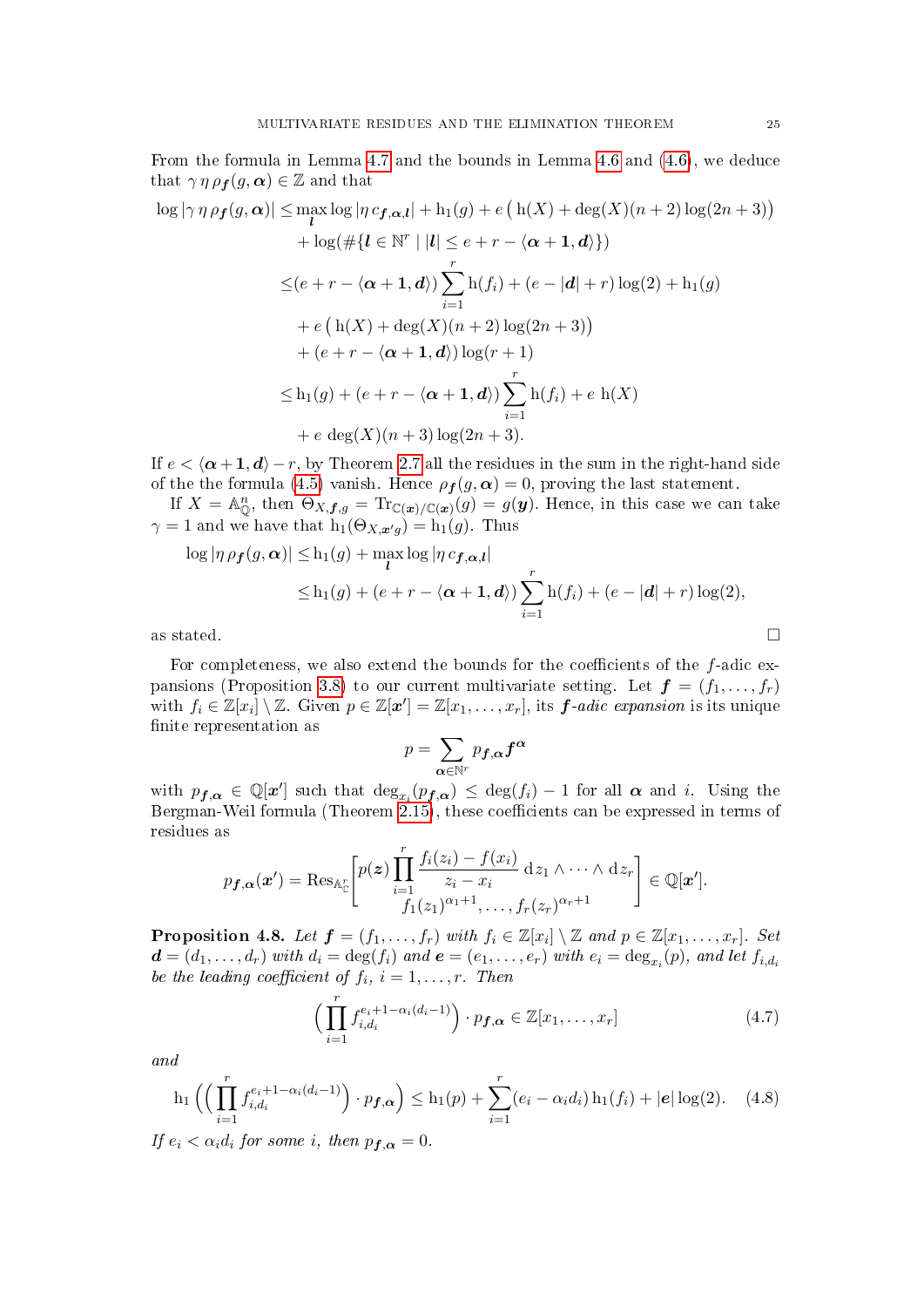*Proof.* Consider first the case when p is a monomial, that is,  $p = (x')^{\beta}$  with  $\beta =$  $(\beta_1,\ldots,\beta_r)\in\mathbb{N}^r$ . Since this is a product of polynomials in separated variables, its **f**-adic expansion can be obtained by multiplying the  $f_i$ -adic expansion of its factors. Hence, for  $\boldsymbol{\alpha} = (\alpha_1, \dots, \alpha_r) \in \mathbb{N}^r$ ,

<span id="page-25-1"></span>
$$
p_{\boldsymbol{f},\boldsymbol{\alpha}} = \prod_{i=1}^{r} (x_i^{\beta_i})_{f_i,\alpha_i}.
$$
\n(4.9)

Set  $\nu = \prod_{i=1}^r f_{i,d_i}^{\beta_i+1-\alpha_i(d_i-1)}$  $i, d_i, i, d_i$   $\alpha_i(d_i-1) \in \mathbb{Z} \setminus \{0\}.$  By [\(4.9\)](#page-25-1) and Proposition [3.8,](#page-17-4)  $\nu p_{\boldsymbol{f},\boldsymbol{\alpha}} =$  $\prod_{i=1}^{r} (f_{i,d_i}^{\beta_i+1-\alpha_i(d_i-1)})$  $i, d_i$ <sub>i,d<sub>i</sub></sub> $(\alpha_i^{(d_i-1)}(x_i^{\beta_i})_{f_i,\alpha_i}) \in \mathbb{Z}[\boldsymbol{x}']$  and

$$
h_1(\nu p_{\bm{f},\bm{\alpha}}) \leq \sum_{i=1}^r h_1\left(f_{i,d_i}^{\beta_i+1-\alpha_i(d_i-1)}(x_i^{\beta_i})_{f_i,\alpha_i}\right) \leq \sum_{i=1}^r (\beta_i-\alpha_i d_i) h_1(f_i) + \beta_i \log(2),
$$

proving [\(4.7\)](#page-24-0) and [\(4.8\)](#page-24-1) in this case. Moreover, if  $e_i < \alpha_i d_i$  for some i, then  $(x_i^{\beta_i})_{f_i,\alpha_i} = 0$ and so  $p_{\mathbf{f},\alpha} = 0$ , giving also the last statement in this case.

The case of an arbitrary p follows by linearity from the monomial one.  $\Box$ 

## 5. An arithmetic elimination theorem

<span id="page-25-0"></span>Let  $f_1, \ldots, f_n \in \mathbb{Z}[x_1, \ldots, x_n]$  be polynomials with a finite number of common zeros in  $\overline{\mathbb{Q}}^n$ . A classical method to solve the system of equations

$$
f_1=\cdots=f_n=0
$$

is to eliminate variables, that is, to find  $\phi_l \in \mathbb{Z}[x_l] \setminus \{0\}$ ,  $l = 1, \ldots, n$ , and  $a_{l,i} \in$  $\mathbb{Z}[x_1,\ldots,x_n],$   $l, i = 1,\ldots,n$ , such that

$$
\phi_l = \sum_{i=1}^n a_{l,i} f_i.
$$

Applying a variant of his approach to the effective Nullstellensatz, Jelonek has obtained an optimal upper bound for the degrees of these polynomials [\[Jel05,](#page-39-7) Theorem 1.6]. Here we prove an arithmetic analogue of this result, bounding the height of the  $\phi_l$ 's and the  $a_{l,i}$ 's. Our proof proceeds by adapting Jelonek's approach and applying the tools from arithmetic intersection theory in [\[DKS13\]](#page-39-6). Our main result in this section (The-orem [5.1\)](#page-25-2) is an arithmetic analogue of the "generalized elimination theorem" in  $[Je105,$ Theorem 4.3].

Given a variety  $X \subset \mathbb{A}_{\mathbb{Q}}^n$ , a polynomial relation is said to *hold on* X if it holds modulo the ideal of definition  $I(X)$  or, equivalently, if it holds for every point of  $X(\overline{\mathbb{Q}})$ .

<span id="page-25-2"></span>**Theorem 5.1.** Let  $X \subset \mathbb{A}_{\mathbb{O}}^n$  be a variety of pure dimension  $r \geq 0$ ,  $f_1, \ldots, f_s \in$  $\mathbb{Z}[x_1,\ldots,x_n]\setminus\mathbb{Z}$  with  $s\leq r,$  and  $q\in\mathbb{Z}[x_1,\ldots,x_n]$  a polynomial that is constant on every irreducible component of  $X_{\overline{\mathbb{Q}}} \cap V(f_1,\ldots,f_s)$ . Set  $d_j = \deg(f_j)$ ,  $j = 1,\ldots,s$ . Then there exist  $\phi \in \mathbb{Z}[t] \setminus \{0\}$  and  $a_1, \ldots, a_s \in \mathbb{Z}[x_1, \ldots, x_n]$  such that

<span id="page-25-3"></span>
$$
\phi(q) = a_1 f_1 + \dots + a_s f_s \quad on \ X \tag{5.1}
$$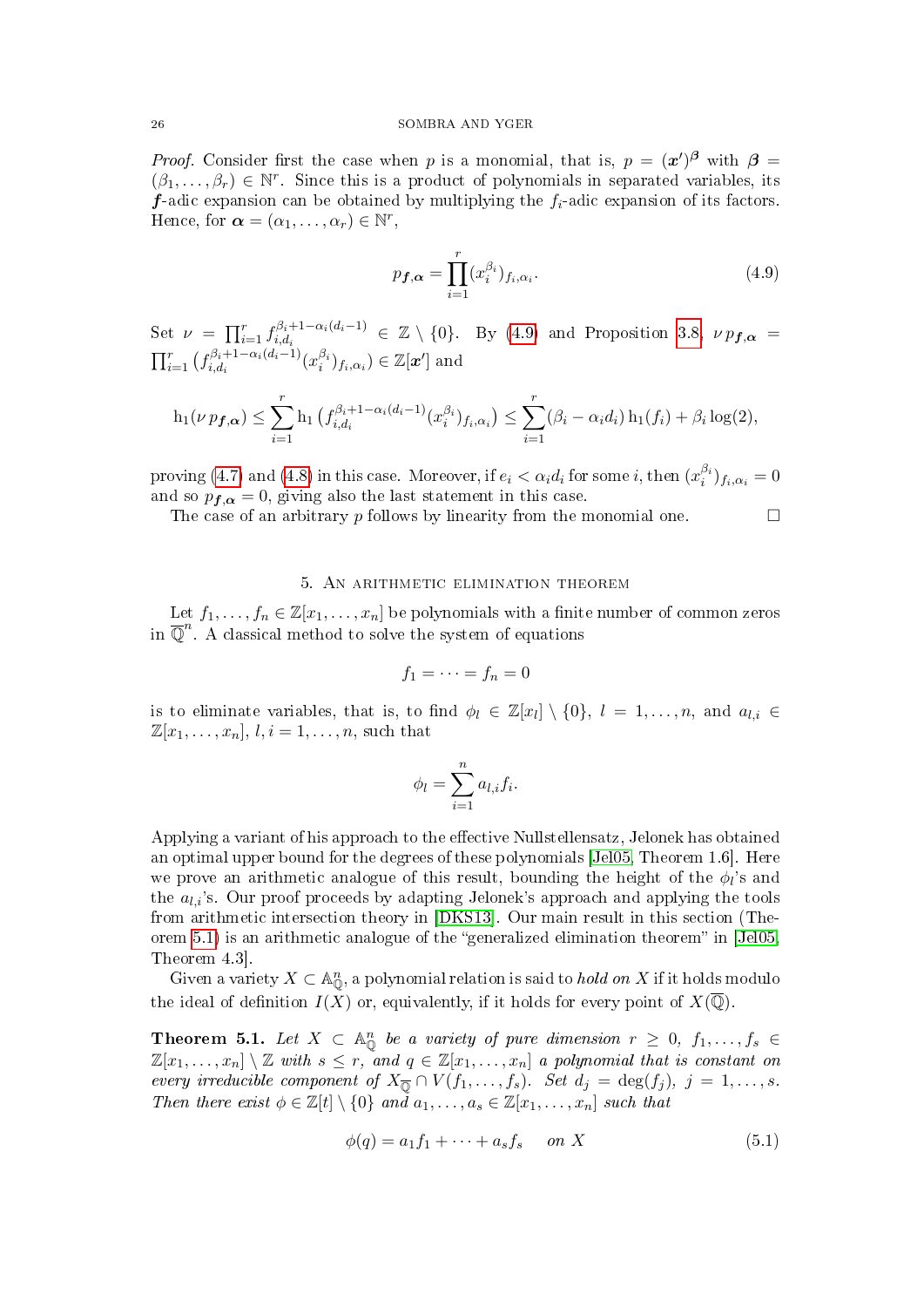satisfying, for  $i = 1, ..., s$ ,

$$
\deg(\phi) \le \left(\prod_{j=1}^s d_j\right) \deg(X),\tag{5.2}
$$

$$
\deg(a_i) + \deg(f_i) \le \deg(q) \left(\prod_{j=1}^s d_j\right) \deg(X),\tag{5.3}
$$

$$
h(\phi), h(a_i) + h(f_i) \le \deg(q) \Big( \prod_{j=1}^s d_j \Big) \Big( h(X) + \deg(X) \Big( \sum_{j=1}^s \frac{h(f_j)}{d_j} + \frac{h(q)}{\deg(q)} + (r+1) \log(2(r+2)(n+1)^2) \Big) \Big). \tag{5.4}
$$

We give the proof of this result after some auxiliary lemmas.

<span id="page-26-4"></span>**Lemma 5.2.** Let  $X \subset \mathbb{A}_{\mathbb{O}}^n$  be an equidimensional variety and  $q \in \mathbb{Z}[x_1,\ldots,x_n]$  and polynomial that is constant on every irreducible component of  $X_{\overline{\mathbb{O}}}$ . Then there exists  $\phi \in \mathbb{Z}[t] \setminus \{0\}$  such that

<span id="page-26-3"></span><span id="page-26-2"></span><span id="page-26-1"></span>
$$
\phi(q) = 0 \quad on \ X
$$

with

<span id="page-26-0"></span>
$$
\deg(\phi) \le \deg(X) \quad \text{and} \quad \operatorname{m}(\phi) \le \deg(q) \operatorname{h}(X) + \deg(X) \operatorname{h}_1(q-z), \tag{5.5}
$$

where z is an additional variable. In particular,  $h(\phi) \leq deg(q) h(X) + deg(X)(h(q) +$  $deg(q)log(n+2)$ .

*Proof.* Let  $Z = \{\zeta_1, \ldots, \zeta_l\} \subset \overline{\mathbb{Q}}$  be the finite set of values of q on  $X(\overline{\mathbb{Q}})$ . It is invariant under the action of the absolute Galois group  $Gal(\overline{\mathbb{Q}}/\mathbb{Q})$ , and so we can consider a primitive polynomial with integer coefficients defined as

$$
\phi = \gamma \prod_{i=1}^{l} (t - \zeta_i) \in \mathbb{Z}[t] \setminus \{0\}
$$

for a suitable  $\gamma \in \mathbb{Q}^{\times}$ . By construction,  $\phi(q) = 0$  on X. The cardinality of Z is bounded by the number of irreducible components of  $X$  and, a *fortiori*, by its degree. Hence  $deg(\phi) \leq deg(X)$ , which gives the degree bound.

To bound the Mahler measure of  $\phi$ , consider the hypersurface  $V(q-z) \subset \mathbb{A}^n_{\mathbb{O}} \times \mathbb{A}^1_{\mathbb{O}},$ with z the standard coordinate of  $\mathbb{A}^1_{\mathbb{O}}$ . The variety

$$
Y = (X \times \mathbb{A}_{\mathbb{O}}^1) \cap V(q - z)
$$

is of dimension  $r := \dim(X)$  and its projection onto the last coordinate coincides with Z. Choose a subset  $I \subset \{1, ..., n\}$  of cardinality r such that the projection  $\varpi: \mathbb{A}_{\mathbb{O}}^n \times \mathbb{A}_{\mathbb{O}}^1 \to \mathbb{A}_{\mathbb{O}}^n \times \mathbb{A}_{\mathbb{O}}^1$  defined by

$$
\varpi(x_1,\ldots,x_n,z)\longmapsto ((x_i)_{i\in I},z)
$$

verifies  $\dim(\overline{\varpi(Y)}) = r$ . Let  $\varrho: \mathbb{A}_{\mathbb{O}}^r \times \mathbb{A}_{\mathbb{O}}^1 \to \mathbb{A}_{\mathbb{O}}^1$  be the projection onto the second factor. Then  $\varrho(\overline{\varpi(Y)}) = Z$  is zero dimensional. The theorem of dimension of fibers then implies that

$$
\overline{\varpi(Y)} = \mathbb{A}_{\mathbb{Q}}^r \times Z,
$$

and so  $\overline{\omega(Y)}$  is a hypersurface with defining polynomial  $\phi$ .

By [\[DKS13,](#page-39-6) Corollary 2.61 and Lemma 3.16],

$$
h(Y) \le \deg(q) h(X) + \deg(X) h_1(q - z).
$$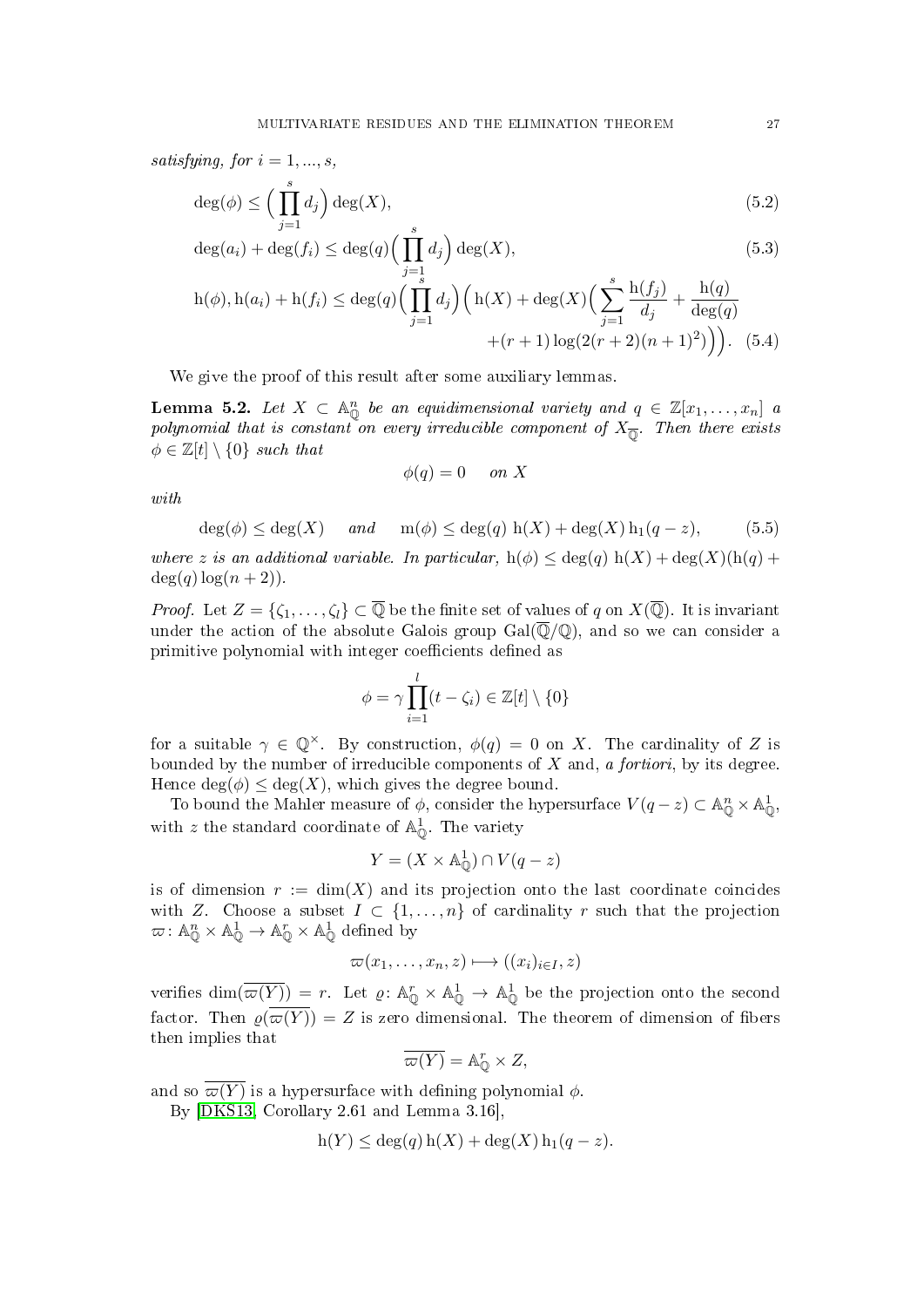By [\[DKS13,](#page-39-6) Proposition 2.64], we have  $h(\overline{\omega(Y)}) \leq h(Y)$ . Since  $\overline{\omega(Y)} = V(\phi)$ , we have that  $h(\overline{\omega(Y)}) = m(\phi)$ , which completes the proof of [\(5.5\)](#page-26-0). The last statement follows from the second inequality in  $(4.1)$ .

**Definition 5.3.** Let  $\varphi: X \to Y$  be a generically finite dominant map of affine varieties. We say that  $\varphi$  is *finite* at a point  $y \in Y$  if there is an open neighborhood U of y such that the restriction of  $\varphi$  to a map  $\varphi^{-1}(U) \to U$  is finite.

The following lemma is a variant of [\[Jel05,](#page-39-7) Lemma 4.1].

<span id="page-27-2"></span>**Lemma 5.4.** Let  $X \subset \mathbb{A}_{\mathbb{O}}^n$  be a variety of pure dimension  $r \geq 0$ ,  $q \in \mathbb{Z}[x_1, \ldots, x_n]$ a polynomial that is not constant on any irreducible component of  $X_{\overline{0}}$ , and  $u_{i,j}$ ,  $i =$  $1, \ldots, r-1, \, j = r, \ldots, n, \, a \, group \, of \, (r-1)(n-r+1) \, variables. \, Consider \, the$ transcendental field extension  $\mathbb{K} = \mathbb{Q}((u_{i,j})_{i,j})$  and the map

$$
\pi\colon X_{\mathbb{K}}\longrightarrow \mathbb{A}_{\mathbb{K}}^{r},\quad \boldsymbol{x}=(x_{1},\ldots,x_{n})\longmapsto \left(x_{1}+\sum_{j=r}^{n}u_{1,j}x_{j},\ldots,x_{r-1}+\sum_{j=r}^{n}u_{r,j}x_{j},q(\boldsymbol{x})\right).
$$

Then  $\pi$  is dominant, and there exists  $p \in \mathbb{Z}[t_r] \setminus \{0\}$  such that  $\pi$  is finite on  $\mathbb{A}^r_{\mathbb{K}} \setminus V(p)$ .

*Proof.* Consider the map  $\varrho: X \to \mathbb{A}_{\mathbb{O}}^1$  given by  $x \mapsto q(x)$  and let X be its generic fiber. In algebraic terms, this map corresponds to the morphism of Q-algebras  $\mathbb{Q}[z] \rightarrow$  $\mathbb{Q}[x_1,\ldots,x_n]/I(X)$  defined by  $z\mapsto q$ , and X is the subvariety of  $\mathbb{A}^n_{\mathbb{Q}(g)}$  defined by the ideal

$$
I(\mathcal{X}) = \mathbb{Q}(q)I(X) \subset \mathbb{Q}(q)[x_1, \ldots, x_n].
$$

The hypothesis that the polynomial  $q$  is not constant on any irreducible component of  $X_{\mathbb{Q}}$  implies that the map  $\varrho$  is surjective and has no vertical fibers. Hence, X is of pure dimension  $r - 1$  and the natural morphism

$$
\mathbb{Q}[x_1,\ldots,x_n]/I(X) \longrightarrow \mathbb{Q}(q)[x_1,\ldots,x_n]/I(X)
$$

is an inclusion. Let  $\mathcal{X}_{\mathbb{K}}$  be the affine variety obtained by base change, which is the subvariety of  $\mathbb{A}^n_{\mathbb{K}(g)}$  corresponding to the ideal  $I(\mathcal{X}_{\mathbb{K}}) = \mathbb{K}(q)I(X) \subset \mathbb{K}(q)[x_1,\ldots,x_n].$ For  $i = 1, \ldots, r - 1$ , set  $\ell_i = u_{i,r}x_r + \cdots + u_{i,n}x_n \in \mathbb{K}[x_r, \ldots, x_n]$ . Then the map

<span id="page-27-0"></span>
$$
\mathcal{X}_{\mathbb{K}} \longrightarrow \mathbb{A}_{\mathbb{K}(q)}^{r-1}, \quad (x_1, \dots, x_{r-1}, \mathbf{x}') \longmapsto (x_1 + \ell_1(\mathbf{x}'), \dots, x_{r-1} + \ell_{r-1}(\mathbf{x}')) \tag{5.6}
$$

is dominant and finite, since it is the restriction to  $\mathcal{X}_{\mathbb{K}}$  of a general linear map  $\mathbb{A}^n_{\mathbb{K}(q)} \to$  $\mathbb{A}^{r-1}_{\mathbb{K}(g)}$  in reduced triangular form.

Choose  $\ell_r \in \mathbb{Q}[x_r, \ldots, x_n]$  a sufficiently generic linear form, so that the map

<span id="page-27-1"></span>
$$
X_{\mathbb{K}} \longrightarrow \mathbb{A}_{\mathbb{K}}^r, \quad (x_1, \dots, x_{r-1}, \mathbf{x}') \longmapsto (x_1 + \ell_1(\mathbf{x}'), \dots, x_{r-1} + \ell_{r-1}, \ell_r(\mathbf{x}')) \tag{5.7}
$$

is also finite, and let  $P \in \mathbb{Q}(q)[t_1,\ldots,t_{r-1}][T]$  be a polynomial giving an equation of integral dependence of  $\ell_r$  with respect to the map in [\(5.6\)](#page-27-0). Let  $p \in \mathbb{Q}[t_r] \setminus \{0\}$  so that  $p(q)$  is a denominator of P. Then  $\ell_r$  integral with respect to the map  $\pi$  on the open subset  $\mathbb{A}^r_{\mathbb{K}} \setminus V(p)$ .

Since the map in [\(5.7\)](#page-27-1) is finite, this implies that  $\pi$  is finite outside  $V(p)$ . Since  $\dim(X_{\mathbb{K}}) = r = \dim(\mathbb{A}_{\mathbb{K}}^r)$ , this map is also dominant, completing the proof.

*Proof of Theorem [5.1.](#page-25-2)* First we treat the case when  $q$  is not constant on any of the irreducible components of  $X_{\overline{0}}$ . Let  $z$  be an additional variable, consider the map

<span id="page-27-3"></span>
$$
\varphi \colon X \times \mathbb{A}_{\mathbb{Q}}^1 \longrightarrow \mathbb{A}_{\mathbb{Q}}^n \times \mathbb{A}_{\mathbb{Q}}^s, \quad (\boldsymbol{x}, z) \mapsto (\boldsymbol{x}, z f_1(\boldsymbol{x}), \dots, z f_s(\boldsymbol{x})) \tag{5.8}
$$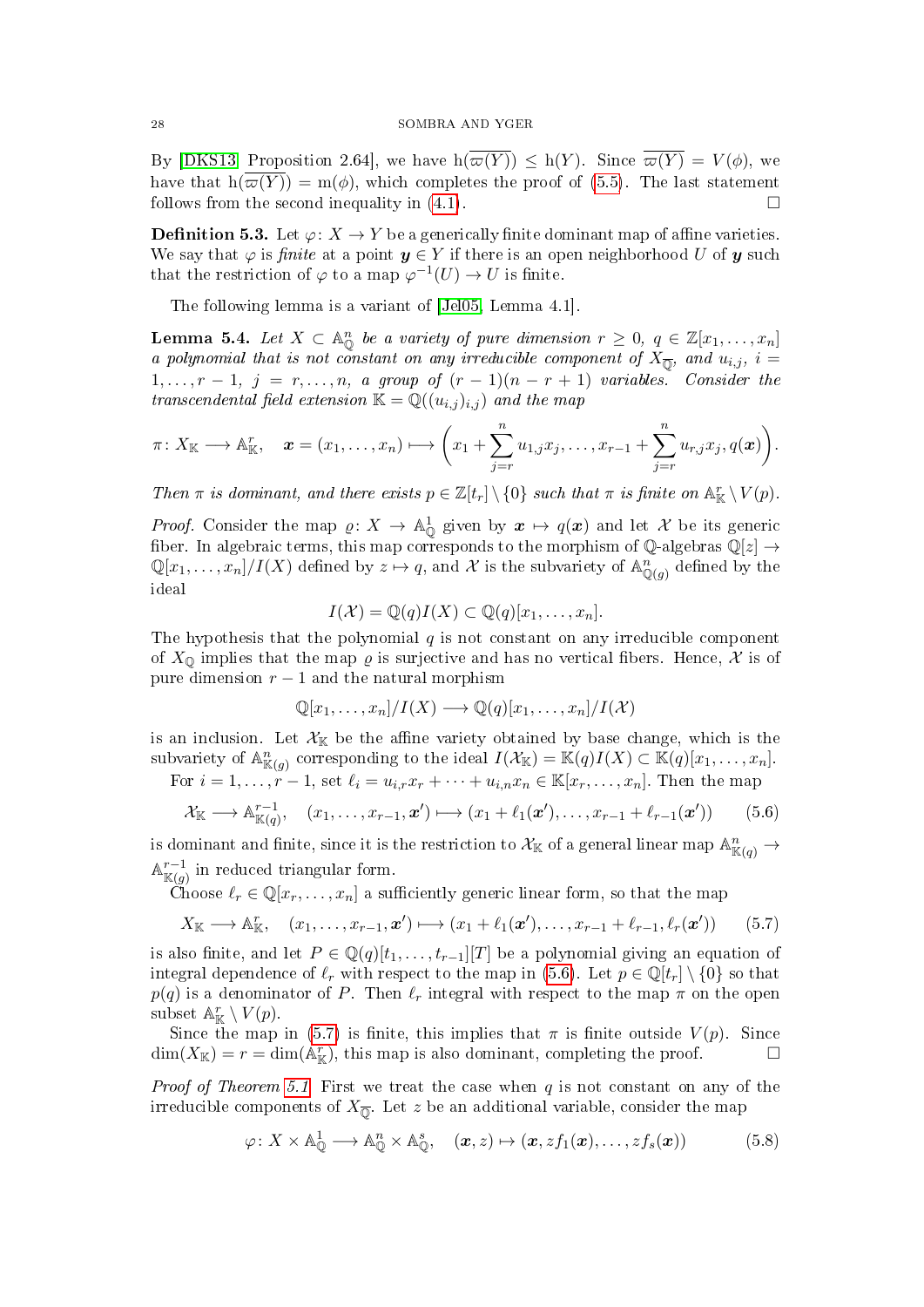and let  $W \subset \mathbb{A}^n_{\mathbb{Q}} \times \mathbb{A}^s_{\mathbb{Q}}$  be the closure of its image. The assumptions on the polynomial q imply that no irreducible component of X is contained in the zero set of the  $f_i$ 's, and so W is of pure dimension  $r + 1$ . By construction,  $\varphi$  gives an isomorphism between X and W outside the zero set of the  $f_i$ 's.

Let  $\{\zeta_1,\ldots,\zeta_l\}\subset\overline{\mathbb{Q}}$  be the finite  $Gal(\overline{\mathbb{Q}}/\mathbb{Q})$ -invariant subset of values of the polynomial q on the irreducible components of  $X_{\overline{0}} \cap V(f_1,\ldots,f_s)$  and set

$$
\theta_1 = \gamma \prod_{i=1}^l (t - \zeta_i) \in \mathbb{Z}[t]
$$

for a suitable  $\gamma \in \mathbb{Q}^{\times}$  such that  $\theta_1$  is primitive. The hypersurface  $H \coloneqq V(\theta_1 \circ q) \subset \mathbb{A}_{\mathbb{Q}}^n$ contains the variety  $X \cap V(f_1, \ldots, f_s)$  and so the restricted map

$$
\varphi\colon (X\setminus H)\times{\mathbb A}^1_{\mathbb Q}\longrightarrow W\setminus (H\times{\mathbb A}^s_{\mathbb Q})
$$

is an isomorphism. Since  $q$  is not constant on any of the irreducible components of  $X_{\overline{0}}$ , the hypersurface H contains no irreducible component of X.

For  $i = 1, \ldots, r$ , let  $u_i = (u_{i,1}, \ldots, u_{i,n})$  be a group of n variables and consider the general linear form

$$
\ell_i = u_{i,1}x_1 + \cdots + u_{i,n}x_n \in \mathbb{Q}(\boldsymbol{u}_i)[x_1,\ldots,x_n].
$$

Set  $u = (u_1, \ldots, u_r)$ , and consider the field  $\mathbb{K} = \mathbb{Q}(u)$  and the map

$$
\pi\colon W_{\mathbb K}\longrightarrow{\mathbb A}_{\mathbb K}^{r+1},\quad (\boldsymbol{x},\boldsymbol{z})\longmapsto (z_1+\ell_1(\boldsymbol{x}),\ldots,z_s+\ell_r(\boldsymbol{x}),\ell_{s+1}(\boldsymbol{x}),\ldots,\ell_r(\boldsymbol{x}),q(\boldsymbol{x})).
$$

By Lemma [5.4](#page-27-2) this map is dominant, and there exists  $\theta_2 \in \mathbb{Z}[y_{r+1}] \setminus \{0\}$  such that it is finite on the open subset  $\mathbb{A}^{r+1}_{\mathbb{K}} \setminus V(\theta_2)$ .

Let  $\varphi_{\mathbb{K}}$  be the base change of the map in [\(5.8\)](#page-27-3) given by the field extension  $\mathbb{Q} \hookrightarrow \mathbb{K}$ and set  $\theta = \theta_1(y_{r+1})\theta_2(y_{r+1}) \in \mathbb{Z}[y_{r+1}]$ . Then the composition

<span id="page-28-1"></span>
$$
\psi = \pi \circ \varphi_{\mathbb{K}} \colon X_{\mathbb{K}} \times \mathbb{A}_{\mathbb{K}}^1 \longrightarrow \mathbb{A}_{\mathbb{K}}^{r+1} \tag{5.9}
$$

is finite on the open subset  $\mathbb{A}^{r+1}_{\mathbb{K}} \setminus V(\theta)$ .

Set  $y = (y_1, \ldots, y_{r+1})$ . For convenience, we also set  $f_j = 0, j = s+1, \ldots, r$ . Then the previous condition is equivalent to the fact that the inclusion of  $\mathbb{Q}(u)$ -algebras

<span id="page-28-0"></span>
$$
\psi^{\#} \colon \mathbb{K}[\mathbf{y}]_{\theta} \longrightarrow (\mathbb{K}[x]/I(X_{\mathbb{K}}))_{\theta \circ q} \otimes \mathbb{K}[z], \quad y_{i} \longmapsto \begin{cases} zf_{i} + \ell_{i} & \text{if } 1 \leq i \leq r, \\ q & \text{if } i = r + 1, \end{cases} \tag{5.10}
$$

is integral. Let  $E \in \mathbb{K}[\mathbf{y}]_\theta[z]$  be the minimal polynomial of the variable z with respect to  $\psi^{\#}$ . It is unique up to a unit of the ring  $\mathbb{K}[y]_{\theta}$ . We choose it as a primitive and squarefree polynomial in  $\mathbb{Z}[u][y, z]$  and write it is as

$$
E = \sum_{j=0}^{\delta} \sum_{{\boldsymbol{\alpha}} \in \mathbb{N}^{r+1}} E_{{\boldsymbol{\alpha}},j}\,{\boldsymbol{y}}^{{\boldsymbol{\alpha}}} z^{\delta-j}
$$

with  $\delta = \deg_z(E)$  and  $E_{\boldsymbol{\alpha},j} \in \mathbb{Z}[u]$  for all  $\boldsymbol{\alpha},j$ . The coefficient of  $z^{\delta}$  is

$$
\widetilde{\phi} = \sum_{\boldsymbol{\alpha} \in \mathbb{N}^{r+1}} E_{\boldsymbol{\alpha},0} \, \boldsymbol{y}^{\boldsymbol{\alpha}}.
$$

Since the morphism  $\psi^{\#}$  in [\(5.10\)](#page-28-0) is integral,  $\widetilde{\phi} = \lambda \theta^k(y_{r+1})$  with  $\lambda \in \mathbb{Z}[u]$  and  $k \in \mathbb{N}$ .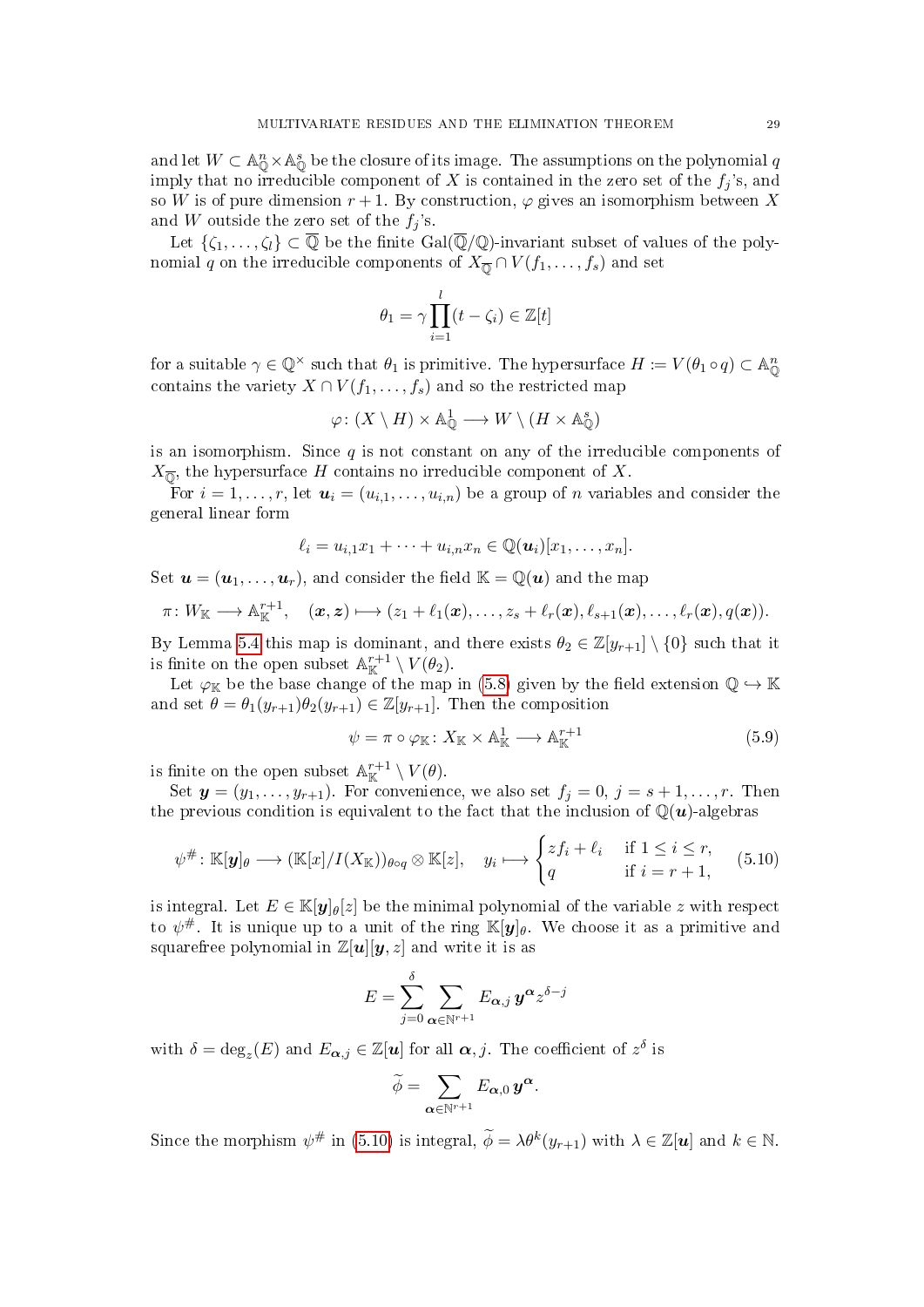By definition,

$$
E(z, zf_1 + \ell_1, \dots, zf_r + \ell_r, q)
$$
  
= 
$$
\sum_{j=0}^{\delta} \sum_{\alpha \in \mathbb{N}^{r+1}} E_{\alpha,j} \Big( \prod_{k=1}^r (zf_k + \ell_k)^{\alpha_i} \Big) q^{\alpha_{r+1}} z^{\delta - j} = 0 \quad \text{on } X_{\mathbb{K}} \times \mathbb{A}_{\mathbb{K}}^1.
$$
 (5.11)

Hence, all the coefficients in the expansion of this expression with respect to  $z$  vanish identically on  $X_{\mathbb{K}}$ . We will extract the relation [\(5.1\)](#page-25-3) from the coefficient of  $z^{\delta}$ . Set, for  $i = 1, \ldots, s$ ,

$$
\widetilde{a}_i = -\sum_{j=1}^{\delta} \sum_{\alpha \in \mathbb{N}^{r+1}} \sum_{\beta \in B_{i,j,\alpha}} E_{\alpha,j} \bigg( \prod_{k=1}^r \binom{\alpha_k}{\beta_k} \ell_k^{\alpha_k - \beta_k} \bigg) f_1^{\beta_1} \dots f_{i-1}^{\beta_{i-1}} f_i^{\beta_i - 1} q^{\alpha_{r+1}} \in \mathbb{Z}[u, x],
$$

where the indexing set  $B_{i,j,\alpha}$  consists of the vectors  $\boldsymbol{\beta} = (\beta_1,\ldots,\beta_r)$  with  $|\boldsymbol{\beta}| = j$  and  $\beta_k \leq \alpha_k$  for  $1 \leq k \leq i$ ,  $\beta_i \geq 1$ , and  $\beta_k = 0$  for  $i + 1 \leq k \leq r$ . It follows from [\(5.11\)](#page-29-0) that

<span id="page-29-0"></span>
$$
\widetilde{\phi}(q) = \widetilde{a}_1 f_1 + \cdots + \widetilde{a}_s f_s \quad \text{on } X_{\mathbb{K}}.
$$

The relation  $(5.1)$  is obtained by taking the coefficient of some nonzero term in the monomial expansion with respect to  $u$  of the left-hand side of this relation.

To control the degree and height of the minimal polynomial  $E$ , we relate it to the implicit equation of the image of a polynomial map. Indeed, by [\[DKS13,](#page-39-6) Lemma 4.8] applied to the map  $\psi$  in [\(5.9\)](#page-28-1), the polynomial E gives also an equation for the closure of the image of the map

<span id="page-29-1"></span>
$$
X_{\mathbb{K}(z)} \longrightarrow \mathbb{A}_{\mathbb{K}(z)}^{r+1}, \quad (\boldsymbol{x}, z) \longmapsto (zf_1(\boldsymbol{x}) + \ell_1(\boldsymbol{x}), \dots, zf_r(\boldsymbol{x}) + \ell_r(\boldsymbol{x}), q(\boldsymbol{x})). \tag{5.12}
$$

Note that  $[DKS13, Lemma 4.8]$  $[DKS13, Lemma 4.8]$  is stated finite maps, but it also holds for generically finite maps, with the same proof, and so we can apply it to the map  $\psi$  to prove the claim above.

Hence, we can bound the size of  $E$  by applying the arithmetic Perron theorem. To this end, we summarize the partial degrees, height and number of monomials of the polynomials defining the map in [\(5.12\)](#page-29-1). Set  $d_j = \deg(f_j)$  and  $h_j = h(f_j)$ ,  $j = 1, \ldots, s$ and, for convenience, we set also  $d_j = 1$  and  $h_j = 0$ ,  $j = s + 1, \ldots, r$ . For  $j = 1, \ldots, r$ , we have

- (1)  $\deg_x(zf_j + \ell_j) \leq d_j$ ,
- (2)  $\deg_{u,z}(zf_j + \ell_j) = 1,$
- (3)  $h(z f_j + \ell_j) \le h_j$ ,
- (4)  $\log(\text{#} \operatorname{supp}(zf_j + \ell_j) + 2) \leq d_j \log(2n + 3).$

Set  $e = \deg_{x}(q)$  and  $l = h(q)$ . We have  $\deg_{u,z}(q) = 0$ , and the number of parameters, that is the auxiliary variables  $u, z$ , is  $rn + 1$ .

Write

$$
E=\sum_{\boldsymbol\alpha\in\mathbb N^{r+1}}E_{\boldsymbol\alpha}\,\boldsymbol y^{\boldsymbol\alpha}
$$

with  $E_{\alpha} \in \mathbb{Z}[u, z] \setminus \{0\}$ , and consider the vectors in  $\mathbb{N}^{r+1}$  given by

$$
\mathbf{d} = (d_1, \ldots, d_s, 1, \ldots, 1, e), \quad \mathbf{\delta} = (1, \ldots, 1, 0), \quad \mathbf{h} = (h_1, \ldots, h_s, 0, \ldots, 0, l).
$$

By [\[DKS13,](#page-39-6) Theorem 3.15], for all  $\alpha \in \text{supp}(E)$ ,

<span id="page-29-2"></span>
$$
\langle \mathbf{d}, \alpha \rangle \le e \Big( \prod_{j=1}^s d_j \Big) \deg(X), \quad \deg_{\mathbf{u}, z}(E_\alpha) + \langle \mathbf{\delta}, \alpha \rangle \le re \Big( \prod_{j=1}^s d_j \Big) \deg(X) \qquad (5.13)
$$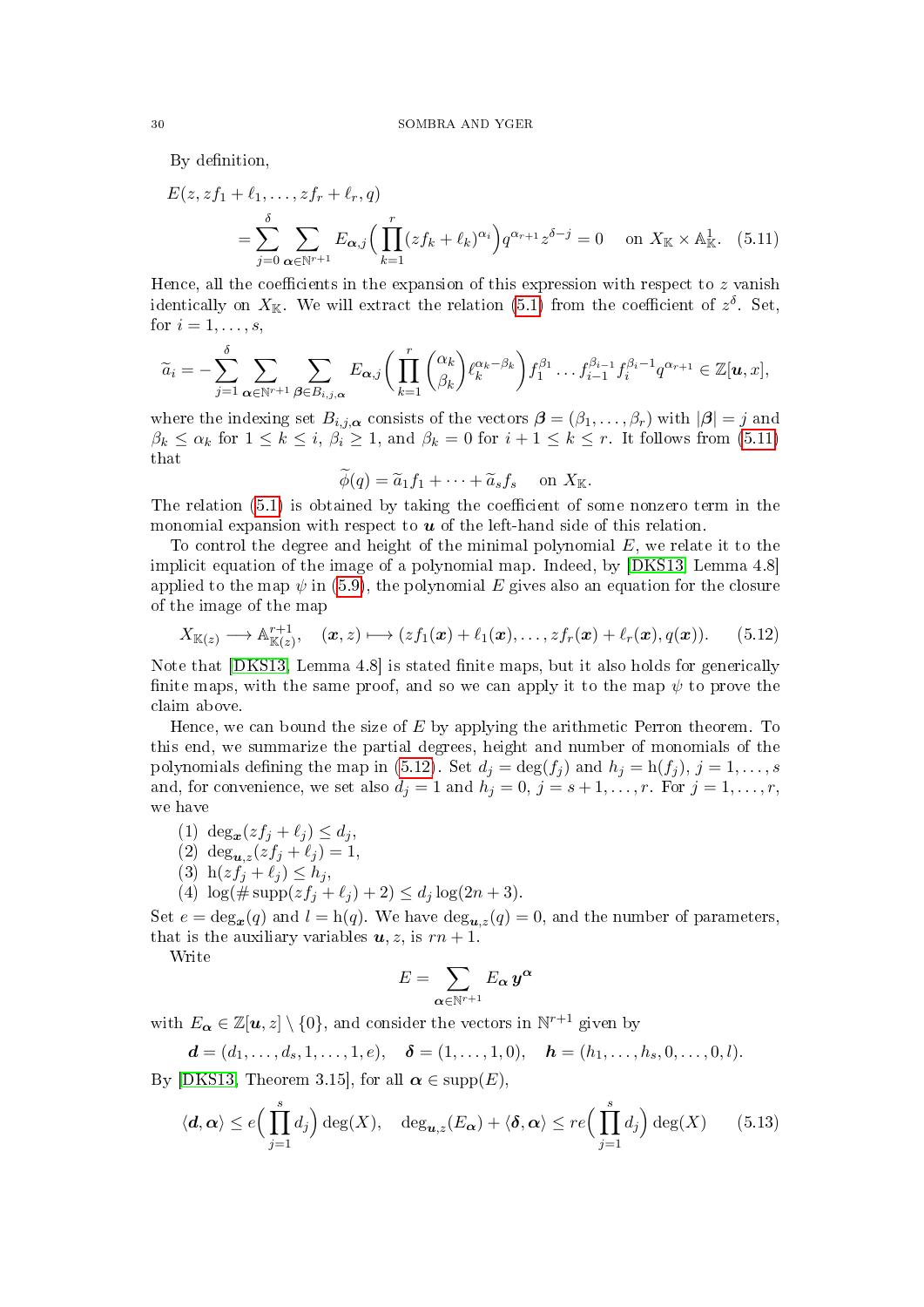and

$$
h(E_{\alpha}) + \langle \mathbf{h}, \alpha \rangle \leq e \Big( \prod_{j=1}^{s} d_j \Big) \Big( h(X) + \deg(X) \Big( \sum_{j=1}^{r} \frac{h_j + d_j \log(2n+3)) + \log(rn+2)}{d_j} + \frac{l + \log(\# \operatorname{supp}(q) + 2)}{e} + \log(r+2) \Big) \Big)
$$
  

$$
\leq e \Big( \prod_{j=1}^{s} d_j \Big) \Big( h(X) + \deg(X) \Big( \sum_{j=1}^{s} \frac{h_j}{d_j} + r \log((2n+3)(rn+2)) + \frac{l}{e} + \log((n+3)(r+2)) \Big) \Big). \tag{5.14}
$$

From [\(5.13\)](#page-29-2) we get  $e \deg_{y_{r+1}}(\widetilde{\phi}) \leq e(\prod_{j=1}^s d_j) \deg(X)$ , which proves [\(5.2\)](#page-26-1). Again by  $(5.13)$ , for  $i = 1, ..., s$ ,

<span id="page-30-0"></span>
$$
\deg_{\boldsymbol{x}}(\widetilde{a}_i) + \deg(f_i) \leq \max_{\boldsymbol{\alpha} \in \mathrm{supp}(E)} \langle \boldsymbol{d}, \boldsymbol{\alpha} \rangle \leq e \Big(\prod_{j=1}^s d_j\Big) \deg(X),
$$

which proves [\(5.3\)](#page-26-2). The bound for the height of  $\widetilde{\phi}$  follows from [\(5.14\)](#page-30-0). For the height of the  $\tilde{a}_i$ 's we have, for  $i = 1, ..., s$ ,

$$
\sum_{j=1}^{\delta} \sum_{\substack{\alpha \in \mathbb{N}^{r+1} \\ E_{\alpha,j} \neq 0}} \sum_{\beta \in B_{i,j,\alpha}} \prod_{k=1}^r \binom{\alpha_k}{\beta_k} \le \sum_{\substack{\alpha \in \text{supp}(E) \\ \alpha \in \text{supp}(E)}} \sum_{\beta \le \alpha} \prod_{k=1}^r \binom{\alpha_k}{\beta_k} = \sum_{\substack{\alpha \in \text{supp}(E) \\ \alpha \in \text{supp}(E)}} 2^{\alpha_1 + \dots + \alpha_r} \le \# \text{supp}(E) 2^{\deg_{\mathbf{y}}(E)}.
$$

Hence, by [\[DKS13,](#page-39-6) Lemma 2.37(1)],

<span id="page-30-1"></span>
$$
h(\widetilde{a}_i) + h(f_i) \le \max_{j,\alpha,\beta} \left\{ h\left(E_{\alpha,j}\left(\prod_{k=1}^r \ell_k^{\alpha_k - \beta_k}\right) f_1^{\beta_1} \dots f_{i-1}^{\beta_{i-1}} f_i^{\beta_i - 1} q^{\alpha_{r+1}}\right) \right\} + h(f_i) + \log \left(\# \operatorname{supp}(E) 2^{\deg_{\mathbf{y}}(E)}\right). \tag{5.15}
$$

Let  $\epsilon_i \in \mathbb{N}^r$  be the *i*-th vector in the standard basis of  $\mathbb{R}^r$ . By [\[DKS13,](#page-39-6) Lemma 2.37(2)], for each  $j, \alpha, \beta$  in the maximum in the right-hand side of [\(5.15\)](#page-30-1), we have

$$
h\left(E_{\boldsymbol{\alpha},j}\bigg(\prod_{k=1}^r \ell_k^{\alpha_k-\beta_k}\bigg)f_1^{\beta_1}\dots f_{i-1}^{\beta_{i-1}}f_i^{\beta_i-1}q^{a_{r+1}}\right) \leq h(E_{\boldsymbol{\alpha},j}) + |\boldsymbol{\alpha}|\log(n) + \langle\boldsymbol{h}-\epsilon_i,\boldsymbol{\alpha}\rangle + \langle\boldsymbol{d},\boldsymbol{\alpha}\rangle\log(n+1), \quad (5.16)
$$

because  $h_1(\ell_k) = \log(n)$  and  $h_1(f_j) \leq h(f_j) + d_j \log(n + 1)$ . It follows from [\(5.13\)](#page-29-2),  $(5.14)$ ,  $(5.15)$  and  $(5.16)$  that, for  $i = 1, ..., s$ , the sum  $h(\tilde{a}_i) + h(f_i)$  is bounded by

<span id="page-30-2"></span>
$$
e\Big(\prod_{j=1}^s d_j\Big) \bigg(\ln(X) + \deg(X) \bigg(\sum_{j=1}^s \frac{h_j}{d_j} + \frac{l}{e} + (r+1) \log(2(r+2)(n+1)^2)\bigg)\bigg),
$$

which gives [\(5.4\)](#page-26-3). This concludes the case when q is not constant on any of the irreducible components of  $X_{\overline{\mathbb{Q}}}$ .

For the general case, consider a splitting  $X = X_1 \cup X_2$ , where  $X_1$  and  $X_2$  denote the union of the irreducible components of  $X_{\overline{\mathbb{Q}}}$  where q is constant and not constant,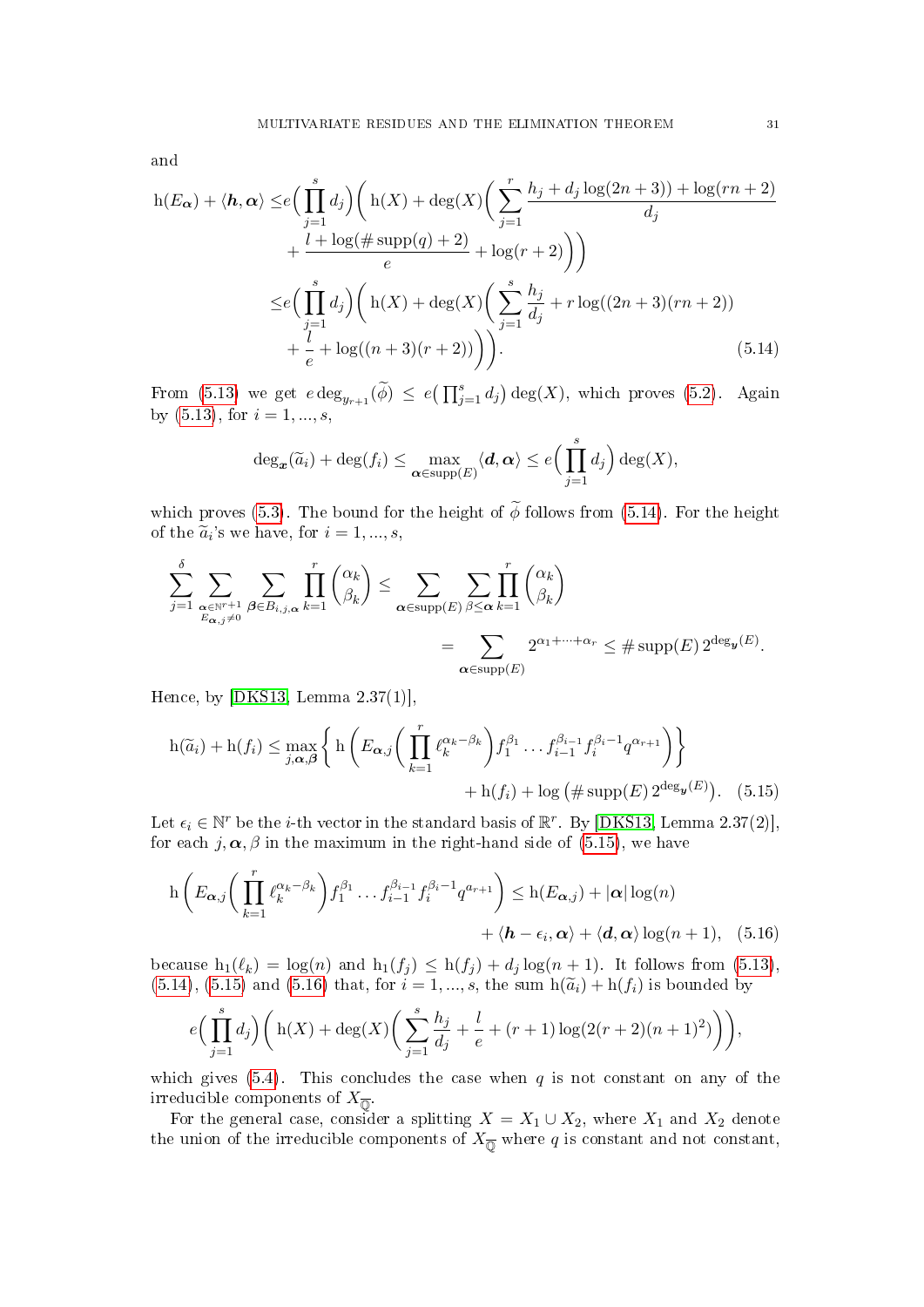respectively. Let

<span id="page-31-1"></span>
$$
\phi_1(q) = 0
$$
 on  $X_1$  and  $\phi_2(q) = a_1 f_1 + \cdots + a_s f_s$  on  $X_2$  (5.17)

be the equations obtained by applying Lemma [5.2](#page-26-4) on  $X_1$  and the previously considered case on  $X_2$ , respectively. Then

$$
(\phi_1 \phi_2)(q) = \phi_1(q)a_1 f_1 + \dots + \phi_2(q)a_s f_s
$$
 on X

is the corresponding equation on  $X$ . The bounds for the polynomials therein follow readily for those for the polynomials in  $(5.17)$ .

**Remark 5.5.** The case when  $s > r$ , that is, when the number of  $f_i$ 's exceeds the dimension of the variety X, can be reduced to the case when  $s \leq r$  considered in Theorem [5.1,](#page-25-2) by taking linear combinations of the  $f_i$ 's. The resulting bounds are not so neat since, in particular, the influence of the different  $f_i$ 's mixes and we loose track of their individual contributions. This case when  $s > r$  is not necessary for our present applications, and we omit the formulation of the corresponding bounds.

The next statement is the specialization of Theorem [5.1](#page-25-2) to the 0-dimensional case and a variable  $q = x_l$ .

<span id="page-31-0"></span>Corollary 5.6. Let  $X \subset \mathbb{A}_{\mathbb{Q}}^n$  be a variety of pure dimension  $r \geq 0$ ,  $\boldsymbol{f} = (f_1, \ldots, f_r)$ with  $f_i \in \mathbb{Z}[x_1,\ldots,x_n] \setminus \mathbb{Z}$  a family of polynomials defining a complete intersection on X. Set  $d_j = \deg(f_j)$ ,  $j = 1, \ldots, r$ . Then, for  $l = 1, \ldots, n$ , there exist  $\phi_l \in \mathbb{Z}[x_l] \setminus \{0\}$ and  $a_{l,1}, \ldots, a_{l,r} \in \mathbb{Z}[x_1, \ldots, x_n]$  such that

$$
\phi_l = a_{l,1}f_1 + \dots + a_{l,r}f_r \quad on \ X
$$

satisfying, for  $i = 1, ..., r$ ,

$$
\deg(\phi_l), \deg(a_{l,i}) + \deg(f_i) \le \Big(\prod_{j=1}^r d_j\Big) \deg(X),
$$
  
 
$$
h(\phi_l), h(a_{l,i}) + h(f_i) \le \Big(\prod_{j=1}^r d_j\Big) \Big(h(X) + \deg(X) \Big(\sum_{j=1}^r \frac{h(f_j)}{d_j} + (r+1) \log(2(r+2)(n+1)^2)\Big)\Big).
$$

In the particular case when  $X = \mathbb{A}_{\mathbb{O}}^n$ , we have  $\text{deg}(\mathbb{A}_{\mathbb{O}}^n) = 1$  and  $\text{h}(\mathbb{A}_{\mathbb{O}}^n) = 0$ . Hence, the previous statement specializes to

$$
\deg(\phi_l), \deg(a_{l,i}) + \deg(f_i) \le \prod_{j=1}^n d_j,
$$
  
 
$$
h(\phi_l), h(a_{l,i}) + h(f_i) \le \Big(\prod_{j=1}^n d_j\Big) \Big(\sum_{j=1}^n \frac{h(f_j)}{d_j} + (n+1)\log(2(n+2)(n+1)^2)\Big).
$$

In particular, if  $\deg(f_i) \leq d$  and  $h(f_i) \leq h$ , then

$$
deg(\phi_l), deg(a_{l,i}) + deg(f_i) \leq d^n,
$$
  
 
$$
h(\phi_l), h(a_{l,i}) + h(f_i) \leq nd^{n-1}h + (n+2)\log(2(n+2)(n+1)^2)d^n.
$$

To prove our bound for residues over an affine variety, we also need the next lemma, allowing to put the variables in general position with a linear change of controlled height.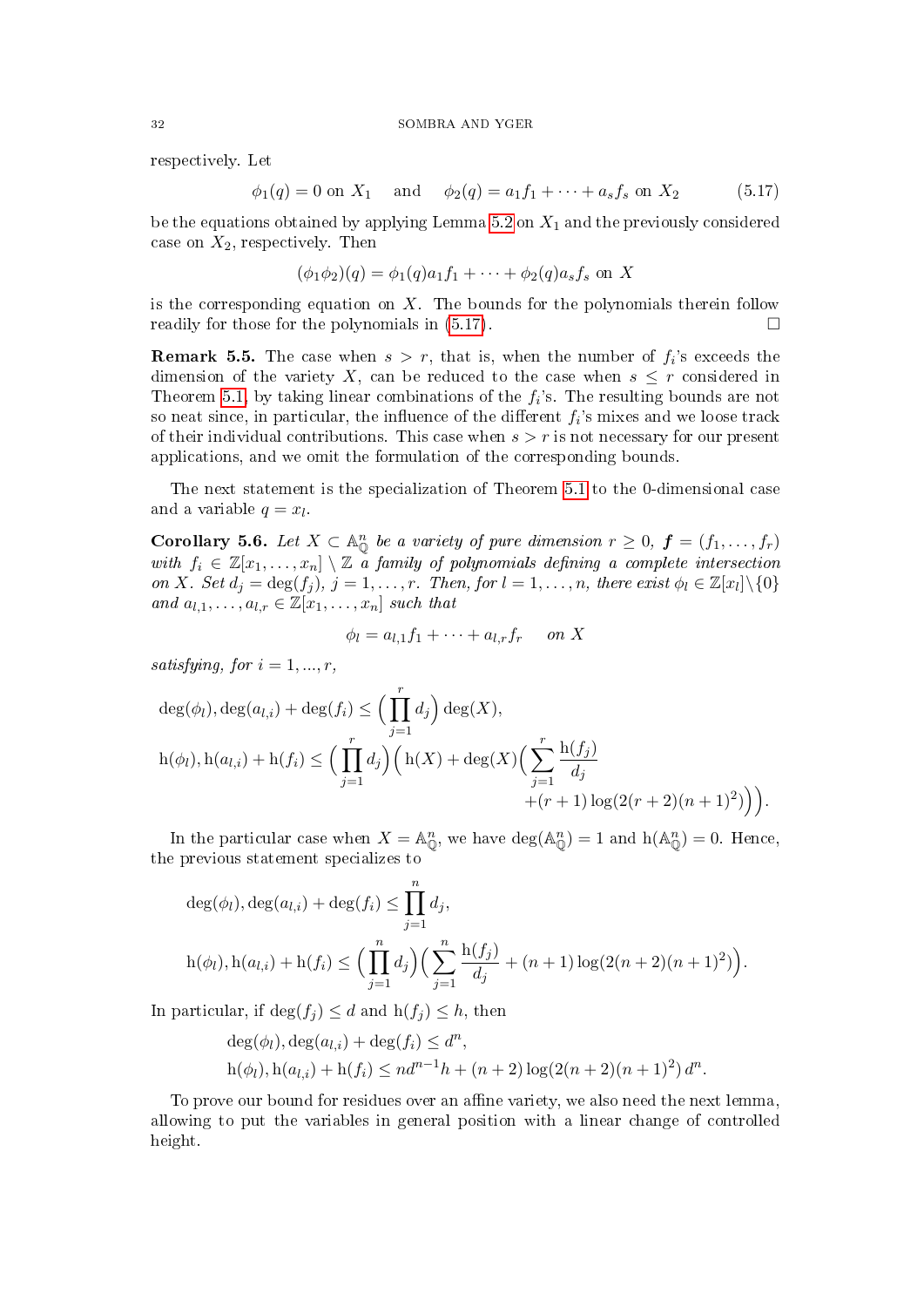<span id="page-32-2"></span>**Proposition 5.7.** Let  $X \subset \mathbb{A}_{\mathbb{Q}}^n$  be a variety of pure dimension r. Then there are affine polynomials  $\ell_i \in \mathbb{Z}[x_1, \ldots, x_n]$  with  $h(\ell_i) \leq 2 \log(\deg(X)) + n \log(2)$  such that, for every subset  $I \subset \{1, \ldots, n\}$  of cardinality r,

<span id="page-32-1"></span>
$$
\# \left( X_{\overline{\mathbb{Q}}} \cap \bigcap_{i \in I} V(\ell_i) \right) = \deg(X). \tag{5.18}
$$

In particular, the map  $X \to \mathbb{A}_{\mathbb{Q}}^r$  defined by  $(x_1, \ldots, x_n) \mapsto (\ell_i)_{i \in I}$  is finite of  $\deg(X)$ .

*Proof.* For  $i = 1, \ldots, n$ , let  $\boldsymbol{u} = (u_{i,1}, \ldots, u_{n,j})$  be a group of n variables. Set  $D =$ deg(X) for short. By [\[KPS01,](#page-39-5) Proposition 4.5], there is a polynomial  $G \in \mathbb{Q}[u_1, \ldots, u_r]$ with  $\deg_{\mathbf{u}_i}(G) \leq 2D^2$ ,  $i = 1, \ldots, r$ , such that the condition  $G(\mathbf{b}_1, \ldots, \mathbf{b}_r) \neq 0$  for  $\mathbf{b}_i \in \mathbb{Q}^{n+1}, i = 1, \ldots, r$ , implies that

# X<sup>Q</sup> ∩ \r i=1 V (bi,<sup>0</sup> + bi,1x<sup>1</sup> + · · · + bi,nxn) = D.

We then set

$$
F:=\prod_{1\leq i_1<\cdots
$$

This polynomial verifies, for  $i = 1, \ldots, n$ ,

$$
\deg_{u_i}(F) = \binom{n-1}{r-1} 2D^2 \le 2^n D^2.
$$

Hence there are  $\bm{b}_i \in \mathbb{Z}^{n+1}, i = 1, \ldots, n$ , such that  $|b_{i,j}| \leq 2^n D^2$  for all  $i, j$ , such that

$$
F(\boldsymbol{b}_1,\ldots,\boldsymbol{b}_n)\neq 0.
$$

Then the affine polynomials  $\ell_i = b_{i,0} + b_{i,1}x_1 + \cdots + b_{i,n}x_n$  verify that  $h(\ell_i) \leq$  $\log \max_j |b_{i,j}| \leq 2 \log(D) + n \log(2)$  for all i and satisfy the condition [\(5.18\)](#page-32-1) for every subset subset  $I \subset \{1, \ldots, n\}$  of cardinality r, proving the first statement.

The second statement follows from the first one, applying [\[KPS01,](#page-39-5) Lemma 2.14].  $\square$ 

## 6. Residues on an affine variety: the general case

<span id="page-32-0"></span>In this section, we bound the residue multi-sequence on an affine variety  $X \subset \mathbb{A}_{\mathbb{Q}}^n$  of dimension r, associated to a system of polynomials  $\boldsymbol{f} = (f_1, \ldots, f_r) \in (\mathbb{Z}[x_1, \ldots, x_n])$  $\mathbb{Z})^r$  defining a complete intersection on X and a rational r-form  $\omega$  (Definition [2.4\)](#page-7-0). We also apply these results to bound the coefficients of the representation of a polynomial via the Bergman-Weil trace formula [\(2.16\)](#page-13-1).

**Definition 6.1.** Let  $\omega$  be a polynomial r-form defined over  $\mathbb{Z}$  (Definition [2.4\)](#page-7-0). Write  $\omega = \sum_I g_I \, \mathrm{d} \boldsymbol{x}_I$  with  $g_I \in \mathbb{Z}[x_1, \ldots, x_n]$  for each subset  $I \subset \{1, \ldots, n\}$  of cardinality r. For each multi-index I, write  $g_I = \sum_{\beta} g_{I,\beta} x^{\beta}$  with  $g_{I,\beta} \in \mathbb{Z}, \beta \in \mathbb{N}^n$ . The *degree* and the *(logarithmic)* length of  $\omega$  are respectively defined by

$$
\deg(\omega) = \max_{I} \deg(g_I) \quad \text{and} \quad h_1(\omega) = \log \Big( \sum_{I, \beta} |g_{I, \beta}| \Big).
$$

With the previous notation set, for  $\alpha \in \mathbb{N}^r$ ,

$$
\rho_{X,\boldsymbol{f}}(\omega,\boldsymbol{\alpha}) = \mathrm{Res}_{X_{\mathbb{C}}} \left[\begin{matrix} \omega \\ \boldsymbol{f}^{\boldsymbol{\alpha}+1} \end{matrix}\right].
$$

We first consider these residues for the case when  $X$  is good position with respect to a group of variables and  $\omega$  is a polynomial multiple of the volume form associated to this group of variables.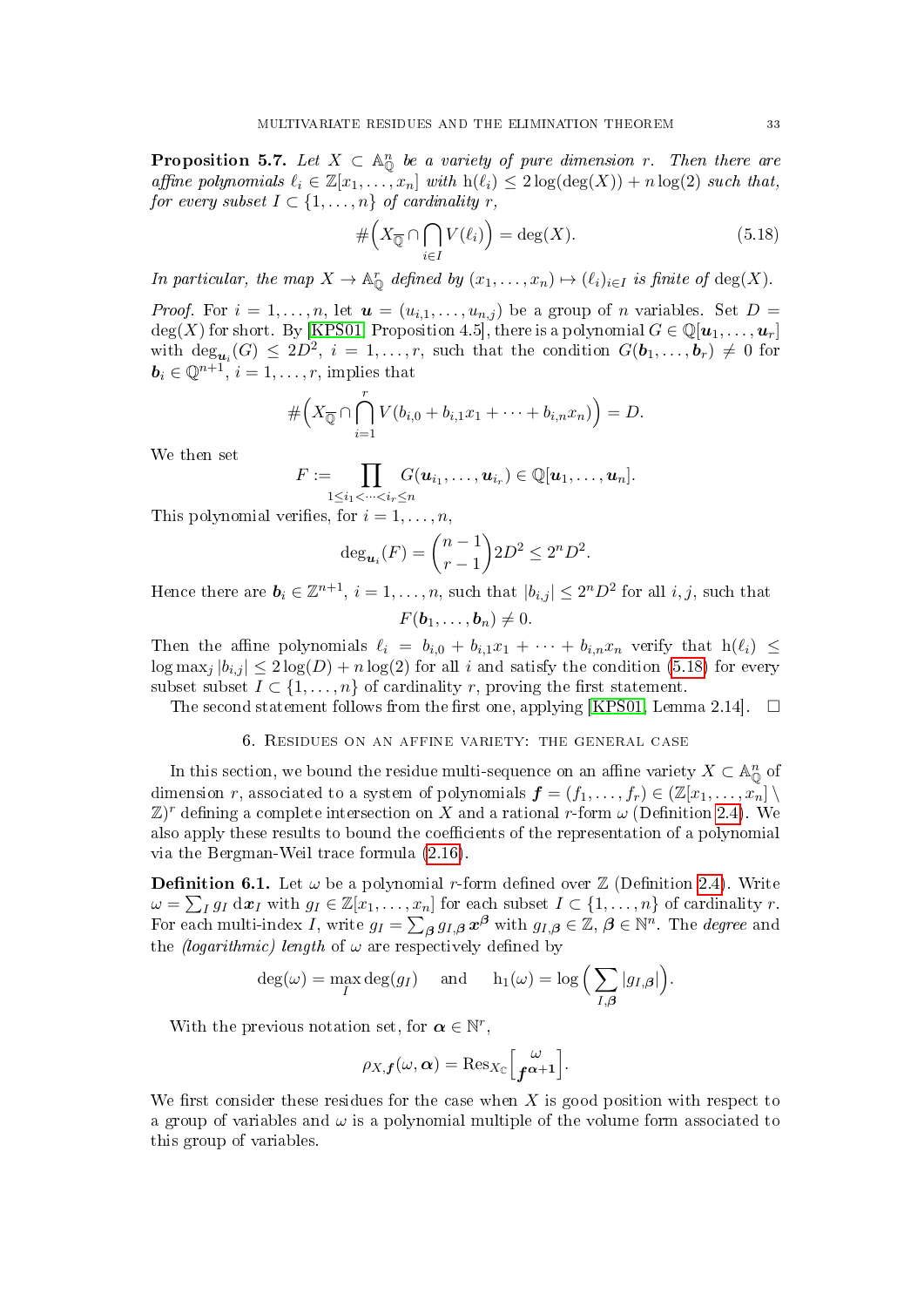<span id="page-33-0"></span>**Theorem 6.2.** Let  $X \subset \mathbb{A}_{\mathbb{O}}^n$  be a variety of pure dimension  $r \geq 1$  such that

<span id="page-33-2"></span>
$$
#(X \cap V(x_1, \ldots, x_r)) = \deg(X). \tag{6.1}
$$

Let  $\mathbf{f} = (f_1, \ldots, f_r)$  be a family of polynomials in  $\mathbb{Z}[x_1, \ldots, x_n] \setminus \mathbb{Z}$  defining a complete intersection on X, and  $\omega = g dx_1 \wedge \cdots \wedge dx_r$  with  $g \in \mathbb{Z}[x_1, \ldots, x_n]$ . Set  $d_i = \deg(f_i)$ ,  $i = 1, \ldots, r, e = \deg(g)$  and

<span id="page-33-5"></span>
$$
D_{X,f} = \deg(X) \prod_{j=1}^{r} d_j \quad \text{and} \quad \kappa_{X,f}^0 = \frac{\mathrm{h}(X)}{\deg(X)} + \sum_{j=1}^{r} \frac{\mathrm{h}(f_j)}{d_j} + 3(n+2) \log(n+2). \tag{6.2}
$$

Then, for  $\alpha \in \mathbb{N}^r$ , there exists  $\zeta \in \mathbb{Z} \setminus \{0\}$  such that  $\zeta \cdot \rho_{X,\mathbf{f}}(\omega,\alpha) \in \mathbb{Z}$  with

$$
\log |\zeta|, \log |\zeta \cdot \rho_{X,\boldsymbol{f}}(\omega, \boldsymbol{\alpha})| \leq h_1(g) + (r+1)(e + (r+1)(|\boldsymbol{\alpha}|+1)D_{X,\boldsymbol{f}})D_{X,\boldsymbol{f}} \kappa_{X,\boldsymbol{f}}^0.
$$

When  $X$  is the affine space, we have the following more precise result.

<span id="page-33-1"></span>**Theorem 6.3.** Let  $f = (f_1, \ldots, f_n)$  be a family of polynomials in  $\mathbb{Z}[x_1, \ldots, x_n] \setminus \mathbb{Z}$ defining a complete intersection on  $\mathbb{A}_{\mathbb{O}}^n$ , and  $\omega = g \, dx_1 \wedge \cdots \wedge dx_n$  a polynomial nform defined over  $\mathbb{Z}$ . Set  $d_i = \deg(f_i)$ ,  $i = 1, \ldots, n$ , and  $e = \deg(g)$ . For  $l = 1, \ldots, n$ , denote by  $\pi_l$  the projection  $\mathbb{A}^n_{\mathbb{O}} \to \mathbb{A}^1_{\mathbb{O}}$  to the *l*-th coordinate of  $\mathbb{A}^n_{\mathbb{O}}$  and set

$$
D_{f} = \prod_{j=1}^{n} d_{j}, \quad \kappa_{f}^{0} = \sum_{j=1}^{n} \frac{h(f_{j})}{d_{j}} + 3(n+2) \log(n+2), \quad \Delta_{f} = nD_{f} - \sum_{l=1}^{n} \deg(\pi_{l}(V(f))).
$$

Then there exists  $\vartheta \in \mathbb{Z} \setminus \{0\}$  with  $\log |\vartheta| \leq n \kappa_f^0$  such that, for all  $\alpha \in \mathbb{N}^n$ , we have that  $\vartheta^{e+(\vert\boldsymbol{\alpha}\vert+1)(\Delta_{\boldsymbol{f}}+1)}\rho_{\mathbb{A}_{\mathbb{O}}^n,\boldsymbol{f}}(\omega,\boldsymbol{\alpha})\in\mathbb{Z}$  and

$$
\log\left|\vartheta^{e+(|\boldsymbol{\alpha}|+1)(\Delta_{\boldsymbol{f}}+1)}\rho_{\mathbb{A}_{\mathbb{Q}}^n,\boldsymbol{f}}(\omega,\boldsymbol{\alpha})\right|\leq h_1(g)+(e+(|\boldsymbol{\alpha}|+1)\Delta_{\boldsymbol{f}})\,n\,D_{\boldsymbol{f}}\,\kappa_{\boldsymbol{f}}^0.
$$

*Proof of Theorems [6.2](#page-33-0) and [6.3.](#page-33-1)* We first consider Theorem [6.2,](#page-33-0) for an arbitrary affine variety  $X \subset \mathbb{A}_{\mathbb{Q}}^n$  of pure dimension r satisfying the condition [\(6.1\)](#page-33-2). For short, we set  $\boldsymbol{d} = (d_1, \ldots, d_r) \in \mathbb{N}^r, D = D_{X, \boldsymbol{f}} \text{ and } \kappa = \kappa_{X, \boldsymbol{f}}^0.$ 

By Corollary [5.6,](#page-31-0) there are polynomials  $\phi_l \in \mathbb{Z}[x_l] \setminus \{0\}$  and  $a_{l,i} \in \mathbb{Z}[\boldsymbol{x}]$ , for  $i, l =$ 1, ..., r, such that  $\phi_l = \sum_{i=1}^r a_{l,i} f_i$  for all l, with  $\deg(\phi_l)$ ,  $\deg(a_{l,i}) + d_i \leq D \deg(X)$  and

$$
h(\phi_l), h(a_{l,i}) + h(f_i) \le D\Big(\frac{h(X)}{\deg(X)} + \sum_{j=1}^r \frac{h(f_j)}{d_j} + (r+1)\log(2(r+2)(n+1)^2)\Big). \tag{6.3}
$$

For each *l*, let  $\pi_l$  be the projection  $\mathbb{A}^n_{\mathbb{O}} \to \mathbb{A}^1_{\mathbb{O}}$  to the *l*-th coordinate of  $\mathbb{A}^n_{\mathbb{O}}$ . Since  $\phi_l$ vanishes on  $\pi_l(X \cap V(f))$  and f is a complete intersection on X,

<span id="page-33-6"></span><span id="page-33-4"></span>
$$
\deg(\phi_l) \ge \deg(\pi_l(X \cap V(f))) \ge 1. \tag{6.4}
$$

We next apply the transformation law (Theorem [2.8\)](#page-9-0) to reduce the study of the residue  $\rho_{X,f}(\omega,\alpha)$  to the case of separated variables, considered in §[4.](#page-19-0) Let  $u =$  $(u_1,\ldots,u_r)$  be a group of r variables. Set  $A=(a_{l,i})_{l,i}\in\mathbb{Z}[\boldsymbol{x}]^{r\times r}$ ,  $a_l=\sum_{i}a_{l,i}u_i$  and

<span id="page-33-3"></span>
$$
H_{l} = \sum_{k=0}^{|\alpha|} \phi_{l}^{k} a_{l}^{|\alpha|-k} \in \mathbb{Z}[u, x].
$$
\n(6.5)

Set  $H = \det(A) \cdot \prod_{l=1}^r H_l \in \mathbb{Z}[u, x]$  as in [\(2.9\)](#page-9-2) and  $G = \text{coeff}_{u^{\alpha}}(H(u, x)) \in \mathbb{Z}[x]$ . By Theorem [2.8,](#page-9-0)

$$
\rho_{X,\boldsymbol{f}}(\omega,\boldsymbol{\alpha}) = \operatorname{Res}_{X_{\mathbb{C}}} \left[ \begin{matrix} g \ G \ d x_1 \wedge \cdots \wedge d x_r \\ \phi_1^{|\boldsymbol{\alpha}|+1}, \ldots, \phi_r^{|\boldsymbol{\alpha}|+1} \end{matrix} \right].
$$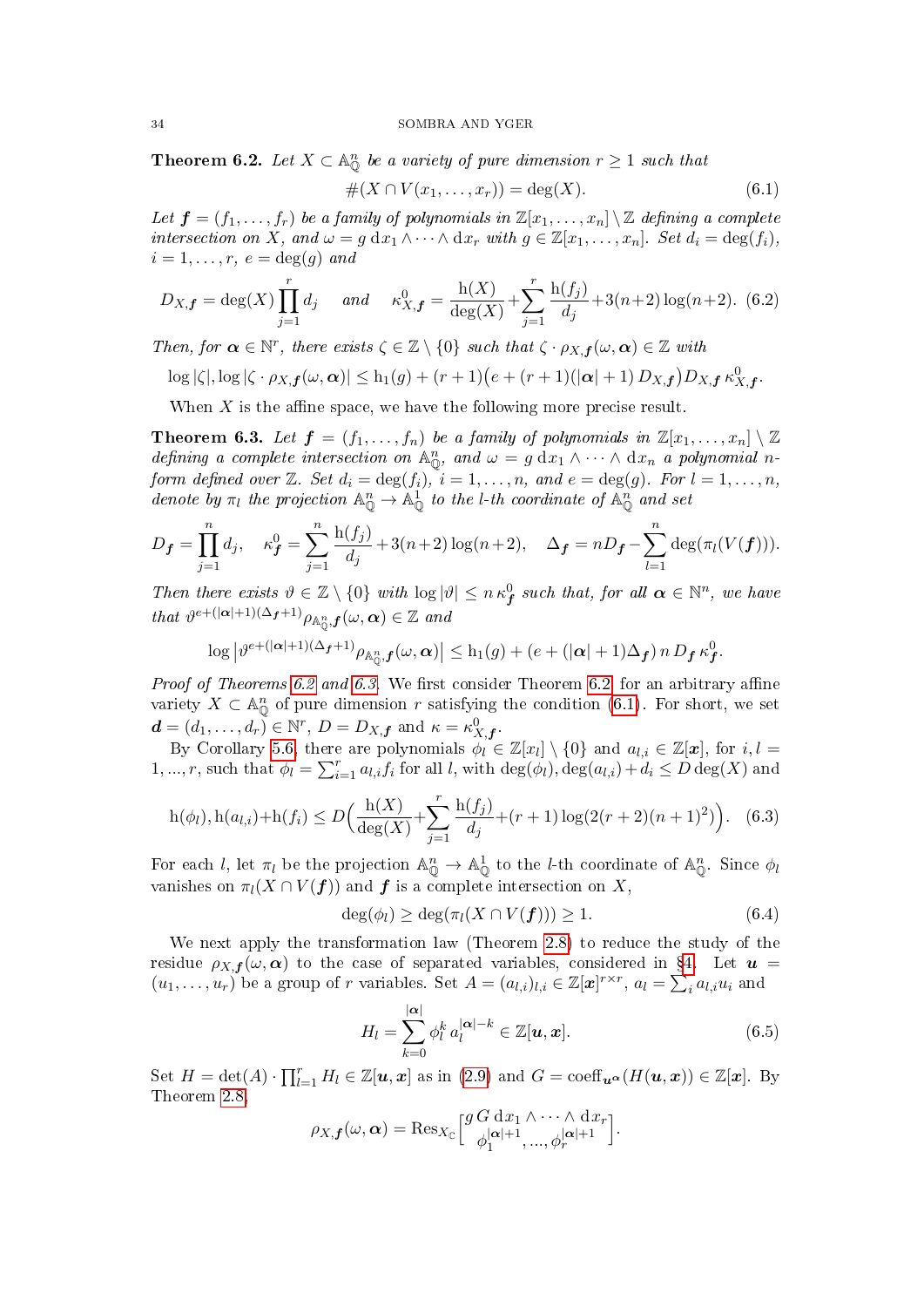By the expression in [\(6.5\)](#page-33-3) and the bounds in [\(6.3\)](#page-33-4),  $\deg_x(H_l) \leq |\alpha|D$  for all l. We also have that  $deg(det(A)) \leq rD - |\boldsymbol{d}|$ . Thus

<span id="page-34-1"></span>
$$
\deg(g\,G) \le e - |\mathbf{d}| + (|\alpha| + 1) r D. \tag{6.6}
$$

For the length, using the inequalities in [\(4.1\)](#page-19-3), the bounds for the height in [\(6.3\)](#page-33-4) and comparing it with the constant  $\kappa$  in [\(6.2\)](#page-33-5), we obtain

$$
h(H_l) \leq \max_k (k h_1(\phi_l) + (|\boldsymbol{\alpha}| - k) h_1(a_l)) + \log(|\boldsymbol{\alpha}| + 1) \leq |\boldsymbol{\alpha}| D \kappa
$$

and  $h_1(\det(A)) \leq r \max_{l,i} h_1(a_{l,i}) + \log(r!) \leq r D \kappa$ . We deduce that

<span id="page-34-0"></span>
$$
h_1(g\,G) \le h_1(g) + \left(|\alpha| + 1\right)r\,D\,\kappa. \tag{6.7}
$$

We next apply Theorem [4.3](#page-20-0) to the residue in the right-hand side of  $(2.10)$ , that is, to the  $\phi_i$ 's instead of the  $f_i$ 's, the polynomial  $g G$  instead of  $g$ , and the vector  $(|\boldsymbol{\alpha}|,\ldots,|\boldsymbol{\alpha}|) \in \mathbb{N}^r$ . Set  $\delta_l = \deg(\phi_l)$  and  $\boldsymbol{\delta} = (\delta_1,\ldots,\delta_r) \in \mathbb{N}^r$ , and let  $\phi_{l,\delta_l}$  be the leading coefficient of  $\phi_l$ . With notation as in this result, set

$$
\zeta = \gamma \cdot \prod_{l=1}^r \phi_{l,\delta_l}^{\deg(g\,G) + r - (|\pmb{\alpha}| + 1)(|\pmb{\delta}| - 1)} \in \mathbb{Z} \setminus \{0\}.
$$

Hence  $\zeta \cdot \rho_{X,\boldsymbol{f}}(\omega,\boldsymbol{\alpha}) \in \mathbb{Z}$ . Moreover, setting

$$
\kappa_1 = (\deg(g\,G) + r - (|\alpha| + 1)|\delta|) \sum_{l=1}^r h(\phi_l)
$$
  
+ 
$$
+ \deg(g\,G) (h(X) + \deg(X)(n+3) \log(2n+3)),
$$

we have that  $\log |\zeta| \leq \kappa_1$  and  $\log |\zeta \cdot \rho_{X,\mathbf{f}}(\omega,\alpha)| \leq h_1(gG) + \kappa_1$ . We also have that  $d_i \geq 1$  for all i and, by  $(6.4)$ ,  $\delta_l \geq 1$  for all l. Hence  $|\boldsymbol{d}|, |\boldsymbol{\delta}| \geq r$ . Using this together with [\(6.7\)](#page-34-0), we obtain

$$
h_1(g\,G) + \kappa_1 \le h_1(g) + (\vert \alpha \vert + 1) r D \kappa + (e + (\vert \alpha \vert + 1) r D) (r D \kappa + h(X) + \deg(X)(n+3) \log(2n+3)) \le h_1(g) + e(r+1) D \kappa + (\vert \alpha \vert + 1)(r+1)^2 D^2 \kappa,
$$

and similarly  $\kappa_1 \leq e(r+1)D\kappa + (|\alpha|+1)(r+1)^2D^2\kappa$ , which gives the bound in the theorem.

In the case  $X = \mathbb{A}^n_{\mathbb{Q}}$ , set  $\vartheta = \prod_{i=1}^n \phi_{i,\delta_i} \in \mathbb{Z} \setminus \{0\}$ . By [\(6.3\)](#page-33-4), this quantity satisfies the inequality  $\log |\vartheta| \leq n D \kappa$  as stated. Set

$$
\lambda = \vartheta^{\deg(g\,G) + n - (|\boldsymbol{\alpha}| + 1)(|\boldsymbol{\delta}| - 1)} \rho_{X, \boldsymbol{f}}(\omega, \boldsymbol{\alpha}).
$$

By Theorem [4.4,](#page-21-0)  $\lambda \in \mathbb{Z}$  and this integer can be bounded by

$$
\log |\lambda| \le h_1(gG) + \left(\deg(gG) + n - (|\boldsymbol{\alpha}| + 1)|\boldsymbol{\delta}|\right) \sum_{l=1}^n h(\phi_l)
$$
  
+ 
$$
\left(\deg(gG) - |\boldsymbol{\delta}| + n\right) \log(2).
$$

By the inequalities [\(6.6\)](#page-34-1) and [\(6.4\)](#page-33-6),

<span id="page-34-2"></span>
$$
\deg(g\,G) + n - (|\alpha| + 1)(|\delta| - 1) \le e + (|\alpha| + 1)(\Delta + 1). \tag{6.8}
$$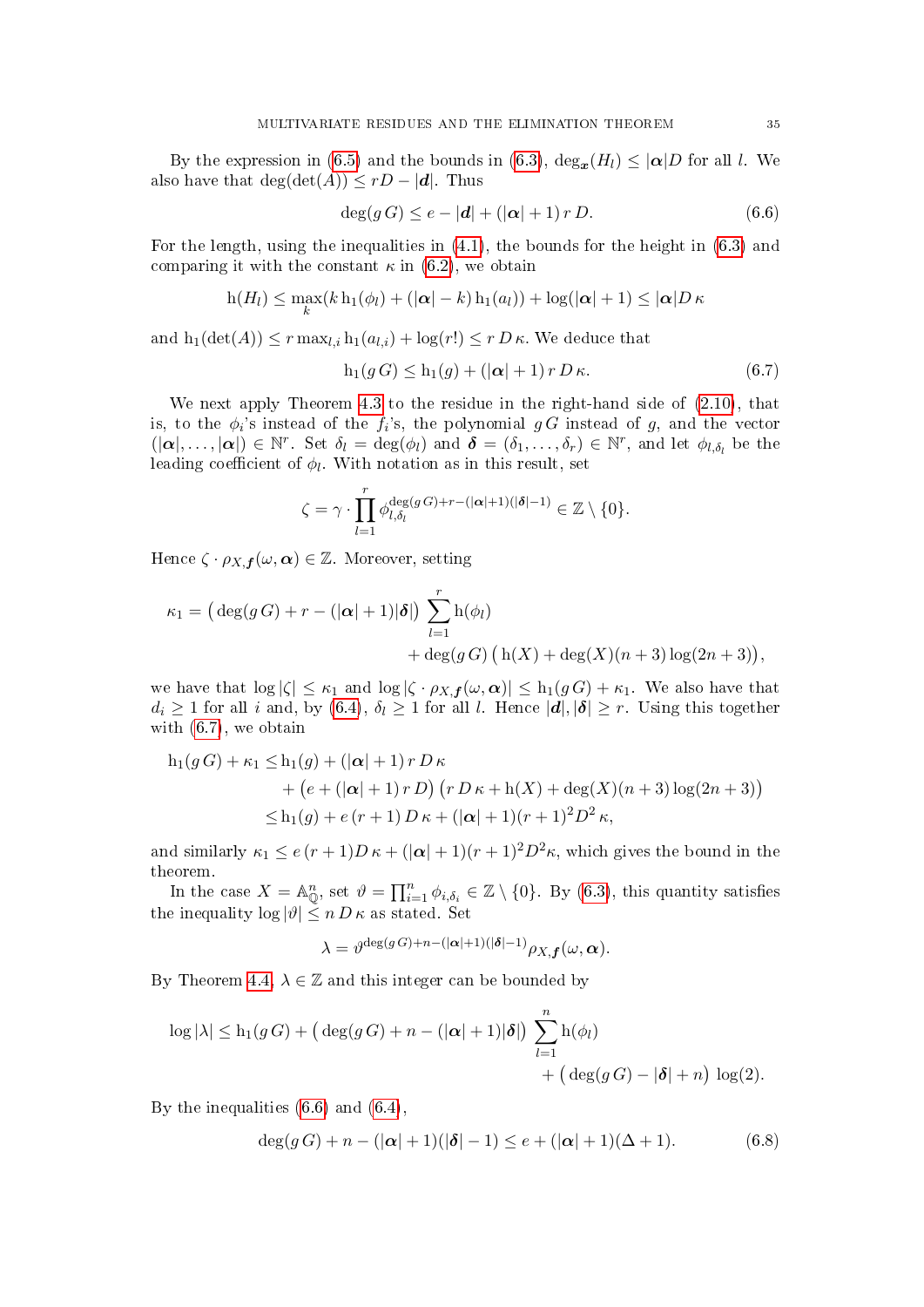Set also  $\mu = \vartheta^{e+(|\boldsymbol{\alpha}|+1)(\Delta+1)} \rho_{X,\boldsymbol{f}}(\omega,\boldsymbol{\alpha}) = \lambda \vartheta^c$ , where the exponent  $c \geq 0$  is the difference between both sides of the inequality in [\(6.8\)](#page-34-2). Hence  $\mu \in \mathbb{Z}$  and

$$
\log |\mu| \le h_1(g) + (e + (|\boldsymbol{\alpha}| + 1)\Delta) \sum_{l=1}^n h(\phi_l) + (e - |\boldsymbol{d}| + (|\boldsymbol{\alpha}| + 1) n D) \log(2)
$$
  

$$
\le h_1(g) + (e + (|\boldsymbol{\alpha}| + 1)\Delta) n D \kappa,
$$

which concludes the proof of Theorem [6.3.](#page-33-1)  $\Box$ 

We apply these results to bound the coefficients in the Bergman-Weil trace formula. Let  $\boldsymbol{f} = (f_1, \ldots, f_n) \in \mathbb{C}[\boldsymbol{x}]^n$  be a complete intersection on  $\mathbb{A}_{\mathbb{O}}^n$ . Let  $\boldsymbol{z} = (z_1, \ldots, z_n)$ be a group of variables and, for  $i, j = 1, \ldots, n$ , set

<span id="page-35-2"></span>
$$
h_{i,j} = (f_j(x_1, \ldots, x_j, z_{j+1}, \ldots, z_n) - f_j(x_1, \ldots, x_{j-1}, z_j, \ldots, z_n))/(z_j - x_j). \tag{6.9}
$$

These are polynomials in  $\mathbb{C}[x, z]$  that verify the identity [\(2.15\)](#page-13-5), namely

$$
f_i(\boldsymbol{z}) - f_i(\boldsymbol{x}) = \sum_{j=1}^n h_{i,j}(\boldsymbol{x}, \boldsymbol{z}) (z_j - x_j).
$$

Put  $h_i = \sum_{j=1}^n h_{i,j} dy_j$  and, for  $p \in \mathbb{C}[\boldsymbol{x}]$  and  $\boldsymbol{\alpha} \in \mathbb{N}^n$ , set

<span id="page-35-1"></span>
$$
p_{\boldsymbol{\alpha}} = \rho_{\mathbb{A}_{\mathbb{C}}^n, \boldsymbol{f}} \left( g \bigwedge_{i=1}^n h_i, \boldsymbol{\alpha} \right) \in \mathbb{C}[\boldsymbol{x}] \tag{6.10}
$$

for the coefficient corresponding to  $\alpha$  in the representation of p given by the Bergman-Weil trace formula. These are polynomials of degree bounded by  $\sum_{j=1}^{n} \deg(f_j) - n$ .

<span id="page-35-0"></span>Corollary 6.4. Let  $\boldsymbol{f} = (f_1, \ldots, f_n)$  be a family of polynomials in  $\mathbb{Z}[x_1, \ldots, x_n] \setminus \mathbb{Z}$ defining a complete intersection on  $\mathbb{A}_{\mathbb{O}}^n$ , and  $p \in \mathbb{Z}[x_1,\ldots,x_n]$ . Set  $\boldsymbol{d} = (d_1,\ldots,d_n) \in$  $\mathbb{N}^n$  with  $d_i = \deg(f_i)$ , and  $e = \deg(p)$ . Set also

$$
D_f = \prod_{j=1}^n d_j
$$
 and  $\kappa''_f = \sum_{j=1}^n \frac{h(f_j)}{d_j} + 3(n+2) \log(n+2).$ 

Then there exists  $\vartheta \in \mathbb{Z} \setminus \{0\}$  with  $\log |\vartheta| \leq n \kappa$  such that, for  $\alpha \in \mathbb{N}^n$ , the coefficient  $p_{\boldsymbol{\alpha}}$  in [\(6.10\)](#page-35-1) satisfies that  $\vartheta^{e+|\boldsymbol{d}| + (|\boldsymbol{\alpha}|+1)(nD_{\boldsymbol{f}}+1)} p_{\boldsymbol{\alpha}} \in \mathbb{Z}[x_1,\ldots,x_n]$  and

$$
\mathbf{h}\left(\vartheta^{e+|\mathbf{d}|+(|\mathbf{\alpha}|+1)(nD_{\mathbf{f}}+1)}g_{\mathbf{\alpha}}\right) \leq \mathbf{h}_1(g) + (e+|\mathbf{d}|+(|\mathbf{\alpha}|+1)(nD_{\mathbf{f}}+1))\,n\,D_{\mathbf{f}}\,\kappa''_{\mathbf{f}}.
$$

*Proof.* With notation as in [\(6.9\)](#page-35-2), consider the polynomial n-form  $\omega = p \bigwedge_{j=1}^{n} h_j$  in the variables z with coefficients in  $\mathbb{Z}[\mathbf{x}]$ . From [\(6.9\)](#page-35-2), we verify that  $\deg(h_{i,j}) \leq d_i - 1$  and  $h_1(h_{i,j}) \leq h(f_i)$ . This implies that

$$
\deg(\omega) \le |\mathbf{d}| - n \quad \text{and} \quad \mathbf{h}_1(\omega) \le \mathbf{h}_1(p) + \sum_{k=1}^n \mathbf{h}_1(f_j) + |\mathbf{d}| \log(2n+1),
$$

and the result follows then from Theorem [6.3.](#page-33-1)

To extend our bounds for residues to rational forms, we need the following version of the arithmetic Nullstellensatz. It is a direct application of [\[DKS13,](#page-39-6) Theorem 0.1].

<span id="page-35-3"></span>**Lemma 6.5.** Let  $X \subset \mathbb{A}_{\mathbb{O}}^n$  be a variety of pure dimension r and  $f_i \in \mathbb{Z}[x_1,\ldots,x_n],$  $i = 0, \ldots, r$ , polynomials without common zeros in X. Set  $d_i = \deg(f_i)$ ,  $i = 0, \ldots, r$ . Then there exist  $a \in \mathbb{Z} \setminus \{0\}$  and  $p \in \mathbb{Z}[x_1, \ldots, x_n]$  such that

$$
pf_0 \equiv a \mod (f_1, \ldots, f_r) \quad on X
$$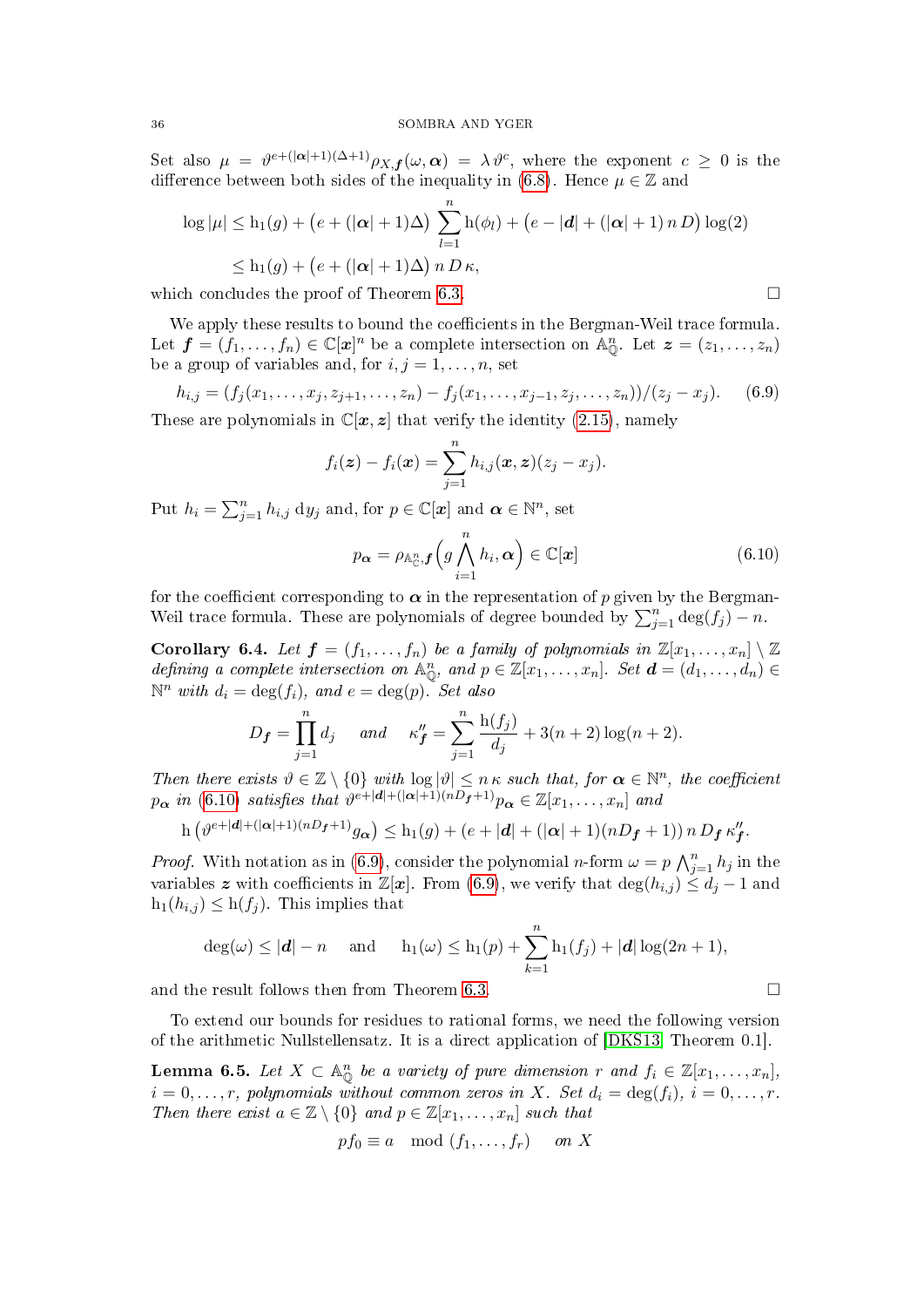with  $\deg(p) + d_0 \leq \left(\prod_{i=0}^r d_i\right) \deg(X)$  and

$$
\log |a|, \mathbf{h}(p) + \mathbf{h}(f_0) \le \Big(\prod_{j=0}^r d_j\Big) \mathbf{h}(X) + \deg(X) \Big(\sum_{i=0}^r \Big(\prod_{j \neq i} d_j\Big) \mathbf{h}(f_i) + (4r+8) \log(n+3)\Big).
$$

The following result bounds the numerator and denominators in a residue multisequence, in the most general case considered in this paper.

<span id="page-36-0"></span>**Theorem 6.6.** Let  $X \subset \mathbb{A}_{\mathbb{O}}^n$  be a variety of pure dimension  $r \geq 1$  and  $\boldsymbol{f} = (f_1, \ldots, f_r)$ a family of polynomials in  $\mathbb{Z}[x_1,\ldots,x_n]\setminus\mathbb{Z}$  defining a complete intersection on X. Let  $ω$  be a rational r-form defined over ℚ that is regular on  $X ∩ V(f)$ . Write  $ω = τ/f₀$ with  $\tau$  a polynomial r-form defined over  $\mathbb Z$  and  $f_0 \in \mathbb Z[x_1,\ldots,x_n]$  not vanishing on  $X \cap V(f)$ . Set  $d_i = \deg(f_i)$ ,  $i = 0, \ldots, r$ , and  $e = \deg(\tau)$ . Set also

$$
D_{X,\mathbf{f}} = \deg(X) \prod_{j=1}^r d_j \quad \text{and} \quad \kappa_{X,\mathbf{f}} = \frac{\mathrm{h}(X)}{\deg(X)} + \sum_{j=1}^r \frac{\mathrm{h}(f_j)}{d_j} + 4(n+5)^2 \log((n+1)\deg(X)).
$$

Then, for  $\alpha \in \mathbb{N}^r$ , there is  $\zeta \in \mathbb{Z} \setminus \{0\}$  such that  $\zeta \cdot \rho_{X,\mathbf{f}}(\omega,\alpha) \in \mathbb{Z}$  with

$$
\log |\zeta| + h_1(\tau), \log |\zeta \cdot \rho_{X,\boldsymbol{f}}(\omega, \boldsymbol{\alpha})| \le {n \choose r} \big( h_1(\tau) + e(r+1) D_{X,\boldsymbol{f}} \kappa_{X,\boldsymbol{f}} + (\boldsymbol{\alpha} + 1) \big( 2(r+1) D_{X,\boldsymbol{f}} h(f_0) + (3d_0 + r + 1) D_{X,\boldsymbol{f}}^2 \kappa_{X,\boldsymbol{f}} \big) \big).
$$

When  $X$  is the affine space, we have the following more precise result.

<span id="page-36-1"></span>**Theorem 6.7.** Let  $f = (f_1, \ldots, f_n)$  be a family of polynomials in  $\mathbb{Z}[x_1, \ldots, x_n] \setminus \mathbb{Z}$ defining a complete intersection on  $\mathbb{A}_{\mathbb{O}}^n$ , and  $\omega$  a rational n-form that is regular on  $V(f)$ . Write  $\omega = (g/f_0) dx_1 \wedge \cdots \wedge dx_n$  with  $g, f_0 \in \mathbb{Z}[x_1, \ldots, x_n]$  and  $f_0$  not vanishing on  $V(f)$ . Set  $d_i = \deg(f_i)$ ,  $i = 0, \ldots, n$ , and  $e = \deg(g)$ . Set also

$$
D_f = \prod_{j=1}^n d_j
$$
 and  $\kappa_f = \sum_{i=1}^n \frac{h(f_i)}{d_i} + (4n+9) \log(n+3).$ 

Then, for  $\alpha \in \mathbb{N}^n$ , there exists  $\zeta \in \mathbb{Z} \setminus \{0\}$  such that  $\zeta \cdot \rho_{\mathbb{A}_{\mathbb{Q}}^n,f}(\omega,\alpha) \in \mathbb{Z}$  with

 $\log|\zeta|$  ,  $\log|\zeta\cdot\rho_{\mathbb{A}^n_\mathbb{O},\boldsymbol{f}}(\omega,\boldsymbol{\alpha})|\leq \mathrm{h}_1(g)+e\,n\,D_{\boldsymbol{f}}\kappa_{\boldsymbol{f}}$ 

$$
+ (\vert \alpha \vert + 1) \left( D_f \ h(f_0) + (d_0 + n)(nD_f + 1) D_f \kappa_f \right).
$$

*Proof of Theorems [6.6](#page-36-0) and [6.7.](#page-36-1)* Set for short  $D = D_{X,f}$ ,  $\kappa = \kappa_{X,f}$  and

$$
\theta_X = \frac{\mathrm{h}(X)}{\deg(X)} + \sum_{i=1}^r \frac{\mathrm{h}(f_i)}{d_i} + (4r + 9)\log(n + 3).
$$

By Lemma [6.5](#page-35-3) and the comparison between the height and the length, there exist  $a \in \mathbb{Z} \setminus \{0\}$  and  $p \in \mathbb{Z}[x_1,\ldots,x_n]$  such that  $p f_0 \equiv a \mod (f_1,\ldots,f_r)$  on X with  $deg(p) + d_0 \leq d_0 D$  and

<span id="page-36-2"></span>
$$
\log |a|, \ln_1(p) + \ln_1(f_0) \le D(d_0 \theta_X + \ln(f_0)). \tag{6.11}
$$

This implies that  $(p f_0 - a)^{|\alpha|+1} \equiv 0 \mod(f_1^{\alpha_1+1}, \ldots, f_r^{\alpha_r+1})$  on X. Hence

$$
\frac{1}{f_0} \equiv \frac{q}{a^{|\alpha|+1}} \mod (f_1^{\alpha_1+1}, \dots, f_r^{\alpha_r+1}) \text{ on } X \setminus V(f_0)
$$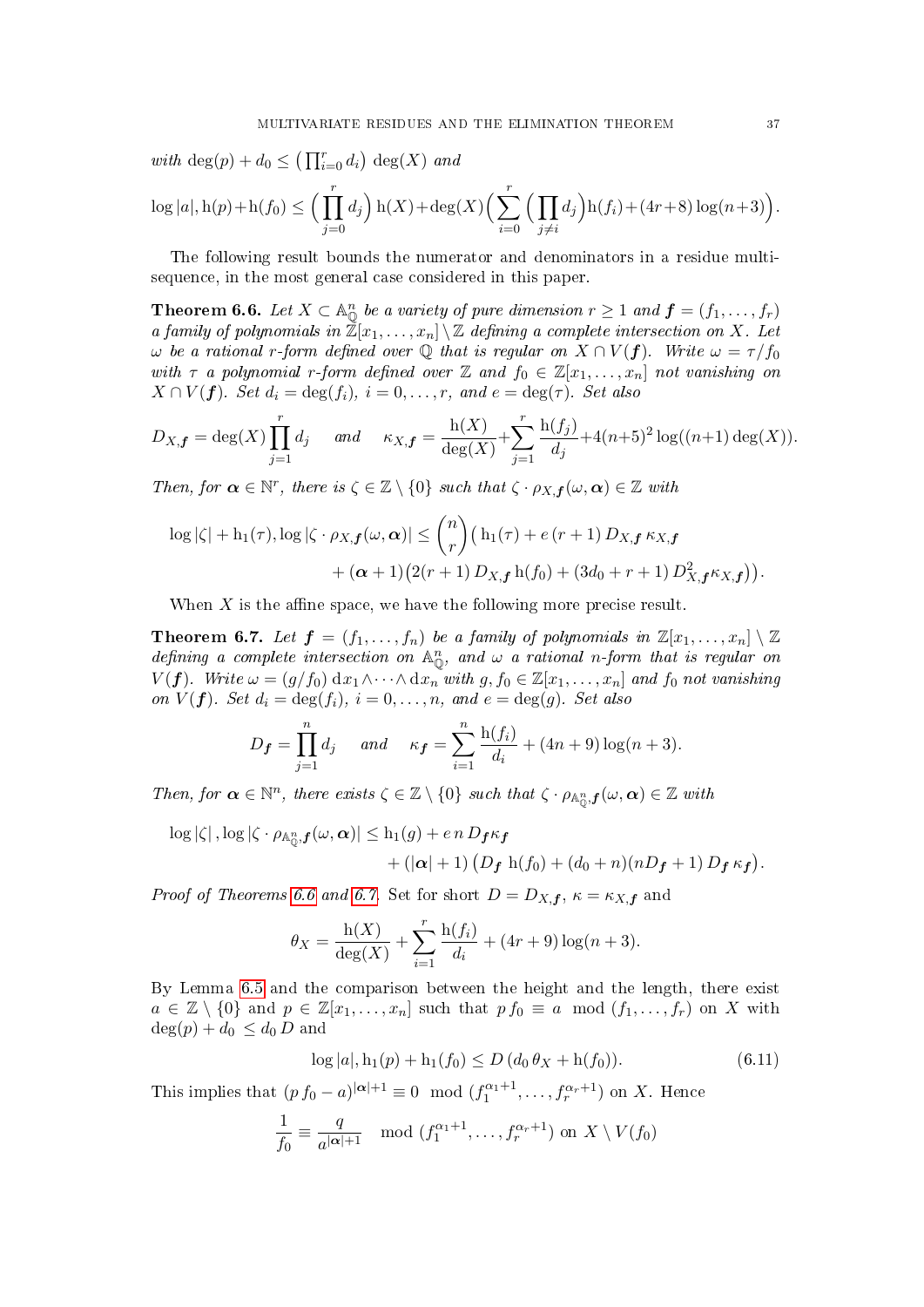with  $q = \sum_{j=1}^{|\boldsymbol{\alpha}|+1} {\binom{|\boldsymbol{\alpha}|+1}{j}}$  $\int_j^{[+1]} p^j(-f_0)^{j-1}a^{|\boldsymbol{\alpha}|+1-j} \in \mathbb{Z}[x_1,\ldots,x_n].$  Consider the polynomial r-form defined over  $\H{\mathbb{Z}}$  given by  $\sigma = q\,\tau$ . Since  $X \backslash V(f_0)$  is a neighborhood of  $X \cap V(\boldsymbol{f}),$ by Proposition [2.5,](#page-8-5)

<span id="page-37-5"></span>
$$
\rho_{X,\mathbf{f}}(\omega,\alpha) = \frac{1}{a^{|\alpha|+1}} \text{Res}_{X_{\mathbb{C}}} \left[ \frac{\sigma}{\mathbf{f}^{\alpha+1}} \right]. \tag{6.12}
$$

The degree and the length of this polynomial  $r$ -form are bounded by

$$
\deg(\sigma) \leq \deg(\tau) + (|\boldsymbol{\alpha}| + 1) \deg(p) + |\boldsymbol{\alpha}| d_0 \leq e + (|\boldsymbol{\alpha}| + 1) d_0 D
$$

and

$$
h_1(\sigma) \le h_1(\tau) + (|\alpha| + 1) h_1(p) + |\alpha| h_1(f_0)
$$
  
\n
$$
\le h_1(\tau) + (|\alpha| + 1) (D (d_0 \theta_X + h(f_0)) + \log(2)), \quad (6.13)
$$

using the submutiplicativity of the length. By Proposition [5.7,](#page-32-2) there are affine polynomials  $\ell_i \in \mathbb{Z}[\mathbf{x}], i = 1, ..., n$ , with  $h(\ell_i) \leq 2 \log(\deg(X)) + n \log(2)$  such that, for every subset  $I \subset \{1, \ldots, n\}$  of cardinality r,

<span id="page-37-6"></span># XC ∩ \ i∈I V (`i) = deg(X).

Consider the invertible linear map

<span id="page-37-0"></span>
$$
\ell: \mathbb{A}_{\mathbb{Q}}^n \longrightarrow \mathbb{A}_{\mathbb{Q}}^n, \quad \mathbf{x} \longmapsto (\ell_1(\mathbf{x}), \dots, \ell_n(\mathbf{x})) \tag{6.14}
$$

and set  $\widetilde{X} = \ell(X) \subset \mathbb{A}_{\mathbb{Q}}^n$ . Let  $m = \ell^{-1}$  be the inverse map. We have that  $\det(\ell) \in$  $\mathbb{Z}\setminus\{0\}$ , and it follows from Cramer's formulae that  $\det(\boldsymbol{\ell})\,\boldsymbol{m}\in\mathbb{Z}^{n\times n}$ . Moreover,

$$
\log |\det(\ell)|, h(\det(\ell) m) \le n \max_i h(\ell_i) + \log(n!)
$$

<span id="page-37-3"></span><span id="page-37-2"></span>
$$
\leq 2n \log(\deg(X)) + 2n^2 \log(2), \quad (6.15)
$$

where h(det( $\ell$ )m) stands for the logarithm of the maximum of the absolute values of the entries of this matrix with integer coefficients.

By the invariance of the residue under change of variables (Proposition [2.6\)](#page-8-4),

<span id="page-37-1"></span>
$$
\rho_{X,f}(\omega,\alpha) = \frac{1}{a^{|\alpha|+1}} \text{Res}_{\widetilde{X}_{\mathbb{C}}} \left[ \begin{matrix} \mathbf{m}^*\sigma \\ (\mathbf{m}^*f_1)^{\alpha_1+1}, \dots, (\mathbf{m}^*f_r)^{\alpha_r+1} \end{matrix} \right]. \tag{6.16}
$$

Let  $y = (y_1, \ldots, y_n)$  be a group of n variables, corresponding to the coordinates of the second  $\mathbb{A}_{\mathbb{Q}}^n$  in [\(6.14\)](#page-37-0). For each pair of subsets  $I, J \subset \{1, \ldots, n\}$  of cardinality r, put  $\bm{m}_{I,J}=(m_{i,j})_{i\in I,j\in J}$  for the corresponding  $r\times r$ -submatrix of  $\bm{m}$ . Write  $\sigma=\sum_Iq_I\;\mathrm{d}\bm{x}_I$ with  $q_I \in \mathbb{Z}[\boldsymbol{x}]$ . For each multi-index J, set

<span id="page-37-4"></span>
$$
\widetilde{q}_J = \det(\boldsymbol{\ell})^{\deg(\sigma) + r} \sum_{I} \det(\boldsymbol{m}_{I,J}) \, \boldsymbol{m}^* q_I \in \mathbb{Z}[\boldsymbol{y}] \tag{6.17}
$$

and  $\widetilde{\sigma} = \sum_{J} \widetilde{q}_{J} \, dy_{J}$ , so that  $m^* \sigma = \det(\ell)^{-\deg(\sigma)-r} \widetilde{\sigma}$ . Set also  $\widetilde{f}_i = \det(\ell)^{d_i} m^* f_i \in \mathbb{Z}[\sigma]$ . It follows from (6.16) that  $\mathbb{Z}[\boldsymbol{y}]$ . It follows from [\(6.16\)](#page-37-1) that

$$
\rho_{X,f}(\omega,\alpha) = a^{-|\alpha|-1} \det(\ell)^{-\deg(\sigma)-r+\langle\alpha+1,d\rangle} \operatorname{Res}_{\widetilde{X}_{\mathbb{C}}} \left[ \widetilde{\widetilde{f}}^{\alpha+1} \right]
$$
(6.18)  

$$
= a^{-|\alpha|-1} \det(\ell)^{-\deg(\sigma)-r+\langle\alpha+1,d\rangle} \sum_{J} \operatorname{Res}_{\widetilde{X}_{\mathbb{C}}} \left[ \widetilde{\widetilde{f}}^{\alpha+1} \widetilde{f}^{\alpha+1} \right]
$$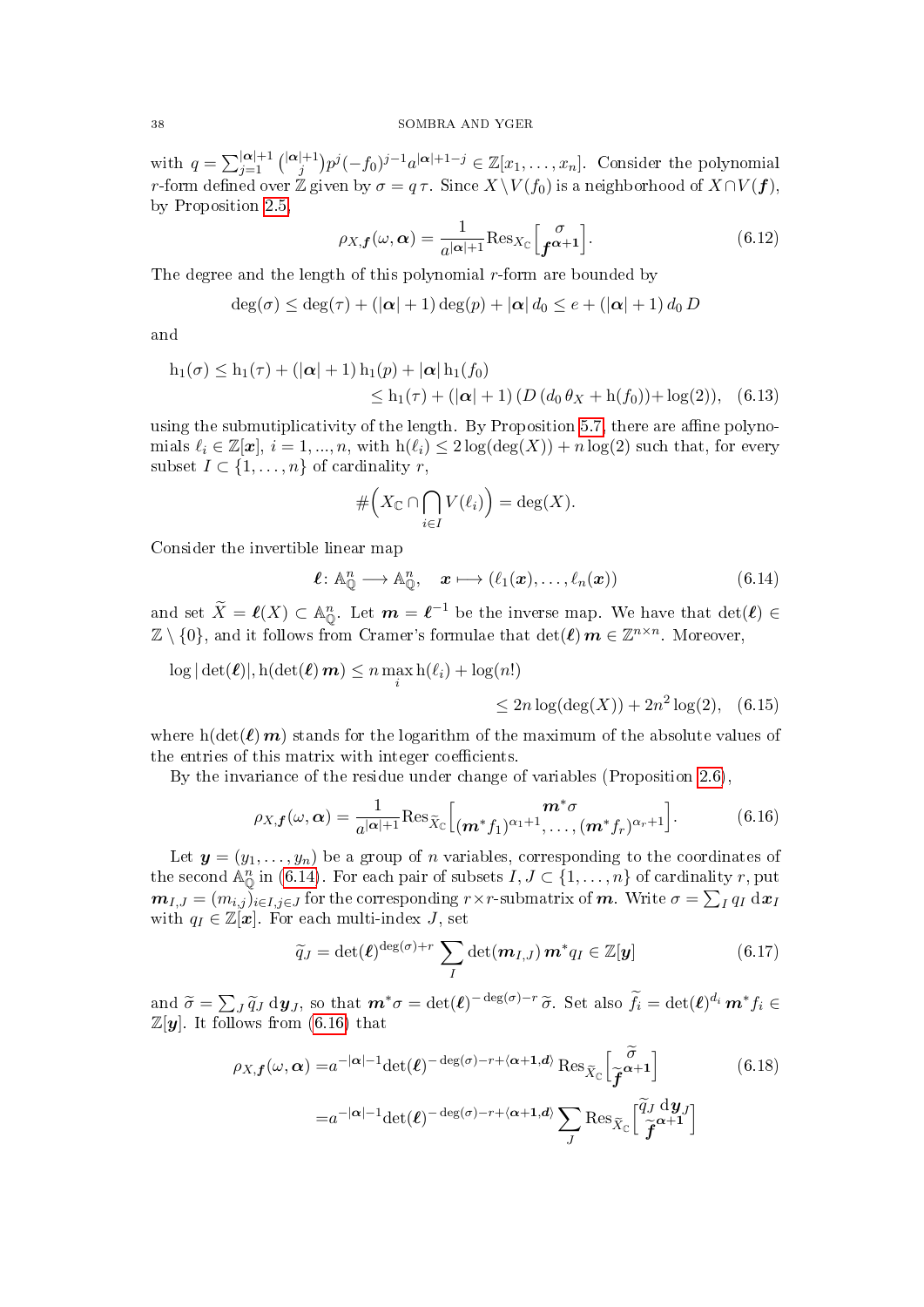We next bound the height of each residue in the right-hand side of [\(6.18\)](#page-37-2). We have that  $\deg(\widetilde{X}) = \deg(X)$  and, using [\[KPS01,](#page-39-5) Lemma 2.7] and [\[DKS13,](#page-39-6) Proposition 2.39(5)], the height of  $\widetilde{X}$  can be bounded by

$$
h(\widetilde{X}) \le h(X) + (r+1)(2\log(\deg(X)) + n\log(2) + 12\log(n+1))\deg(X).
$$

We have that  $\deg(\widetilde{f}_i) = d_i$  and, by [\[KPS01,](#page-39-5) Lemma 1.2(c)] and the bounds in [\(6.15\)](#page-37-3),

$$
h(\widetilde{f}_i) \le h(f_i) + d_i(2n \log(\deg(X)) + 2n^2 \log(2) + 2 \log(n+1))
$$
  
 
$$
\le h(f_i) + 2n d_i \log(2^{n+1} \deg(X)).
$$

Now fix a multi-index J and let  $\tilde{q}_J$  be as in [\(6.17\)](#page-37-4). We have that

<span id="page-38-1"></span><span id="page-38-0"></span>
$$
\deg(\widetilde{q}_J) \le \deg(\sigma) \le e + (|\boldsymbol{\alpha}| + 1) d_0 D. \tag{6.19}
$$

Applying again [\[KPS01,](#page-39-5) Lemma  $1.2(c)$ ] and the bounds in  $(6.15)$ , we get, for each multi-index  $I$  in  $(6.17)$ ,

$$
\mathrm{h}_1\left(\,\mathrm{det}(\boldsymbol{\ell})^{\mathrm{deg}(\sigma)+r} \det(\boldsymbol{m}_{I,J})\,\boldsymbol{m}^*q_I\right)\le \mathrm{h}_1(q_I)+2\,n\,\log(2^{n+1}\deg(X))\,\deg(q_I).
$$

Hence, for each  $J$ ,

$$
h_1(\widetilde{q}_J) \le h_1(\tau) + (|\alpha| + 1) (D (d_0 \theta_X + h(f_0)) + \log(2))
$$
  
+ 2n (e + (|\alpha| + 1) d\_0 D) log(2<sup>n+1</sup> deg(X)) (6.20)  

$$
\le h_1(\tau) + 2n e log(2^{n+1} deg(X))
$$
  
+ (|\alpha| + 1) ((2n D log(2<sup>n+1</sup> deg(X)) + D \theta\_X) d\_0 + D deg(X) h(f\_0) + log(2))  

$$
\le h_1(\tau) + (2n + 1) e log(2^{n+1} deg X) + (|\alpha| + 1) D \kappa_1
$$
(6.21)

with

$$
\kappa_1 = d_0 \Big( \frac{\mathrm{h}(X)}{\deg(X)} + \sum_{i=1}^r \frac{\mathrm{h}(f_i)}{d_i} + 2n \log(2^{n+1} \deg(X)) + (4r+9) \log(n+3) \Big) + \mathrm{h}(f_0) + \log(2).
$$

The result follows then from Theorem [6.2.](#page-33-0) To abridge the rest of the proof, we state the obtained bounds without detailing the involved computations. Set

$$
\kappa_2 = \frac{\mathrm{h}(X)}{\deg(X)} + \sum_{j=1}^r \frac{\mathrm{h}(f_j)}{d_j} + 2(n+1)^2 \log(\deg(X)) + 3(n+2)(n+5) \log(n+2),
$$

which is a quantity that bounds from above the constant  $\kappa^0$  given by this theorem applied to the variety X and the  $f_j$ 's. Then, this theorem together with the bounds in [\(6.19\)](#page-38-0) and [\(6.20\)](#page-38-1) implies that there exists  $\zeta_J \in \mathbb{Z} \setminus \{0\}$  such that  $\zeta_J$ .  $\rho_{\widetilde{X},\widetilde{\bm{f}}}(\widetilde{q}_{J} \,\mathrm{d}\bm{y}_{J},\bm{\alpha})\in\mathbb{Z}$  and

$$
\log |\zeta_J|, \log |\zeta_J \cdot \rho_{\widetilde{X},\widetilde{f}}(\widetilde{q}_J \, d\mathbf{y}_J,\boldsymbol{\alpha})| \le h_1(\tau) + 2n \, e \, \log(2^{n+1} \deg(X)) + (r+1)(e D \kappa_2 + (|\boldsymbol{\alpha}|+1)(D \kappa_1 + (d_0 + r + 1) D^2 \kappa_2)). \tag{6.22}
$$

It follows from [\(6.18\)](#page-37-2) that we can take the wanted denominator  $\zeta \in \mathbb{Z} \setminus \{0\}$  as

<span id="page-38-2"></span>
$$
\zeta = a^{|\boldsymbol{\alpha}|+1} \det(\boldsymbol{\ell})^{\deg(\sigma)+r-\langle \boldsymbol{\alpha}+1,d\rangle} \prod_J \zeta_J,
$$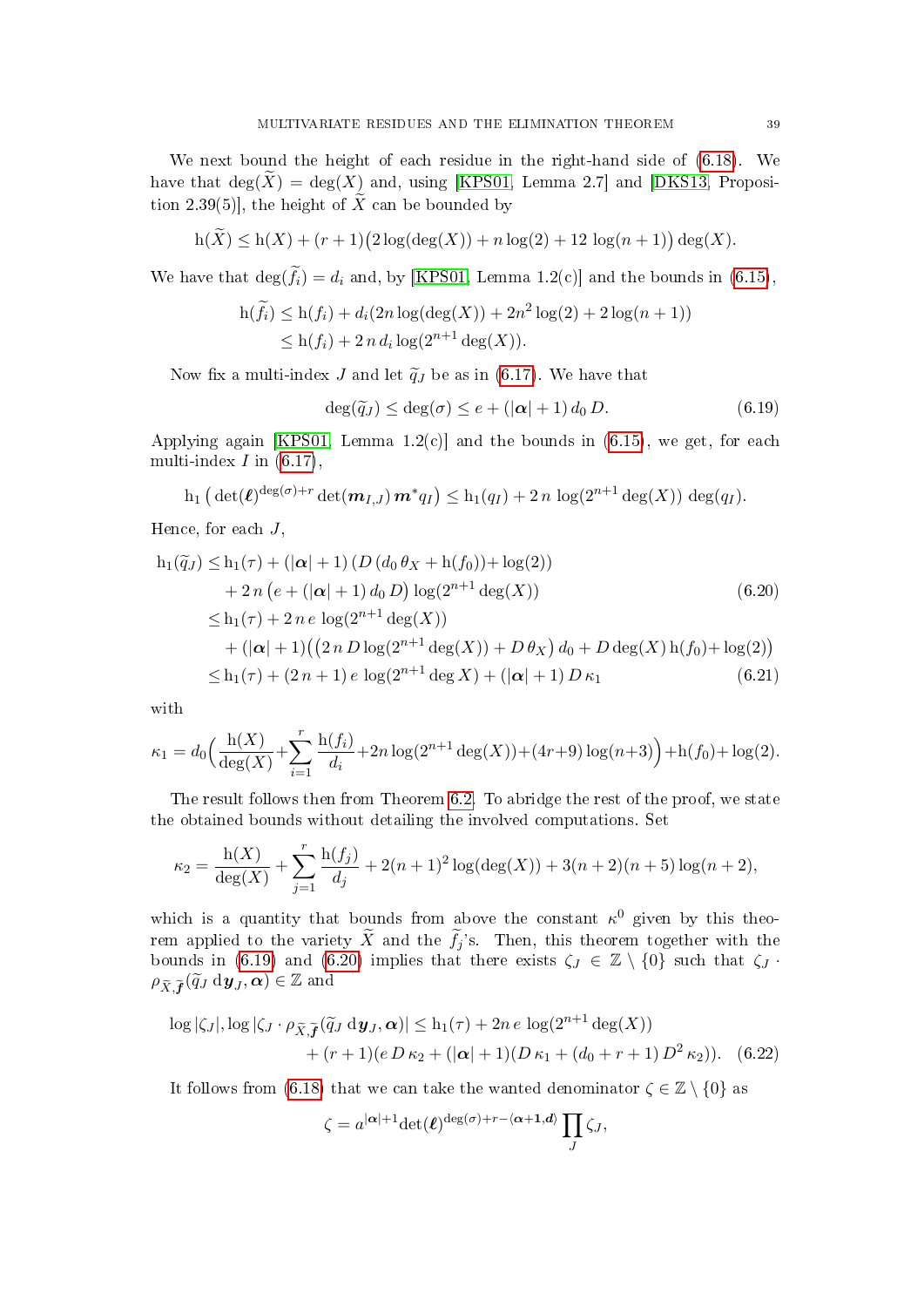the product being over the subsets  $J \subset \{1, \ldots, n\}$  of cardinality r. We deduce from [\(6.11\)](#page-36-2), [\(6.15\)](#page-37-3) and [\(6.22\)](#page-38-2) that

$$
\begin{aligned} \log|\zeta|+ \mathrm{h}_1(\tau), \log|\zeta \cdot \rho_{X,f}(\omega, \alpha)| &\leq d_0 D \theta_X + D \,\mathrm{h}(f_0) + 2n \log(2^{n+1} \deg(X)) \, e \\ &+ \binom{n}{r} \Big(\,\mathrm{h}_1(\tau) + \left(\binom{n}{r} + 1\right) 2n \log(2^{n+1} \deg(X)) \, e + (r+1) \binom{n}{r} e \, D \,\kappa_2 + \log \binom{n}{r} \\ &+ (|\alpha|+1) \left(\left(r+1\right) \binom{n}{r} \left(D \,\kappa_1 + (d_0 + r + 1) \, D^2 \,\kappa_2\right) + 2\, n \log(2^{n+1} \deg(X)) \, d_0 \, D\right). \end{aligned}
$$

The bound in Theorem [6.6](#page-36-0) is a simpler (and rougher) version of this upper bound.

In the case  $X = \mathbb{A}^n_{\mathbb{O}}$ , we apply Theorem [6.3](#page-33-1) to the residues associated to the polynomial *n*-form  $a^{-|\boldsymbol{\alpha}|-1}q\,g\,\mathrm{d}\boldsymbol{x} = a^{-|\boldsymbol{\alpha}|-1}\sigma$  appearing in [\(6.12\)](#page-37-5). With notation as in this result, set

 $\zeta = a^{|\boldsymbol{\alpha}|+1}\vartheta^{\deg(\sigma)+(|\boldsymbol{\alpha}|+1)(nD+1)} \in \mathbb{Z}\setminus\{0\}.$ 

By Theorem [6.3,](#page-33-1) we have that  $\zeta \cdot \rho_{\mathbb{A}_{0}^{n}}, f(a^{-|\boldsymbol{\alpha}|-1}\sigma, \boldsymbol{\alpha}) \in \mathbb{Z}$  and, using [\(6.11\)](#page-36-2) and [\(6.13\)](#page-37-6),

$$
\log |\zeta| \le (|\alpha| + 1) \log |a| + (\deg(\sigma) + (|\alpha| + 1) (nD + 1)) \log |\vartheta|
$$
  
\n
$$
\le (|\alpha| + 1)(d_0 D \kappa + D h(f_0)) + (e + (|\alpha| + 1) ((d_0 + n) D + 1)) n D \kappa
$$
  
\n
$$
\le e n D \kappa + (|\alpha| + 1) (D h(f_0) + (d_0 + n)(nD + 1) D \kappa).
$$

with  $\kappa = \theta_{\mathbb{A}_{\mathbb{O}}^n}$  as in the statement. Similarly,  $\log |\zeta \cdot \rho_{\mathbb{A}_{\mathbb{O}}^n,f}(a^{-|\boldsymbol{\alpha}|-1}\sigma,\boldsymbol{\alpha})|$  is bounded by

$$
h_1(g) + (\deg(\sigma) + (|\alpha| + 1) n D)) n D \kappa + (|\alpha| + 1) (d_0 D \kappa + D h(f_0) + \log(2))
$$
  
\$\leq h\_1(g) + e n D \kappa + (|\alpha| + 1) (D h(f\_0) + (d\_0 + n)(n D + 1) D \kappa),\$

yielding the bounds in Theorem [6.7.](#page-36-1)

## <span id="page-39-0"></span>**REFERENCES**

- <span id="page-39-1"></span>[AY83] I. A. Aĭzenberg and A. P. Yuzhakov, Integral representations and residues in multidimensional complex analysis, Transl. Math. Monogr., vol. 58, Amer. Math. Soc., 1983.
- <span id="page-39-3"></span>[BGVY94] C. A. Berenstein, R. Gay, A. Vidras, and A. Yger, Residue currents and Bézout identities, Progress in Mathematics, vol. 114, Birkhäuser, 1994.
- <span id="page-39-12"></span>[BH97] J.-Y. Boyer and M. Hickel, Une généralisation de la loi de transformation pour les résidus, Bull. Soc. Math. France 125 (1997), 315-335.
- <span id="page-39-2"></span>[BH99] , Extension dans un cadre algébrique d'une formule de Weil, Manuscripta Math. 98 (1999), 195223.
- <span id="page-39-13"></span>[BPS14] J. I. Burgos Gil, P. Philippon, and M. Sombra, Arithmetic geometry of toric varieties. metrics, measures and heights, Astérisque, vol. 360, Soc. Math. France, 2014.
- <span id="page-39-9"></span>[BVY05] C. A. Berenstein, A. Vidras, and A. Yger, Analytic residues along algebraic cycles, J. Complexity 21  $(2005)$ , 5-42.
- <span id="page-39-4"></span>[BY99] C. A. Berenstein and A. Yger, Residue calculus and effective Nullstellensatz, Amer. J. Math. 121 (1999), 723-796.
- <span id="page-39-8"></span>[CH78] N. R. Coleff and M. E. Herrera, Les courants résiduels associés à une forme méromorphe, Lecture Notes in Math., vol. 633, Springer, 1978.
- <span id="page-39-6"></span>[DKS13] C. D'Andrea, T. Krick, and M. Sombra, Heights of varieties in multiprojective spaces and arithmetic Nullstellensätze, Ann. Sci. Éc. Norm. Supér.  $(4)$  46 (2013), 549–627.
- <span id="page-39-14"></span>[DP99] S. David and P. Philippon, Minorations des hauteurs normalisées des sous-variétés des *tores*, Ann. Scuola Norm. Sup. Pisa Cl. Sci.  $(4)$  28  $(1999)$ , 489–543.
- <span id="page-39-10"></span>[Her66] M. Herrera, Integration on a semianalytic set, Bull. Soc. Math. France 94 (1966), 141-180.
- <span id="page-39-11"></span>[Hic01] M. Hickel, Solution d'une conjecture de C. Berenstein-A. Yger et invariants de contact à  $l'infini$ , Ann. Inst. Fourier (Grenoble) 51 (2001), 707-744.
- <span id="page-39-7"></span>[Jel05] Z. Jelonek, On the effective Nullstellensatz, Invent. Math.  $162$  (2005), 1-17.
- <span id="page-39-5"></span>[KPS01] T. Krick, L. M. Pardo, and M. Sombra, Sharp estimates for the arithmetic Nullstellensatz, Duke Math. J. 109 (2001), 521-598.